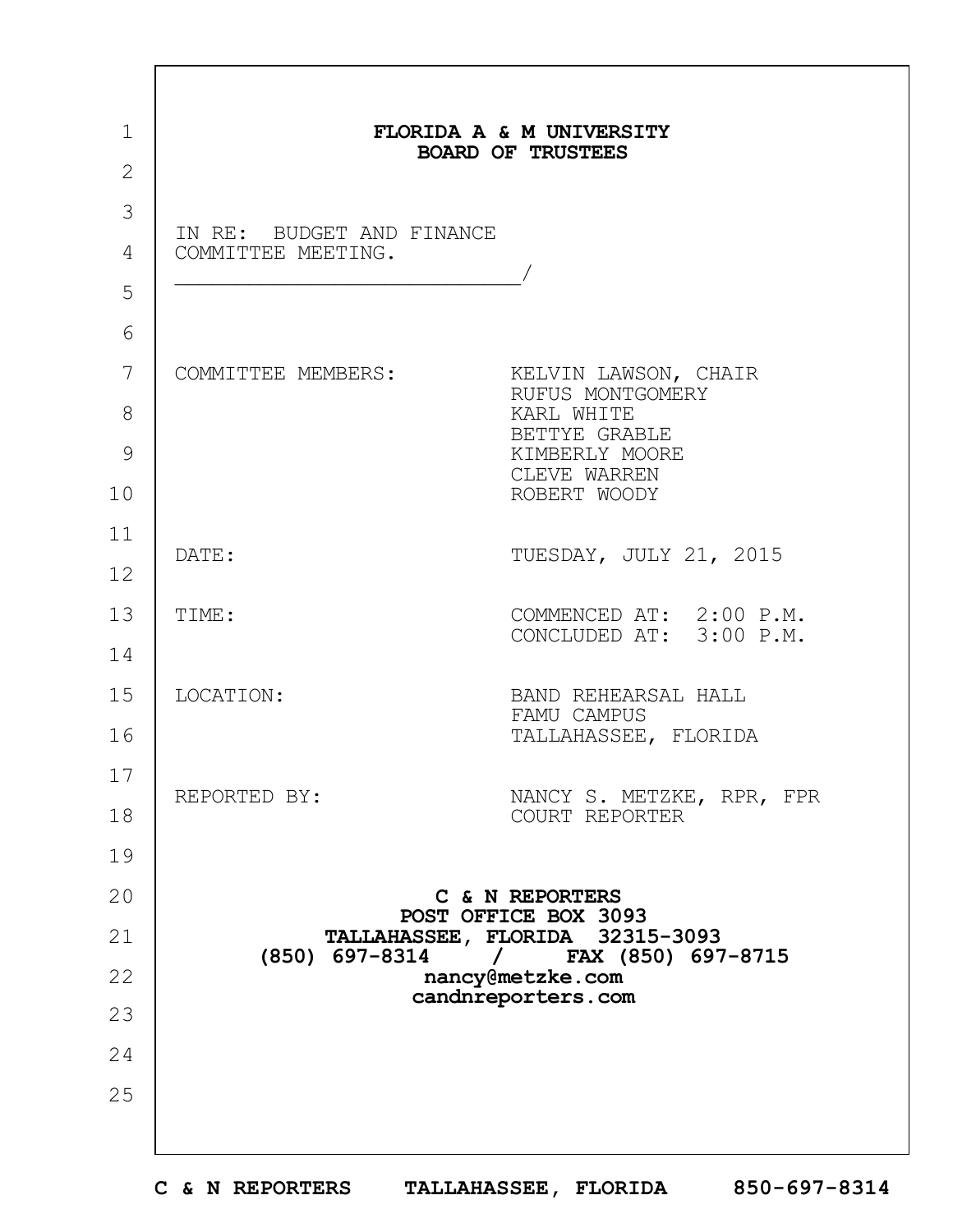|                |                                                                   | $\mathbf{2}$ |
|----------------|-------------------------------------------------------------------|--------------|
| $\mathbf 1$    | ALSO PRESENT:                                                     |              |
| $\mathbf{2}$   |                                                                   |              |
| $\mathcal{S}$  | Torey Alston<br>Tonnette Graham<br>Lucas Boyce<br>Belinda Shannon |              |
| $\overline{4}$ |                                                                   |              |
| 5              |                                                                   |              |
| $\sqrt{6}$     | $\star$<br>$\star$<br>$\star$<br>$\star$                          |              |
| $\overline{7}$ |                                                                   |              |
| $\,8\,$        |                                                                   |              |
| $\mathcal{G}$  |                                                                   |              |
| $10$           |                                                                   |              |
| $11$           |                                                                   |              |
| $12$           |                                                                   |              |
| $13$           |                                                                   |              |
| 14             |                                                                   |              |
| 15             |                                                                   |              |
| 16             |                                                                   |              |
| $17\,$         |                                                                   |              |
| $1\,8$         |                                                                   |              |
| 19             |                                                                   |              |
| $20$           |                                                                   |              |
| $21$           |                                                                   |              |
| 22             |                                                                   |              |
| 23             |                                                                   |              |
| $2\sqrt{4}$    |                                                                   |              |
| 25             |                                                                   |              |
|                |                                                                   |              |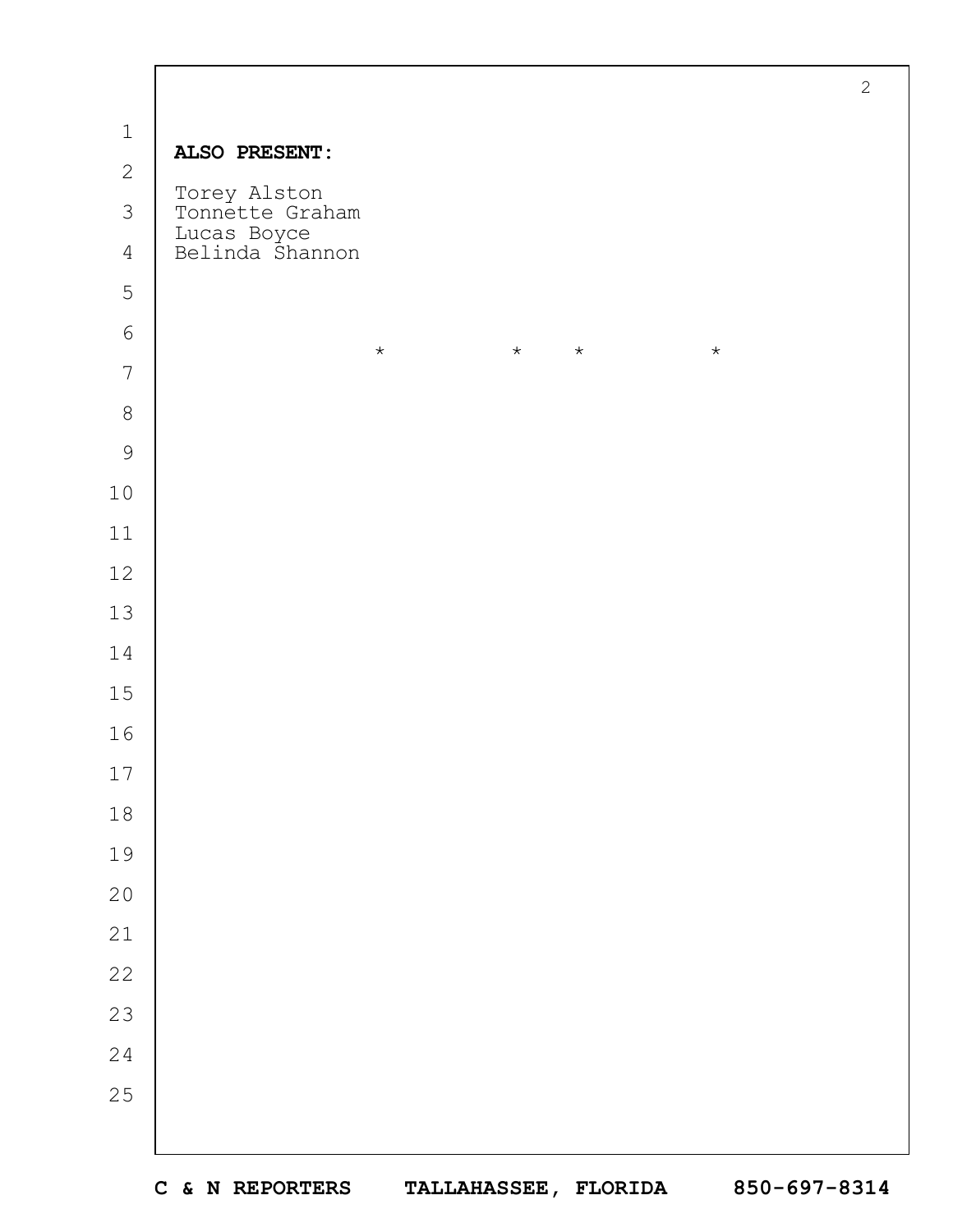|                | 3                                               |
|----------------|-------------------------------------------------|
| $\mathbf 1$    |                                                 |
| $\overline{2}$ | BUDGET AND FINANCE COMMITTEE                    |
| 3              |                                                 |
| 4              | TRUSTEE LAWSON: Good afternoon. We'd like to    |
| 5              | call to order the Budget and Finance Committee. |
| 6              | Miss Darlene, would you please call the roll?   |
| 7              | MS. GARCIA: Chairman Lawson.                    |
| 8              | TRUSTEE LAWSON: Present.                        |
| 9              | MS. GARCIA: Trustee Montgomery.                 |
| 10             | CHAIRMAN MONTGOMERY: Here.                      |
| 11             | MS. GARCIA: Trustee Grable.                     |
| 12             | TRUSTEE GRABLE: Here.                           |
| 13             | MS. GARCIA: Trustee Moore.                      |
| 14             | TRUSTEE MOORE: Here.                            |
| 15             | MS. GARCIA: Trustee Warren.                     |
| 16             | (NO RESPONSE).                                  |
| 17             | MS. GARCIA: Trustee White.                      |
| 18             | TRUSTEE WHITE: Here.                            |
| 19             | MS. GARCIA: Trustee Woody.                      |
| 20             | TRUSTEE WOODY: Here.                            |
| 21             | MS. GARCIA: A quorum is present,                |
| 22             | Mr. Chairman.                                   |
| 23             | TRUSTEE WARREN: Did you say Warren?             |
| 24             | MS. GARCIA: Yes.                                |
| 25             | TRUSTEE WARREN: I'm here.                       |
|                |                                                 |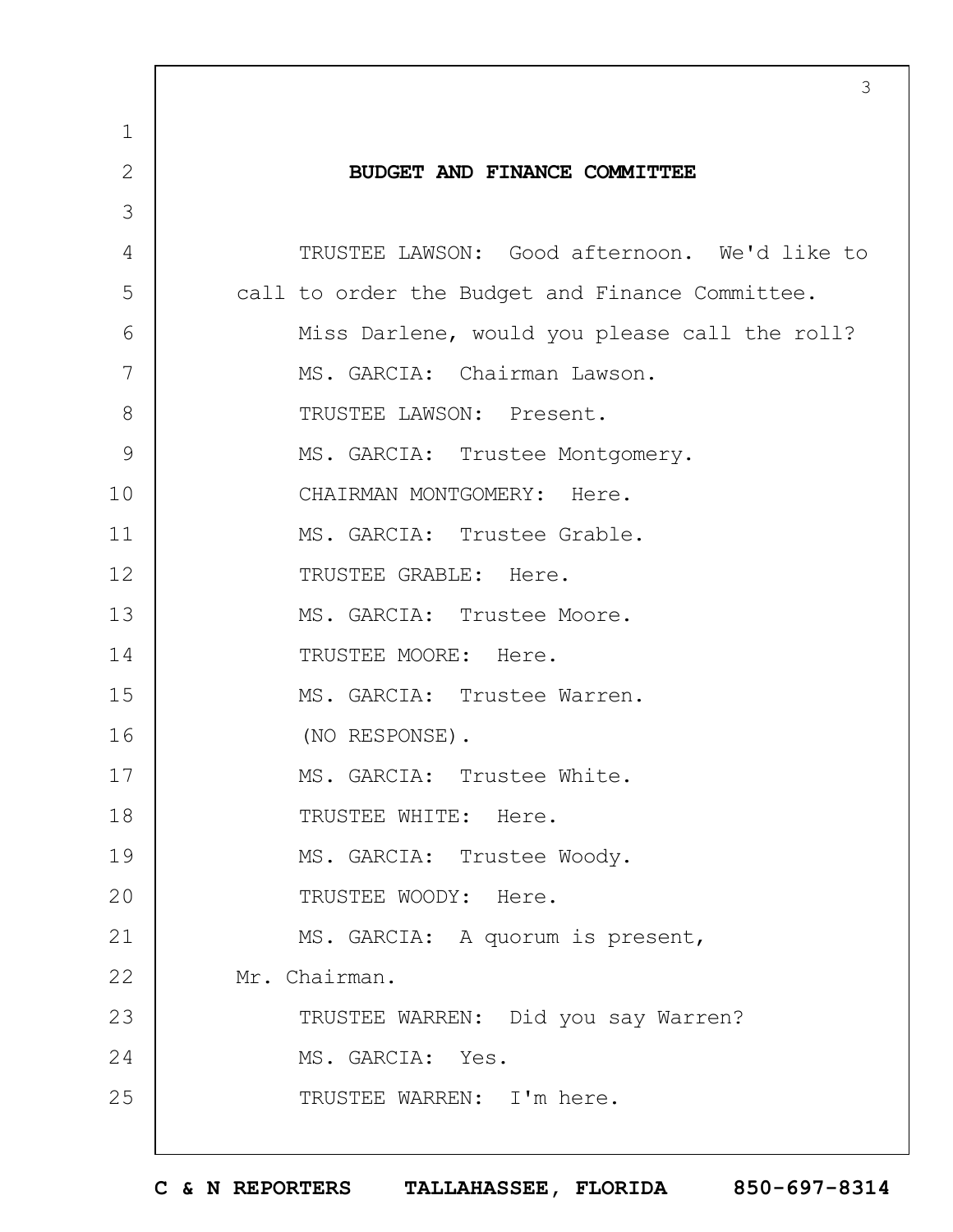1 2 3 4 5 6 7 8 9 10 11 12 13 14 15 16 17 18 19  $20$ 21 22 23 24 25 4 MS. GARCIA: Thank you. TRUSTEE LAWSON: Thank you. Good afternoon, again. Trustees, we have two action items and four information items on the agenda today. Our first action item today is the approval of the May 14th, 2015, and June 9th, 2015, minutes. TRUSTEE WOODY: So moved. TRUSTEE MOORE: Second. TRUSTEE LAWSON: The motion has been properly moved and seconded. Are there any questions. (NO RESPONSE). TRUSTEE LAWSON: All in favor. (AFFIRMATIVE INDICATIONS). TRUSTEE LAWSON: The motion carries. Trustees, the May 2014, 2000  $-$  May 14th, excuse me, 2015; and June 9th, 2015, minutes were provided on the BOT website. Are there any comments or corrections to the summary minutes? Actually, this is a correction in the text, so I'll move to the next item here. Trustees, the next action item on the agenda is the approval of a full year 2015/16 operating budget. Vice President Cassidy, you are recognized to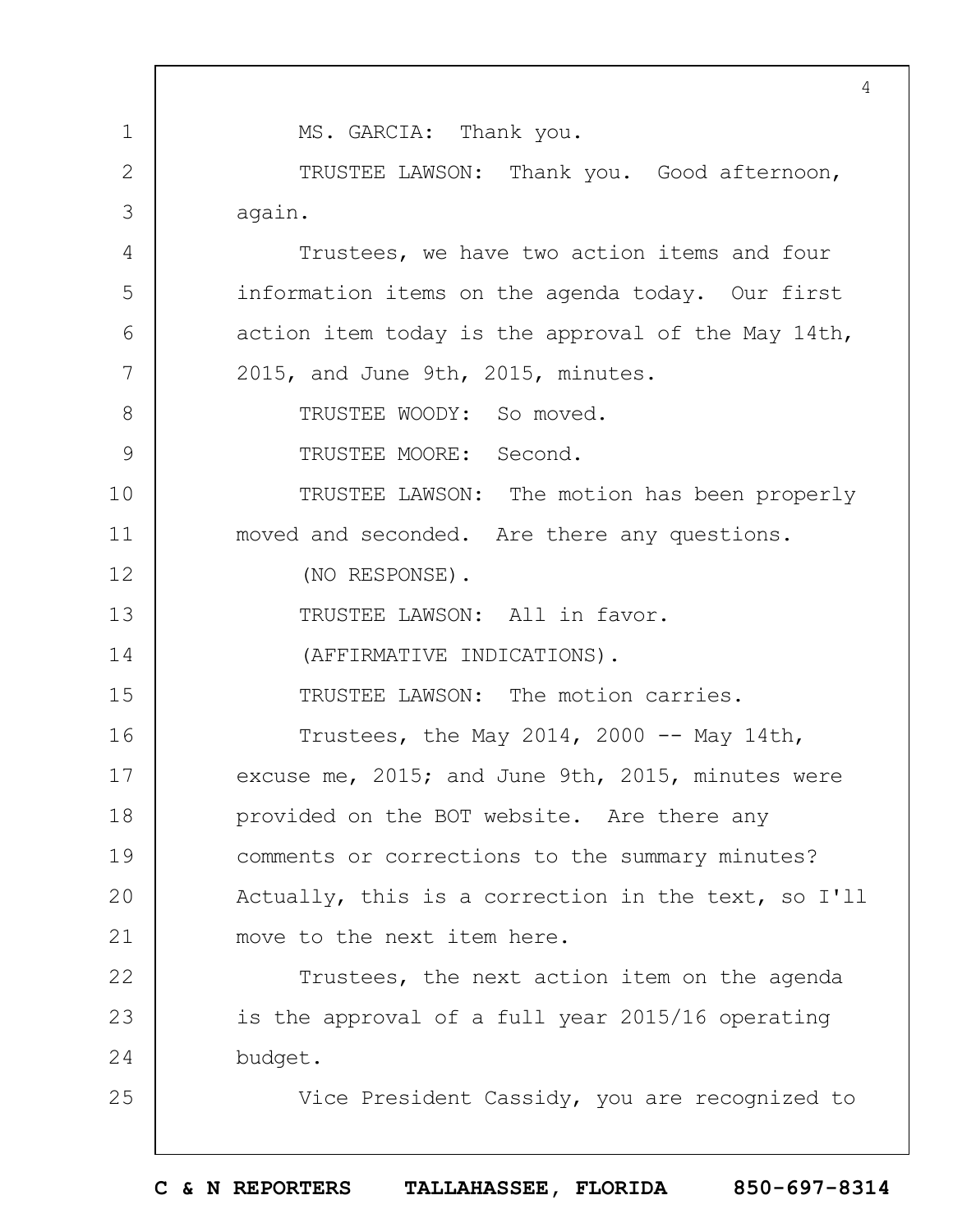1 proceed with this item.

2

3

4

5

6

18

VICE PRESIDENT CASSIDY: Thank you. Thank you, Mr. Chair.

Good afternoon, Madam President, Board Chair, and members of the Board. It's a pleasure to be in front of you.

7 8 9 10 11 12 13 14 Let me start -- first of all, I want to make sure that we correct  $a -1'$ d like to call it a slight glitch, but it's not a slight glitch, that happened last night. The version of the operating budget summary schedule that is long and wide like this (indicates) that was posted last evening had a small error, namely, a \$60 million error. I take credit for that.

15 16 17 We passed out new versions to all of you which I hope you have in hard copy. Is that true, hard copy?

MS. GARCIA: Yes.

19  $20$ 21 22 23 24 25 VICE PRESIDENT CASSIDY: Okay. So I want us to look at that version as opposed to the one that you would have found I do online, sometimes you have 2 words, sometimes hyphenated) on line last night. The \$60 million is a really simple one-line spot. I'll show it to you so that you won't get concerned about that error.

**C & N REPORTERS TALLAHASSEE, FLORIDA 850-697-8314**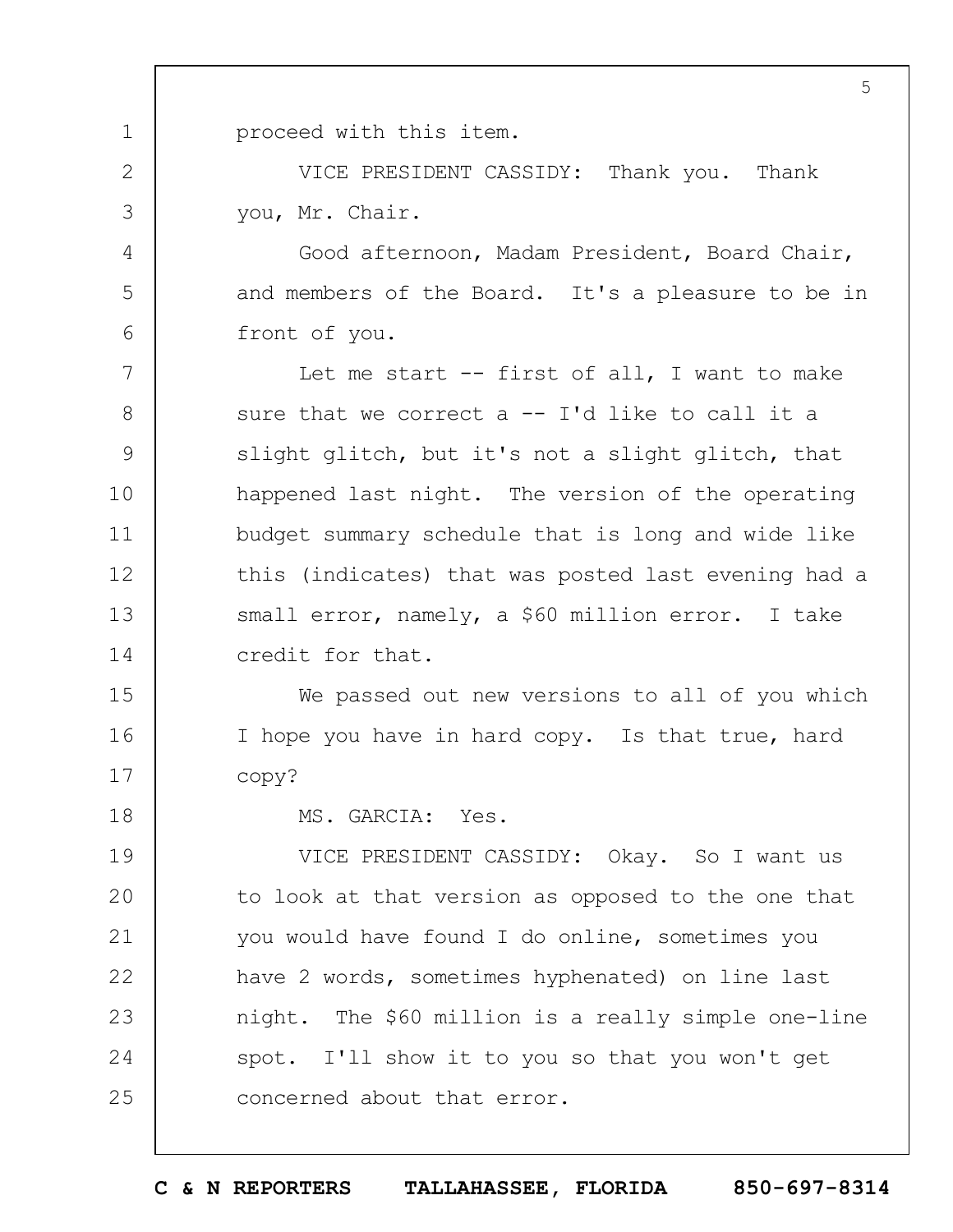1 2 3 4 5 6 7 8 9 10 11 12 13 14 15 16 17 18 19  $20$ 21 22 23 24 25 But what I'd like to do is start at the back end of the three documents that we have related to the budget, which is the one that's called 2015/16 E&G Allocations. It's a one-page portrait. Do you all have that one? That one, I believe, would have been online. I don't think we handed that out hard copy unless you printed it yourself. Everyone all set with that one? The reason I want to start with that is because that tracks where we were in terms of state appropriations last year and where we are this year, and then we'll roll those big numbers into our presentation on the budget for the year that has already started. So what I'd like to do is look at that, and I'd like to focus on the 2014/15 recurring budget line item which is about five lines down. It's in black in the left-hand column under general revenue. It says \$91 million, and in the right-hand column, the total appropriations say \$180 million. Are we all on the same place? So that's where we finished last year. And the things that took place above it were to remove nonrecurring items from the budget, and I think in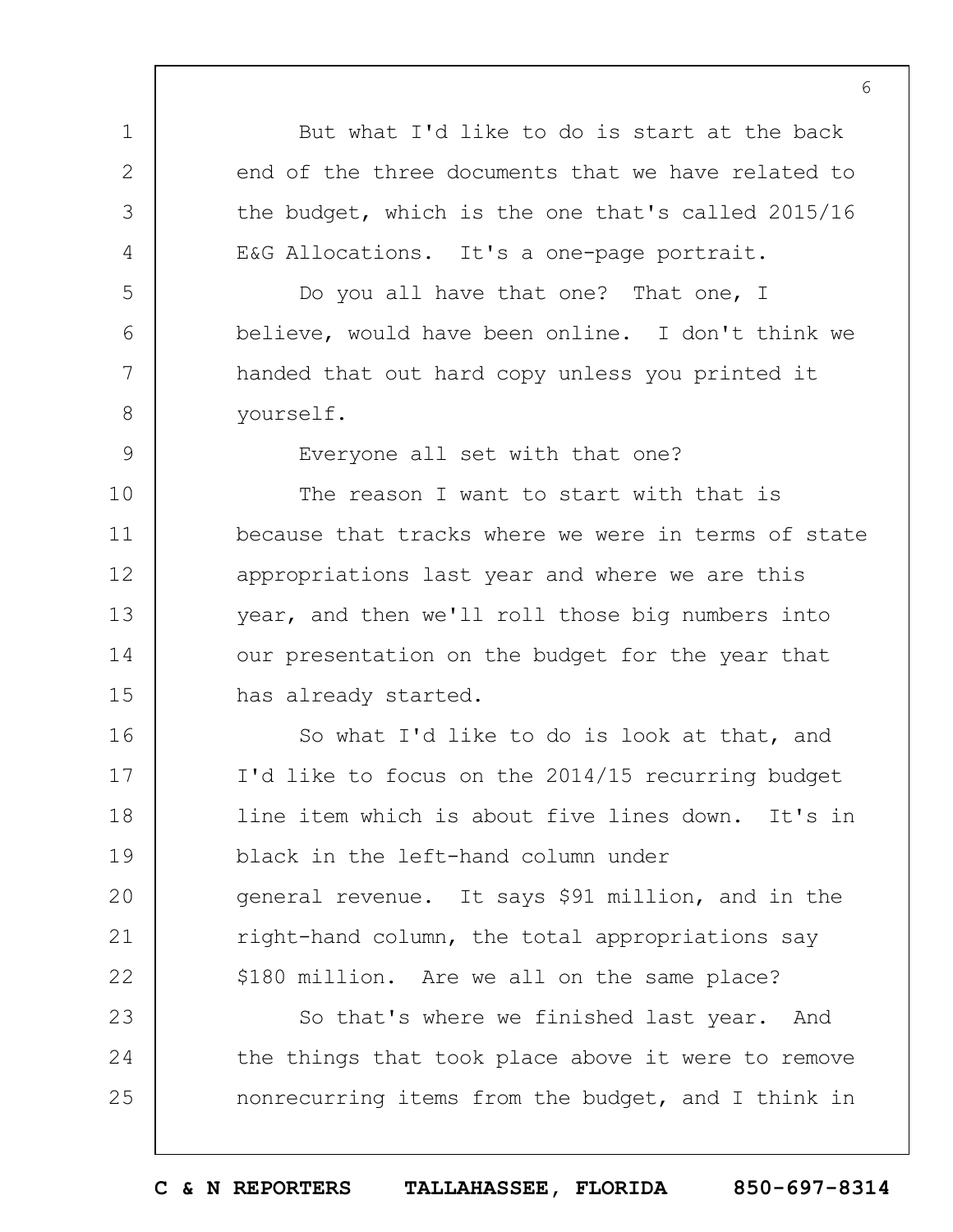one case there was a \$1,300 and a \$700 correction, but those are, obviously, minor.

1

2

3

4

5

6

7

8

9

10

11

12

13

14

17

23

So what we ended up with for a recurring budget for the year that ended June 30th adds across on that line to \$180 million. What I want us to do is to focus on changes between that number, which is \$180 million last year, to the bottom line of this schedule this year, which is \$161 million, and I want to help you track through where the \$19 million change has taken place.

CHAIRMAN MONTGOMERY: Mr. Chair, tell everybody we're working on (inaudible).

VICE PRESIDENT CASSIDY: The first thing that I want to, there are some small numbers --

15 16 TRUSTEE LAWSON: Excuse me, Mr. Cassidy. I'm sorry.

VICE PRESIDENT CASSIDY: Yes, sir.

18 19  $20$ TRUSTEE LAWSON: I'm sorry. Can we just make sure that everyone has a copy of the spreadsheet that you're working from.

21 22 CHAIRMAN MONTGOMERY: This one, let everybody know it's this one.

TRUSTEE WHITE: It's online.

24 25 TRUSTEE LAWSON: It is updated? The one online is updated.

**C & N REPORTERS TALLAHASSEE, FLORIDA 850-697-8314**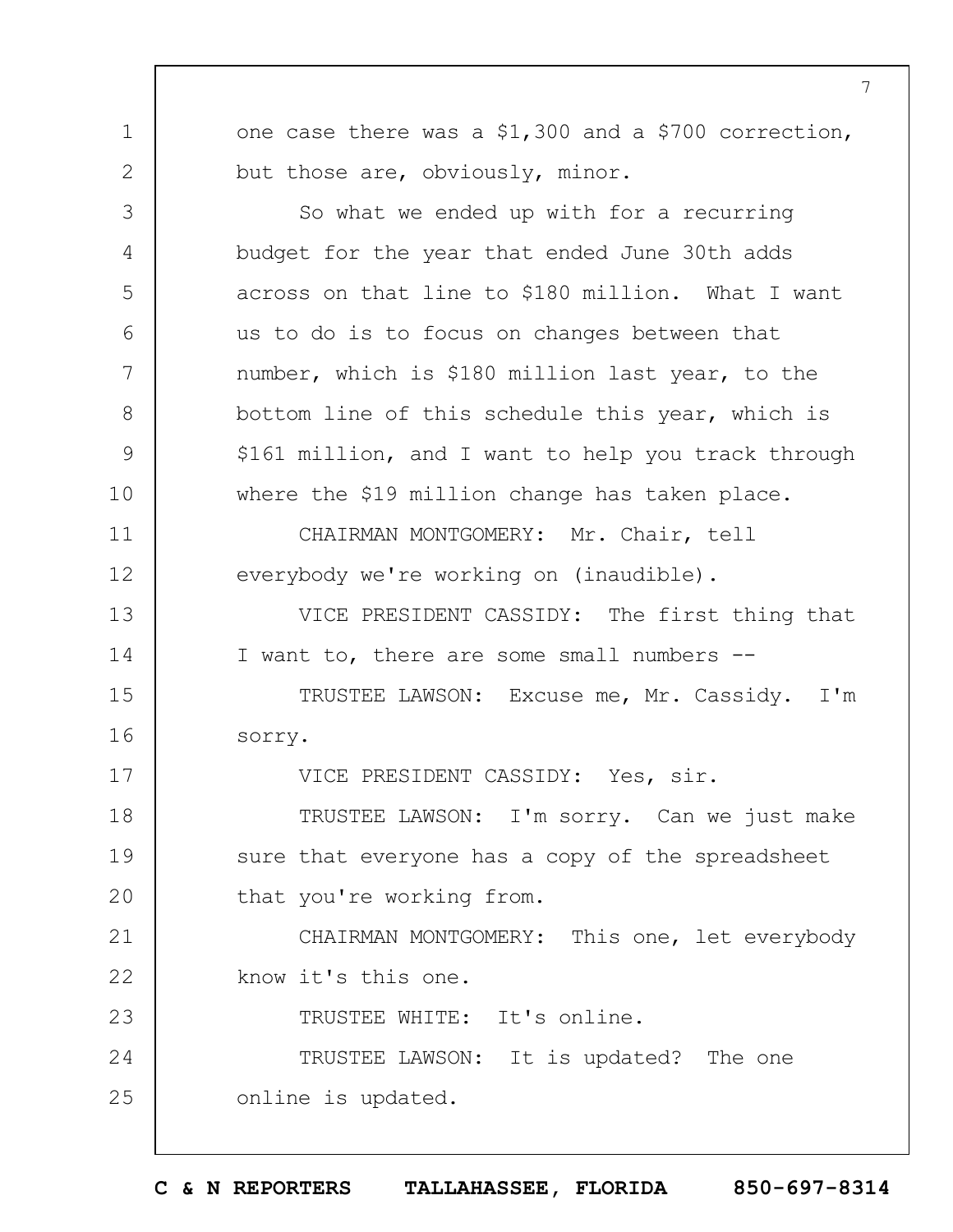1 2 3 4 5 6 7 8 9 10 11 12 13 14 15 16 17 18 19  $20$ 21 22 23 24 25 8 TRUSTEE WHITE: Mr. Chair, so my understanding is this is the only thing that's updated. VICE PRESIDENT CASSIDY: But there is not - the only error -- TRUSTEE WHITE: Right, I understand. This document that you're referring to is online and the Board can see it. I didn't find it in my packet. I found it in my online version. VICE PRESIDENT CASSIDY: Right. RON: I've also got them on the jump drive so I can put them up. Just tell me which one -- TRUSTEE LAWSON: Yeah, could you, please, just so we're -- VICE PRESIDENT CASSIDY: I can talk from my Power Point so I -- TRUSTEE LAWSON: Yeah, just so we're all working from the same. VICE PRESIDENT CASSIDY: That won't work for the big long one because it doesn't show very well. TRUSTEE WHITE: I understand. TRUSTEE LAWSON: Mr. Cassidy, I'm sorry, just some direction on exactly which spreadsheet you're on. VICE PRESIDENT CASSIDY: Florida A & M University 2015/16 E&G Allocations. It's a small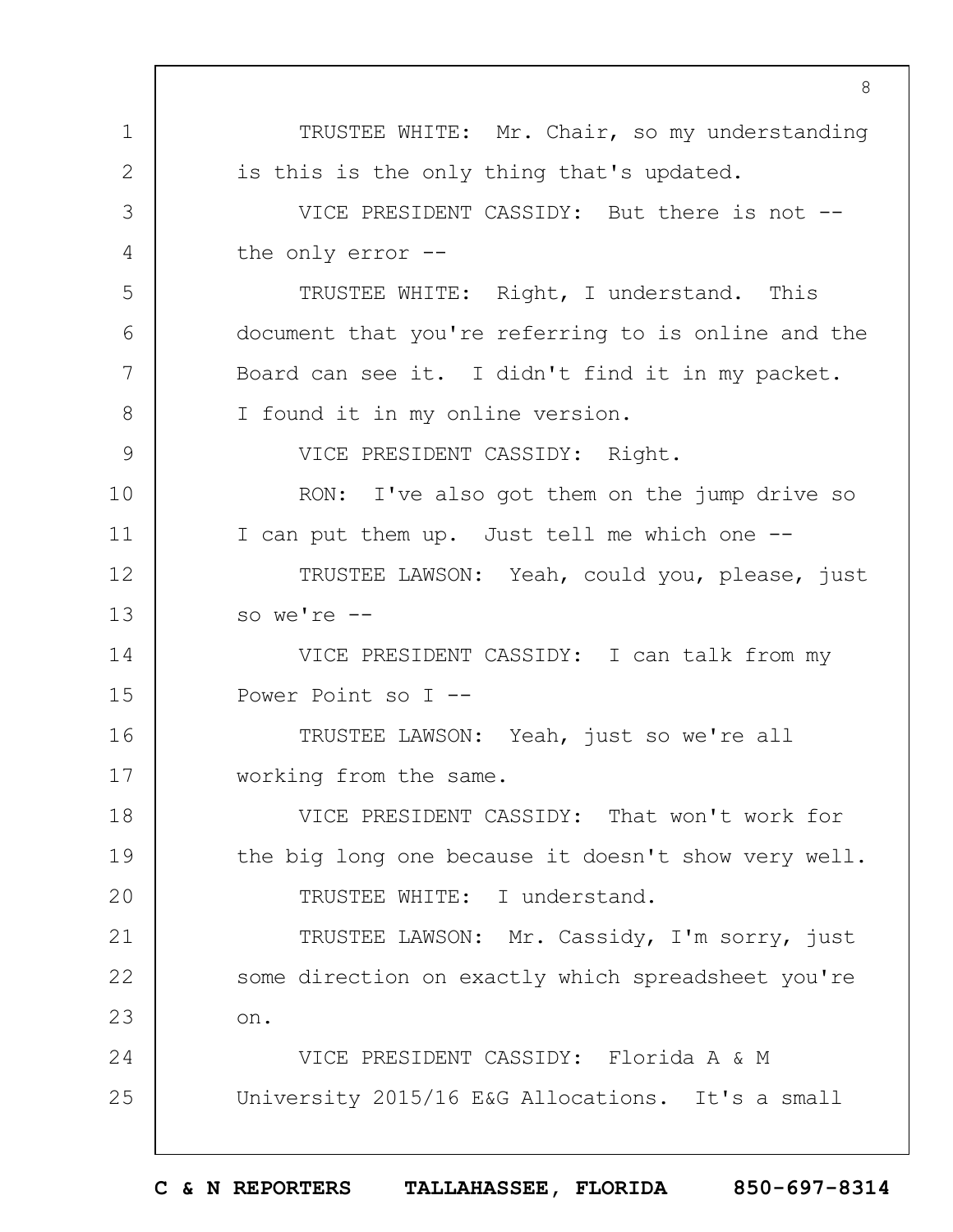|              | 9                                                  |
|--------------|----------------------------------------------------|
| $\mathbf 1$  | one-pager, Ron. I don't know if you have that one. |
| $\mathbf{2}$ | MS. GARCIA: He does.                               |
| 3            | VICE PRESIDENT CASSIDY: That looks like the        |
| 4            | big one.                                           |
| 5            | TRUSTEE LAWSON: Did you pass it -- I'm sorry       |
| 6            | for interrupting, Mr. Cassidy. Just one second.    |
| 7            | Linda, did we pass out a hard copy of that         |
| 8            | one?                                               |
| 9            | TRUSTEE WHITE: Yep.                                |
| 10           | TRUSTEE LAWSON: Does everyone --                   |
| 11           | TRUSTEE WARREN: At the top, the total              |
| 12           | allocation is 183, and the bottom is 161?          |
| 13           | VICE PRESIDENT CASSIDY: Correct.                   |
| 14           | TRUSTEE WARREN: It has some red ink in it and      |
| 15           | so on?                                             |
| 16           | CHAIRMAN MONTGOMERY: Mine says (inaudible).        |
| 17           | TRUSTEE LAWSON: Okay. So everyone has --           |
| 18           | okay, I'm sorry, Mr. Cassidy.                      |
| 19           | VICE PRESIDENT CASSIDY: No, that's fine.           |
| 20           | TRUSTEE LAWSON: You can proceed. I just            |
| 21           | wanted to make sure everybody had the same numbers |
| 22           | that $--$                                          |
| 23           | VICE PRESIDENT CASSIDY: Better we should all       |
| 24           | be looking at the right --                         |
| 25           | TRUSTEE LAWSON: Yeah.                              |
|              |                                                    |

 $\Gamma$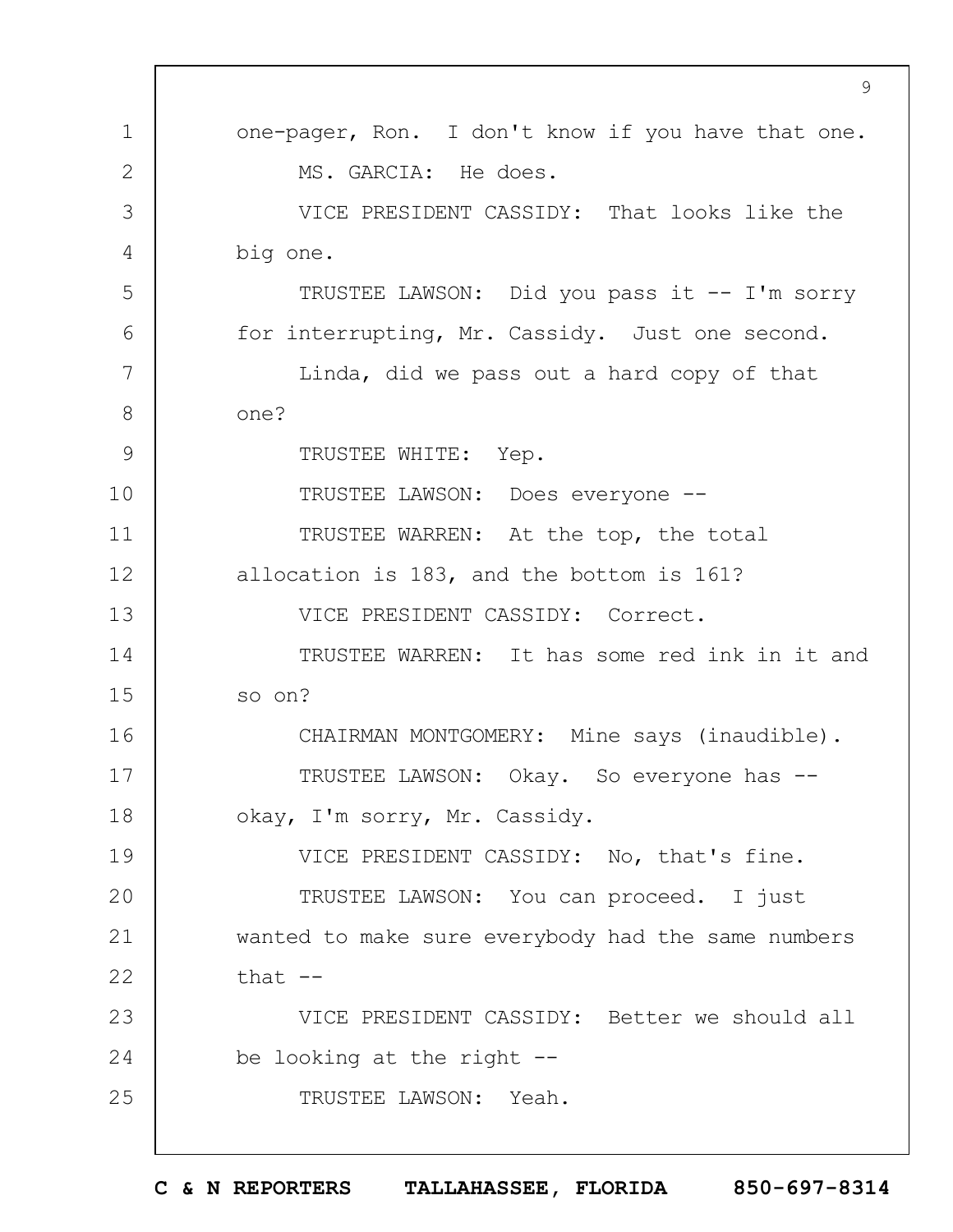VICE PRESIDENT CASSIDY: -- what I think is the right schedule to be looking at first. So, again, where we were after taking out nonrecurring items from last year's appropriations, the line that says 2014 recurring budget adds up in the right-hand column to \$180 million, what I want to do is compare that budget or that State allocation to where we are for this year, which adds up to the \$161 million that you see in the bottom line. So what I want to do is track back the differences.

1

2

3

4

5

6

7

8

9

10

25

11 12 13 14 15 16 17 18 First of all, on the positive side, there were two items this year that add to our allocation. Number 1, the FAMU Crestview Education Center for \$1.5 million last year was a nonrecurring item, and so it was subtracted up at the top of this schedule. This year it has now been told -- we've been told that it's a recurring item, and so we've added it to the schedule.

19  $20$ 21 22 23 24 Secondly, there's a student success support services line item text for \$1 million that is - we've been told is a recurring item, so we've added that to -- this, again, takes last year's recurring items and adjusts it to get to where we are this year.

So those two items are added; those are things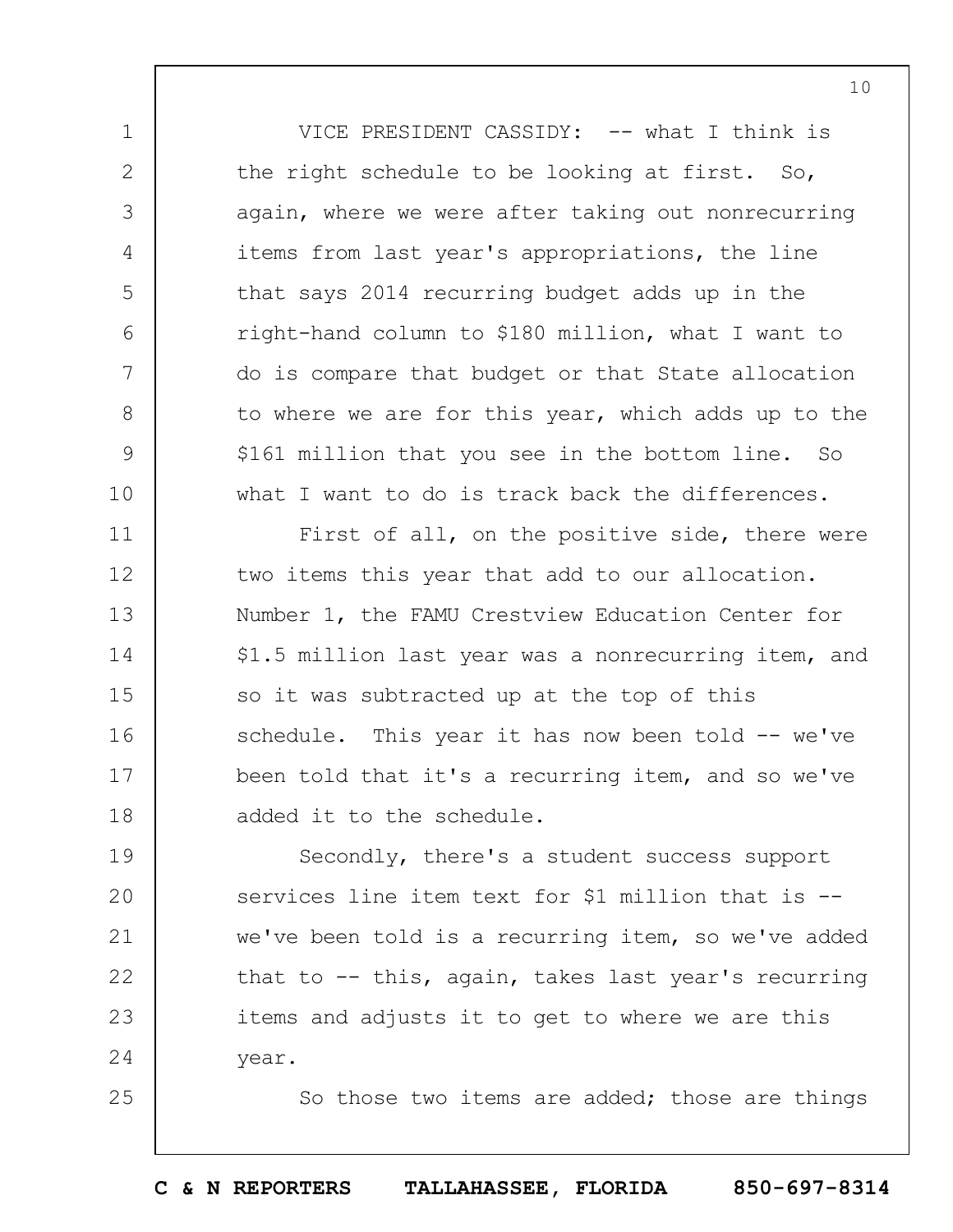that were not recurring items last year. There are some small adjustments around available lottery money, retirement contribution. Those are types of things that come from the Board of Governors based on results of things related to insurance, also lottery -- net results of the lottery program, and then insurance. So those are adjustments that come from the Board.

1

2

3

4

5

6

7

8

9 10 11 12 13 The next item is estimated tuition authority. Based on enrollment projections for this year compared to what they were last year, our estimated tuition is down \$6 million from where it was last year. So that's in the student fee column.

14 15 16 17 18 19  $20$ 21 22 The other change -- and that, once again, that gets us to a number of whatever that is, \$66 million in that column of student fees, but I do want you to be aware that should we have an enrollment number that generates less than the 6.073 million in fees, we won't be able to spend what we don't receive and so the budget may adjust in one fashion or another, depending on actual tuition revenue.

23 24 25 The other three items are the ones that I want to place some focus on. First of all, what was termed to be recurring funding which was the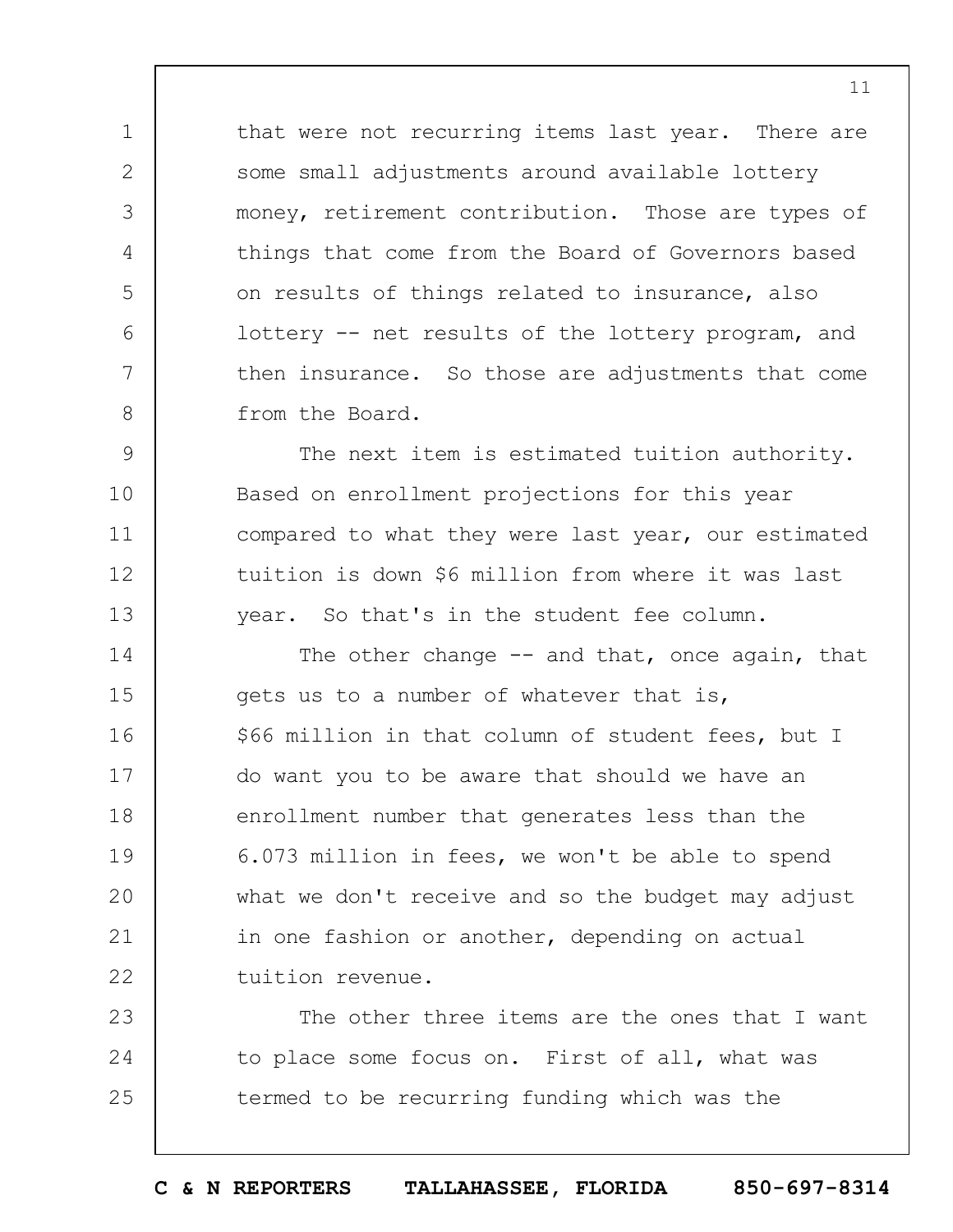performance funding formula. There's a  $$13.9$  million  $-$  13,997,427 number that we took out of the recurring budget from last year because it was deemed to be nonrecurring at one point during the year, but there's been an amendment that restores that base to us.

1

2

3

4

5

6

7

8

9

10

11

12

So we don't know that it's going to be recurring going forward, but at least for this year we got that money back. So you'll see the \$13.997 million number in red as a reduction, but then you'll see it added back on its own line item near the end, so that's basically a nonissue.

13 14 15 16 17 18 The two that really took place and make up the majority of the \$19 million difference are, first, the performance funding reduction. We actually have received -- are going to receive \$2.770 million less in performance funding than we did last year.

19  $20$ 21 22 23 You may recall when we met as a Board in June there were estimates that that could be either a zero number or as high as a \$5 million number. It turns out to be \$2.77 million, and so that's where that landed.

24 25 The other one is the line item that says: Transfer College of Engineering. What this does is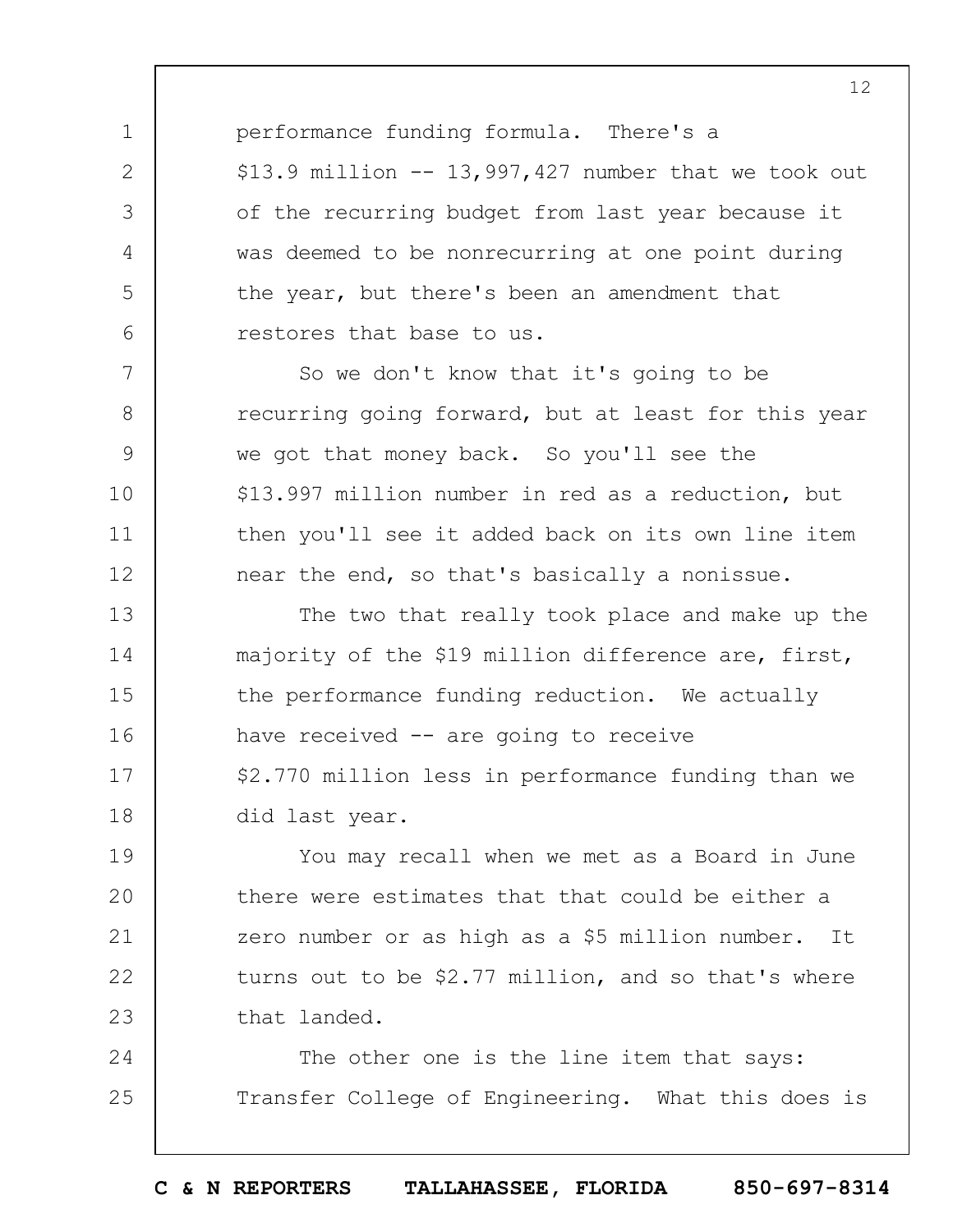takes 12 -- almost \$13 million, 12.996 out of the standalone FAMU budget and puts it into a budget for the new College of Engineering entity.

1

2

3

4

5

6

7

8

9

10

25

To a certain extent, that number was not really appropriate to be in our budget because perhaps a little bit more than half that budget in prior years was money that was actually expended by Florida State. And so to have all of it in our budget, it's just the way it had been done in the past.

11 12 13 14 15 16 17 18 19 What we understand and what we're still working through the details is that the Legislature intends to -- or intended to create a new budget entity and to appropriate that money to that entity and that -- then we get back to the conversation earlier this morning, Florida State, as the fiscal agent, has the ability to draw on that money based on agreed-upon expenditures of the two institutions.

 $20$ 21 22 23 24 But what we're doing here is taking last year's number because, again, we're adjusting last year's number to this year's number. We're taking \$13.997 million out of our standalone Florida A & M budget and it's going to this new entity.

Let me tell you about the components of that.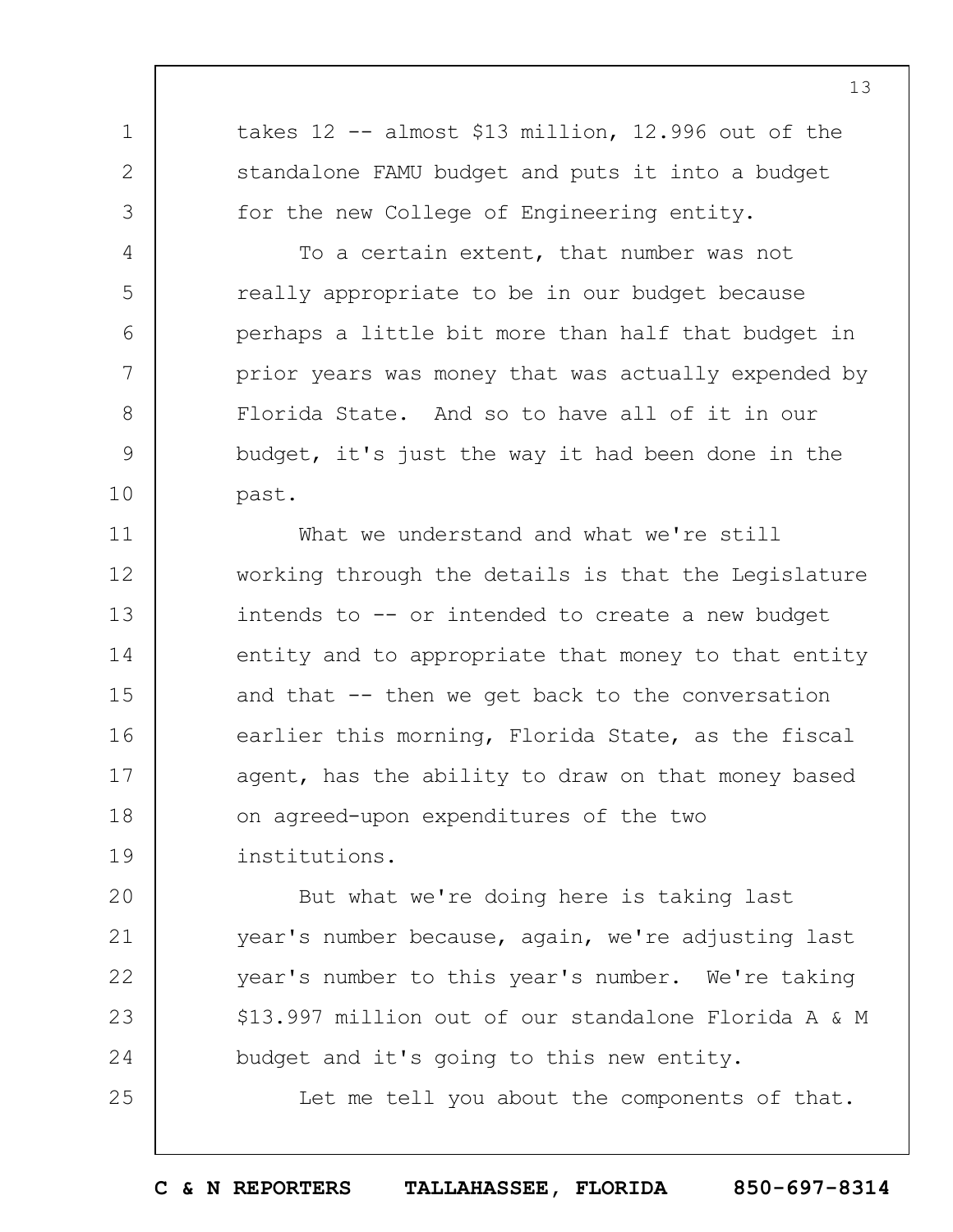There's about  $12$  -- I'm going to get this right -there's about \$12.1 million that was last year's, and we applied for the same amount this year, operating budget, okay?

1

2

3

4

5

6

7

8

9

10

11

12

Of that, slightly more than 54 percent last year, and on an average over the last few years, was actually spent by Florida State; and about 53 percent of it or so was actually spent by Florida A  $\&$  M. So, hence, my contention that maybe the numbers shouldn't have been there at a hundred percent. But at any rate, so that's 11.1 million of the 12.9.

13 14 15 16 17 18 19  $20$ 21 There's also a \$1.3 million annual allocation which is for -- which is dedicated to repair and maintenance of the two buildings that exist on the site, the College of Engineering Buildings A and B. That's a formula appropriation that is determined by the square footage of those buildings, just as we get formula funding for repair and maintenance for so many of the buildings on this campus. It's based on square footage.

22 23 24 25 That money has been coming to Florida A & M, and we have been performing those repair and maintenance expense -- performing the repair and maintenance work and then charging it against the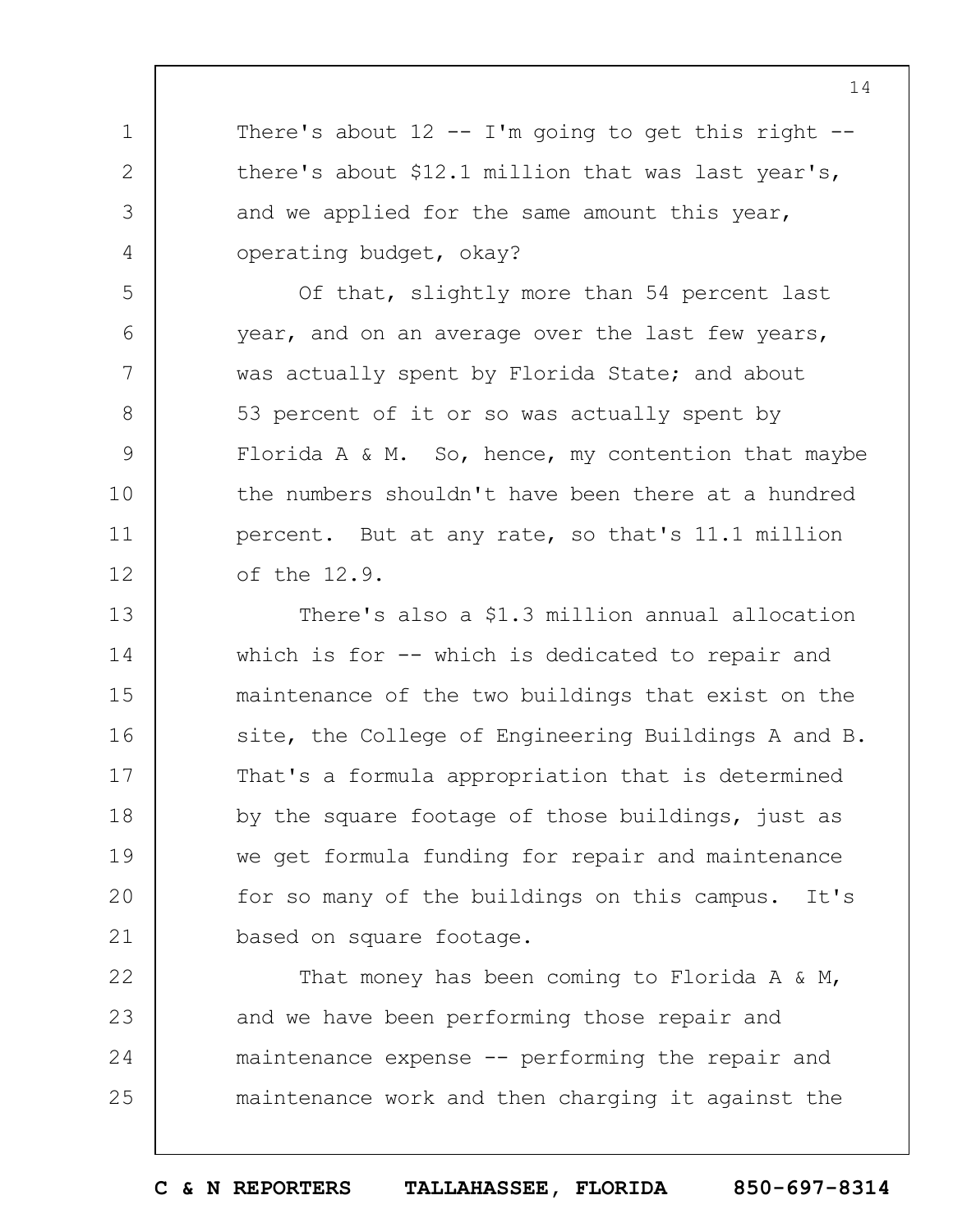budget in the past. So that was \$1.3 million.

1

2

3

4

5

6

7

14

15

16

17

And the last is there's also about  $-$ - I'm doing my math,  $1.3$  -- so we've got about  $$400,000$ , yeah, by the time we get done rounding these numbers. There's also \$256,000 that is, again, a formula allocation for repair and maintenance at the Challenger Learning Center.

8 9 10 11 12 13 And to be frank, that number hasn't changed since, I believe, 1992; and there wasn't anybody on this campus who was aware of what the exact number was, nor was there anyone on the Board of Governors' staff that knew exactly what that number was.

And so they did some digging and found in the archives that it's been 292 thou  $-$  \$256,000. And so those three numbers, when you round them to full numbers, add up to this almost \$14 million.

18 19  $20$ 21 22 23 24 25 The point I want to make is that those are now sitting in a separate entity and the activities, arguably, that will take place at the College of Engineering will utilize those dollars; and we have no reason to believe they're going to be utilized in much of a different fashion than they have been in the past so that, you know, for what it's worth, in my opinion, the fiscal agent is more like the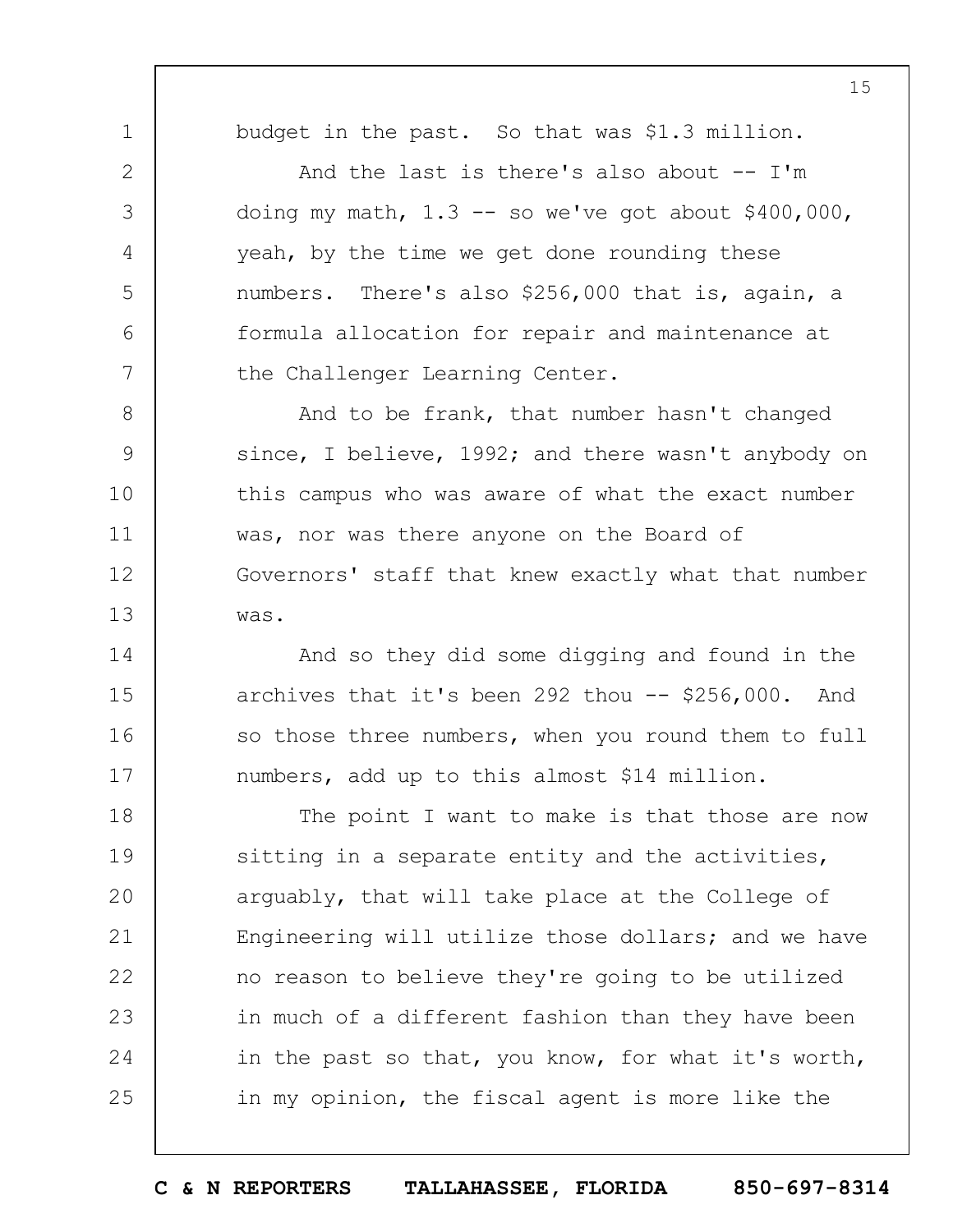accountant and the person who writes the checks and has very little -- I'd liken it to an invoice for my travel.

1

2

3

4

5

6

7

8

9

If I travel somewhere and submit an invoice, it gets approved by various people, in my case, the President who is the supervisor who approves reimbursing me for travel. She's the one who is managing that expenditure, but my accounting department is the one who issues the check.

10 11 12 13 14 15 16 17 18 And to me, what's analogous here is, the person who is approving the expenditure is the budget manager, and the accounting department that issues the check is simply the fiscal agent. So to back track to the conversation, I would liken the fiscal  $--$  the budget manager to be  $--$  at the College of Engineering, to be the Joint College of Engineering Governance Council; and that's the intent, that's what's happening.

19  $20$ 21 22 23 24 25 Every time there's a payroll starting, I guess, with the payroll that's about to be issued tomorrow, we will pay our payroll for the College of Engineering. We will submit an invoice to the fiscal agent, which is the accounting department at Florida State, and they'll reimburse us for it. They have no authority to tell us, oh, you couldn't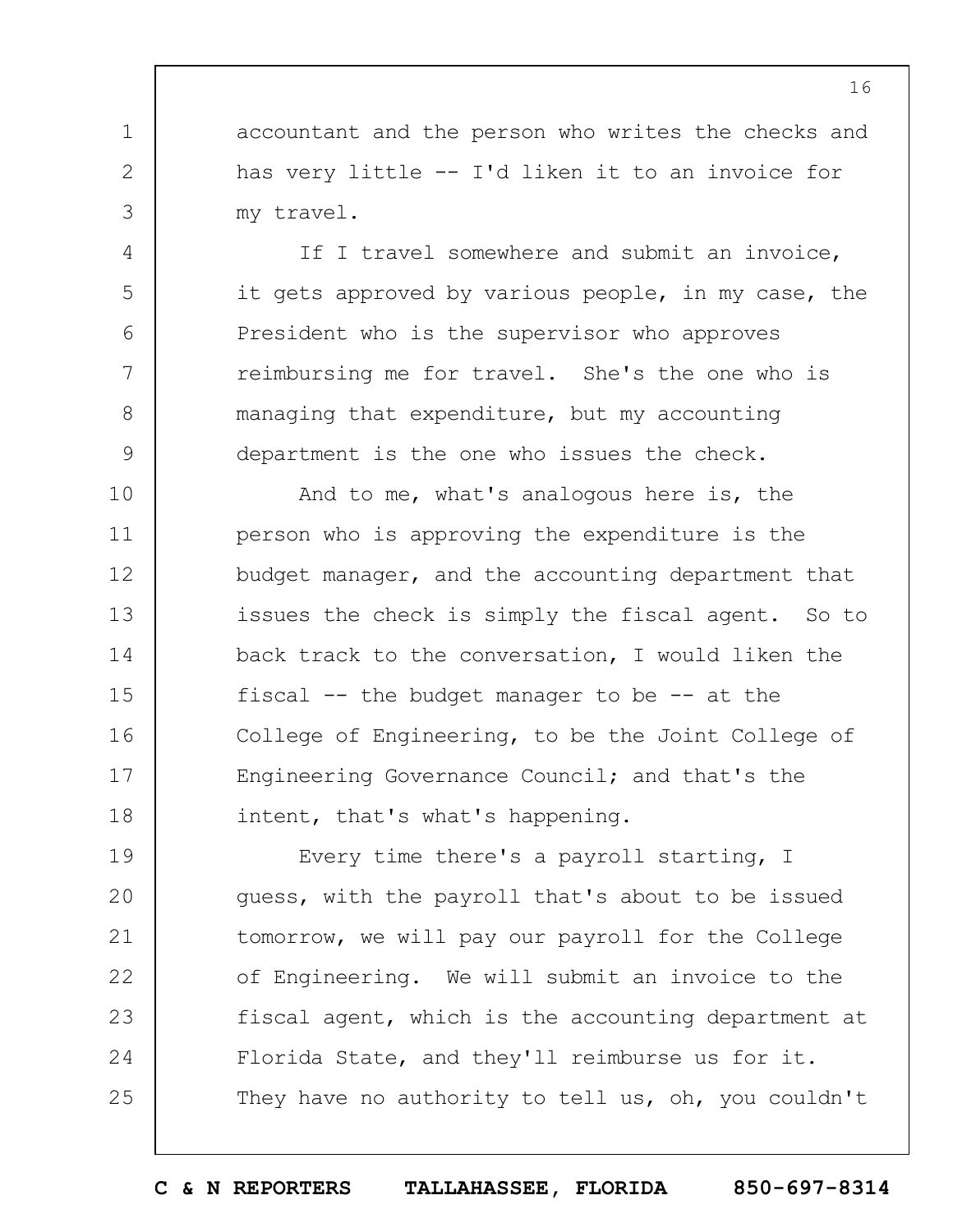pay those people. So they really don't have budget authority, they just are a paying agent, enough for the commercial.

1

2

3

4

5

6

7

8

9

10

11

12

So that gets us  $-$  those changes, including the removal of the College of Engineering to put it in a separate entity, brings us to where we are for this year. So what we end up with is \$161,209,679 of State appropriations across these various categories. Again, it compares to the 180 of last year, but the major subtractions are tuition change, performance funding reduction, and the removal of the College of Education (sic).

13 14 15 16 17 So if there are any questions about this schedule, what I want to do is take that \$161 million number and move forward to another column, another spreadsheet, but if there are questions --

18 19 TRUSTEE WARREN: For the record, you meant removal of the College of Engineering?

 $20$ 21 22 23 24 25 VICE PRESIDENT CASSIDY: Yes. Well, I don't know what I said; but, yes, College of Engineering. TRUSTEE WARREN: Okay. TRUSTEE LAWSON: So a comment, Mr. Cassidy. VICE PRESIDENT CASSIDY: Sure. TRUSTEE LAWSON: So in working through this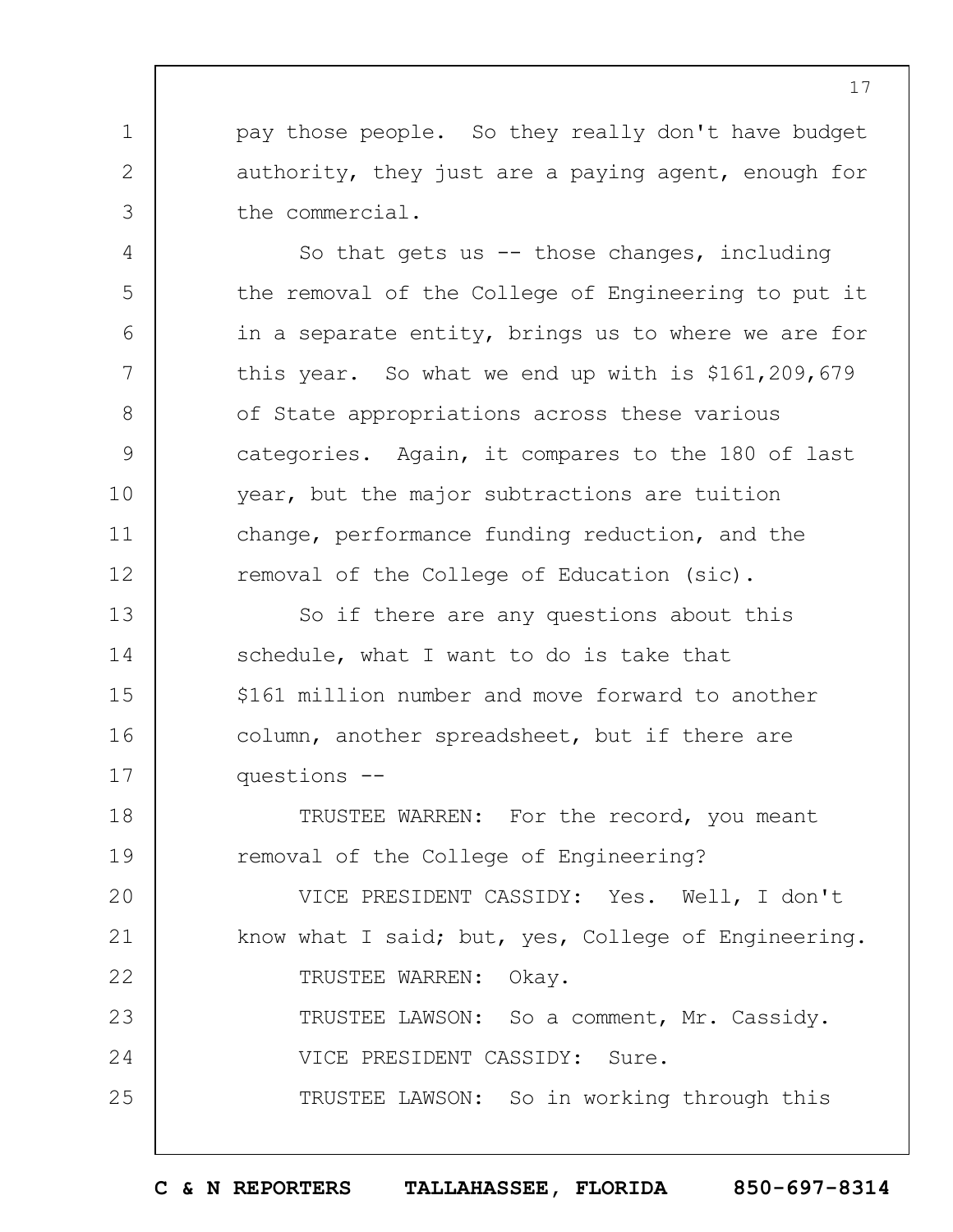1 2 3 4 5 6 7 8 9 10 11 12 13 14 15 16 17 18 19  $20$ 21 22 23 24 25 several weeks ago, we just want it to be really clear when you look at the difference between the 180 and the one -- what is it, 161? VICE PRESIDENT CASSIDY: Right. TRUSTEE LAWSON: -- so that everybody understood the difference. And, you know, Mr. Cassidy outlined the major difference is the transfer of funds to the new entity for the College of Engineering, the loss of performance-based funding -- VICE PRESIDENT CASSIDY: Right. TRUSTEE LAWSON: -- and then there were some other smaller puts and takes -- VICE PRESIDENT CASSIDY: Right. TRUSTEE LAWSON: But that was -- those two are really the net of the big changes. VICE PRESIDENT CASSIDY: Yeah, right. If you take those two numbers, that's whatever that is, 16.6 million of the difference of 19. TRUSTEE LAWSON: Right. VICE PRESIDENT CASSIDY: And there are some other smaller -- and the rest of it, really, is there's actually a gross decrease of about \$22 million, including the \$6 million less in tuition; but then we add back the 1.5 million and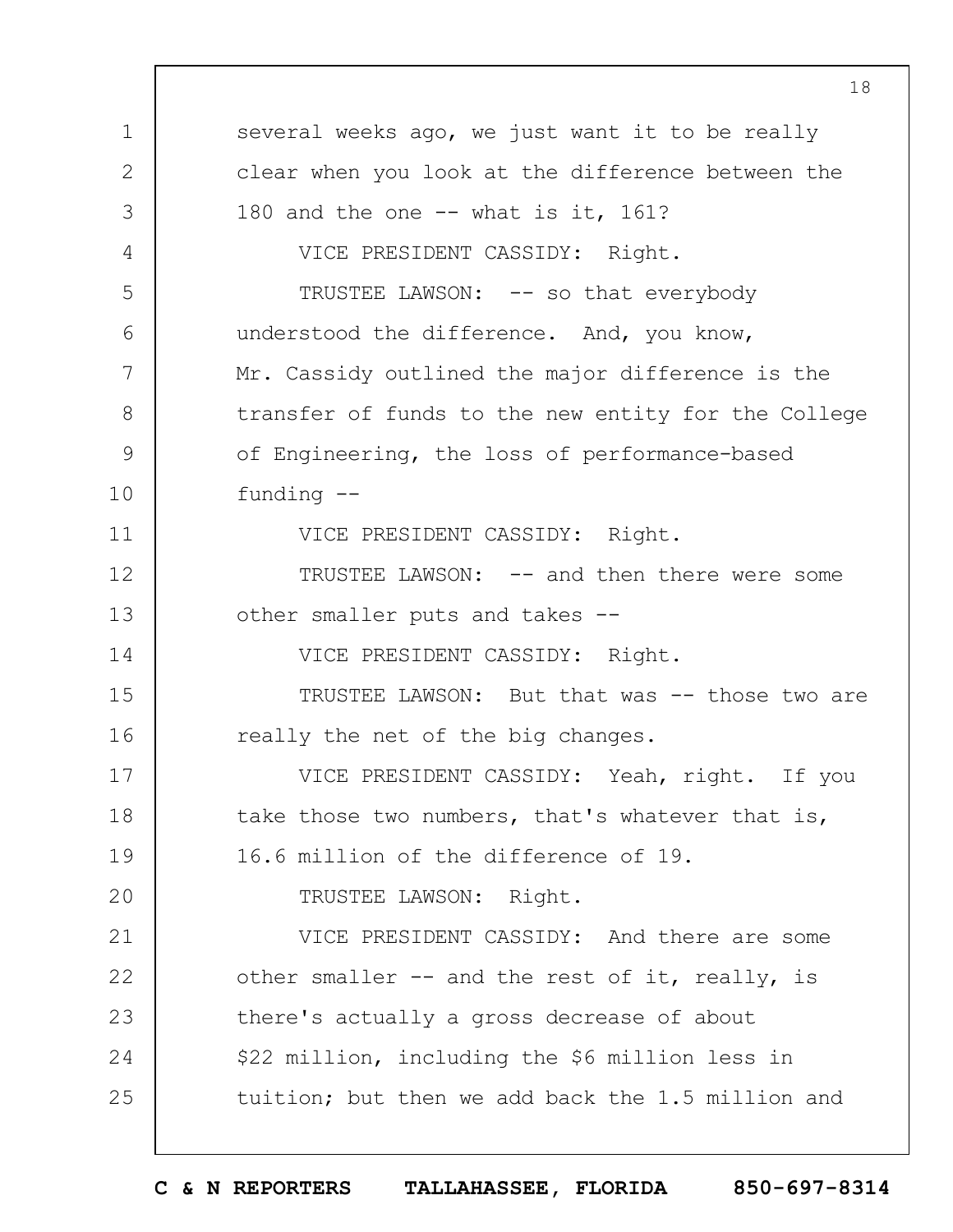|              | 19                                                  |
|--------------|-----------------------------------------------------|
| 1            | 1.0 million which we've been told are recurring     |
| $\mathbf{2}$ | budget items, so they're add-ons. So it really is   |
| 3            | sort of a series of things that subtract            |
| 4            | 22 million, and another one that adds to it, or two |
| 5            | others --                                           |
| 6            | TRUSTEE LAWSON: But I think the key point           |
| 7            | that you made also around the 6 million is that     |
| 8            | it's all enrollment dependent.                      |
| 9            | VICE PRESIDENT CASSIDY: Right.                      |
| 10           | TRUSTEE LAWSON: So that number could either         |
| 11           | go further into the red or get better.              |
| 12           | VICE PRESIDENT CASSIDY: As it has in the past       |
| 13           | from year to year and then recent years, we start   |
| 14           | with this number, but either quarterly $-$ or       |
| 15           | certainly at mid-year, we would tell you where      |
| 16           | we're heading; and if it's going to be less, we     |
| 17           | change our budget projections and change our .      |
| 18           | TRUSTEE LAWSON: To reflect --                       |
| 19           | VICE PRESIDENT CASSIDY: -- planned spending         |
| 20           | to make sure we don't spend anything that we        |
| 21           | ultimately won't be entitled to.                    |
| 22           | TRUSTEE LAWSON: Okay.                               |
| 23           | VICE PRESIDENT CASSIDY: So I'd like to take         |
| 24           | the \$161 million $-- 161,209,679$ number, and I'd  |
| 25           | like to go to the wide sheet. And, again, I don't   |
|              |                                                     |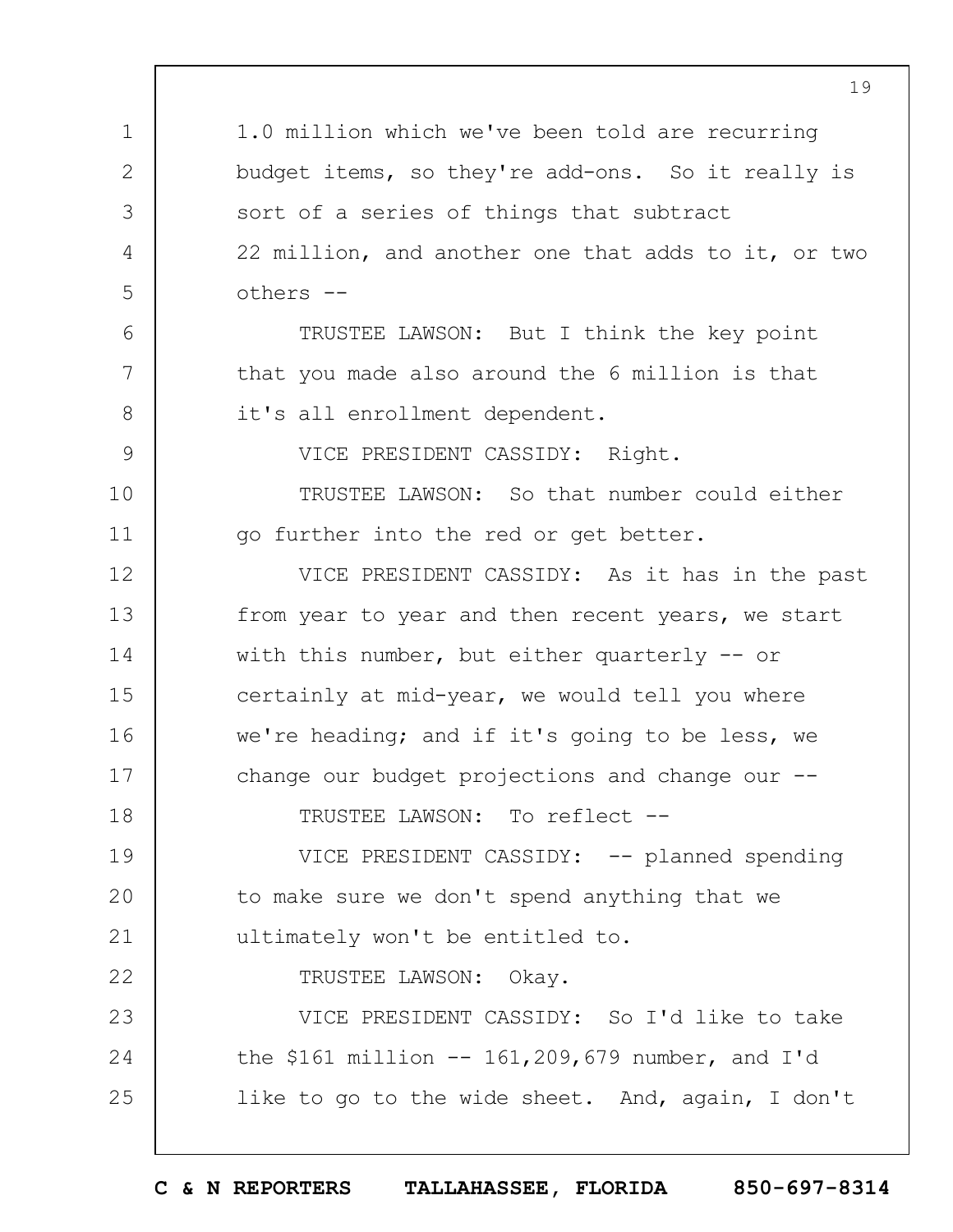think, Ron, this will help much for them to do on the screen. If you could go back to the Power Point, that would be helpful for me personally.

1

2

3

4

5

6

7

But what I want to do is go to this schedule, and I want to make sure you've got the updated one that corrects for my little faux pas last night.

8 9 10 11 12 13 14 15 16 17 18 And the way to make sure that you've got the right one is in the fifth column where it says Student Financial Aid on line 12, other grants and donations, you should see a line item that says \$60 million. If you see that, that means you've got the right version. That's basically an estimate of Pell grants, and somehow I managed to transmit a schedule that left that number out last night. I take responsibility for that. It's offset down below, largely by \$60 million of the line item that says -- line 29 that says expenses.

19  $20$ 21 22 23 So that's a number that transfers in as revenue but then transfers back out to the students who receive the Pell grants. So while it is an error and I left it out, it had no bottom line impact on this schedule.

24 25 So to get back to where I want to go to is what we -- if you look under the education in the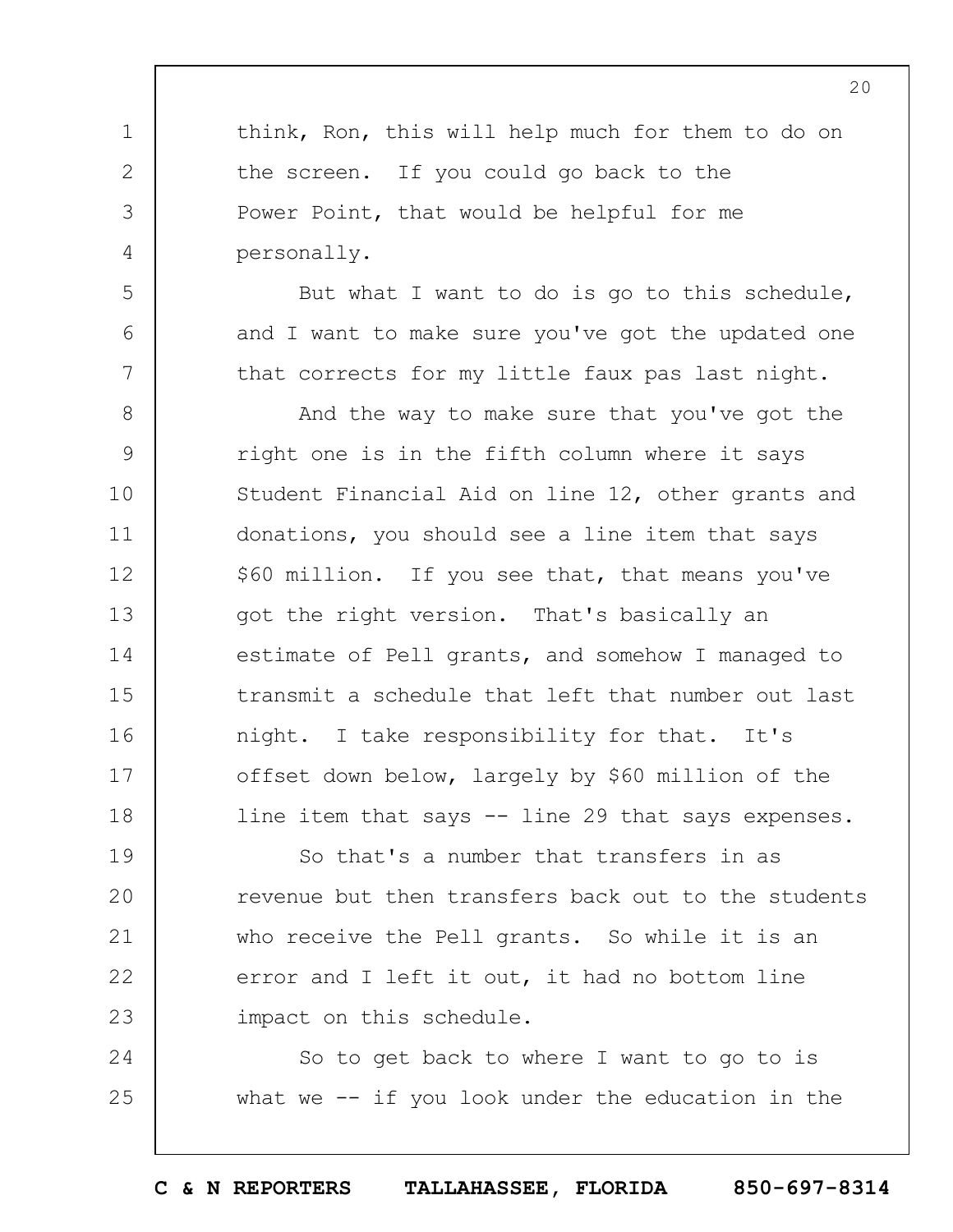1 2 3 4 5 6 7 8 9 10 11 12 13 14 15 16 17 18 19  $20$ 21 22 23 24 25 general column of this spreadsheet, which is the one on the left, and you go to line 22, subtotal, you see the magic number, 161,209,679. So that's the number that we just brought over from the other schedule, okay? So that's education and general spending, and that's the revenue side of the equation. What I'd like to do is --TRUSTEE WARREN: Mr. Cassidy. TRUSTEE LAWSON: I'm sorry, is there a question, Trustee Warren. TRUSTEE WARREN: Yeah, just a question on the student aid, student financial aid column. VICE PRESIDENT CASSIDY: Yep. TRUSTEE WARREN: If we receive VA benefits for veterans, would it be in some number in that same column? VICE PRESIDENT CASSIDY: Yes. And, again, it would be, if you will, a passthrough to the extent that we get it and then we turn it out to those particular students. The vast majority of the student financial aid comes in as a revenue and goes out to the students and they tend to match each other. TRUSTEE WARREN: All right. Thank you.

21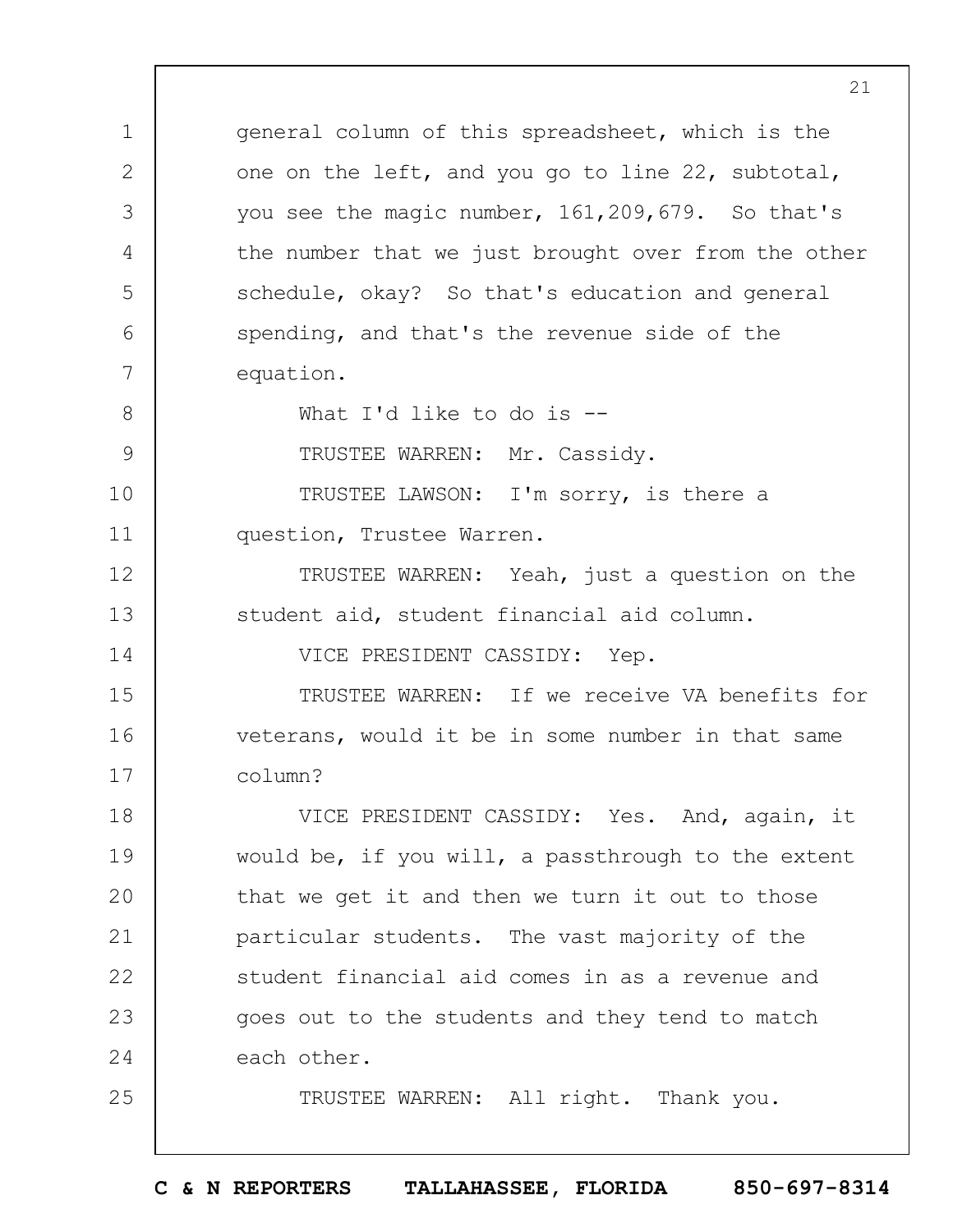VICE PRESIDENT CASSIDY: So what I'd like to do is try to take you through this schedule, point out a few special points that I think are of note, and then compare it to last year's budget. We've sort of gotten through the process that gets us to the 161,209,679 in education in general.

1

2

3

4

5

6

7

8

9

10

11

12

21

22

23

24

25

I would tell you, if we look at line 22, subtotal of revenues before transfers which is sort of an internal allocation of numbers, over on the right-hand column we get to a total revenue at that line item of 334,375,565. Does everyone see that number?

13 14 15 16 17 18 19  $20$ So I want to tell you that that number compares to 354 million -- 354.7 million. So it's, roughly, \$19 million less than last year's budget -- or \$20 million, and we've already sort of tracked through where 19 million of that difference is. So, essentially, the revenue across the entire enterprise is projected to be relatively flat, just as education in general is.

A couple of things I want to point out because they aren't really particularly intuitive. There's a column, it's the second one to the left of the summary total that's called Board-approved fees. That's something that the Board of Governors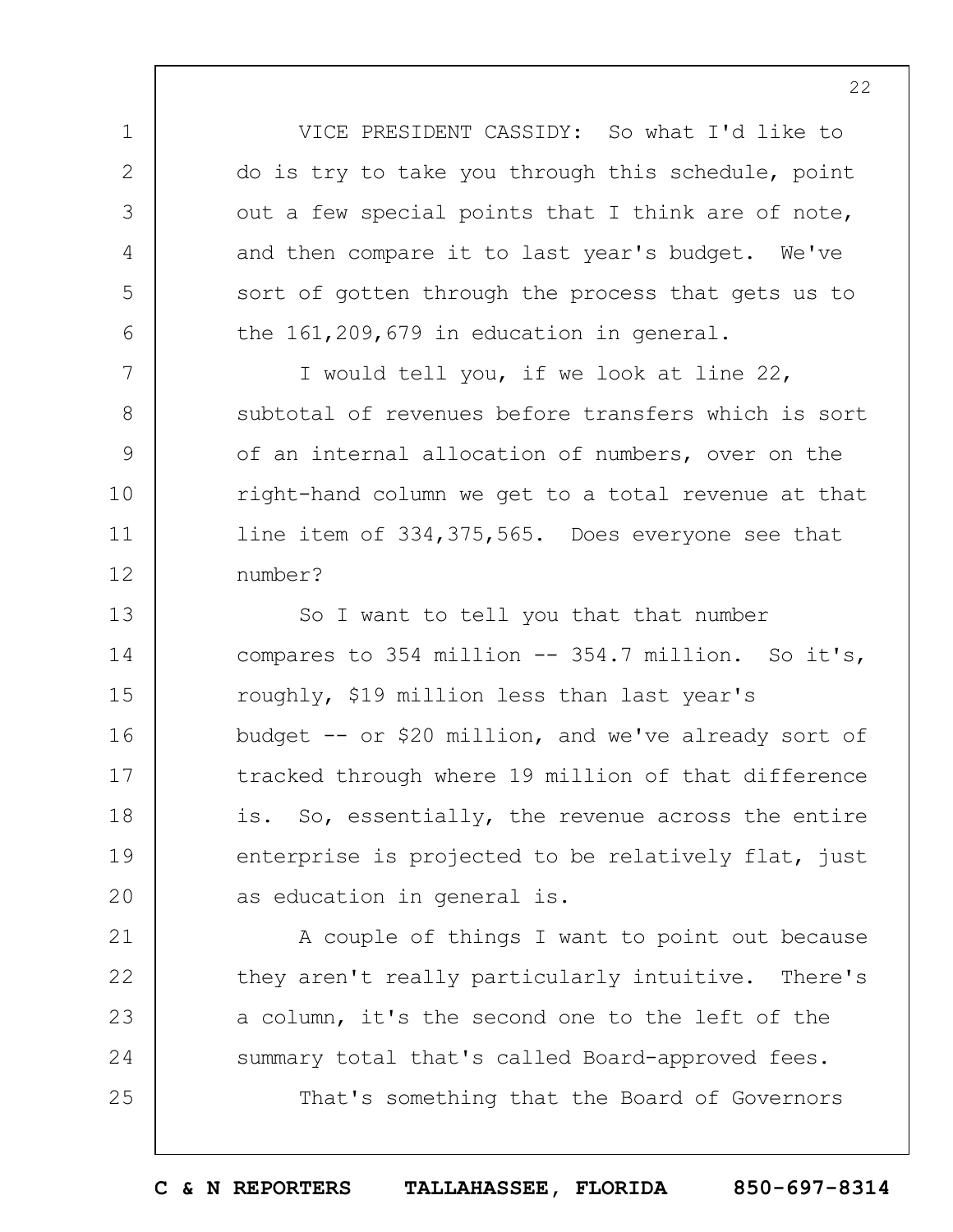insists that we present in this manner in a separate column. I believe -- it's the College of Law, and I believe it's the examination fee revenue. Yeah, it's the amounts that law students in Orlando pay for the pre-law certification exam, and the Board of Governors asked for us to account for that separately to them, and so we've left it in that column here. But the description, Board-approved fees, doesn't particularly work for me all that well.

1

2

3

4

5

6

7

8

9

10

11 12 13 14 15 16 17 18 19 The other thing I wanted to point out on the revenue side is in the column that says intercollegiate athletic -- and we are going to deal with athletics on a standalone basis in a few minutes -- for the one and only time there's an entry in the line item that's called "transfers in," and the athletics in that column, we get to revenues of 7,917,500. To that we say there are going to be transfers in of \$800,000.

 $20$ 21 22 23 24 25 That's an estimate. Right now that estimate includes \$500,000 of support from the Foundation, but that's subject to the budget of the Foundation being approved. And there's \$300,000 of University contribution, and that makes up the \$800,000, okay? And as you can see, that's the only transfer on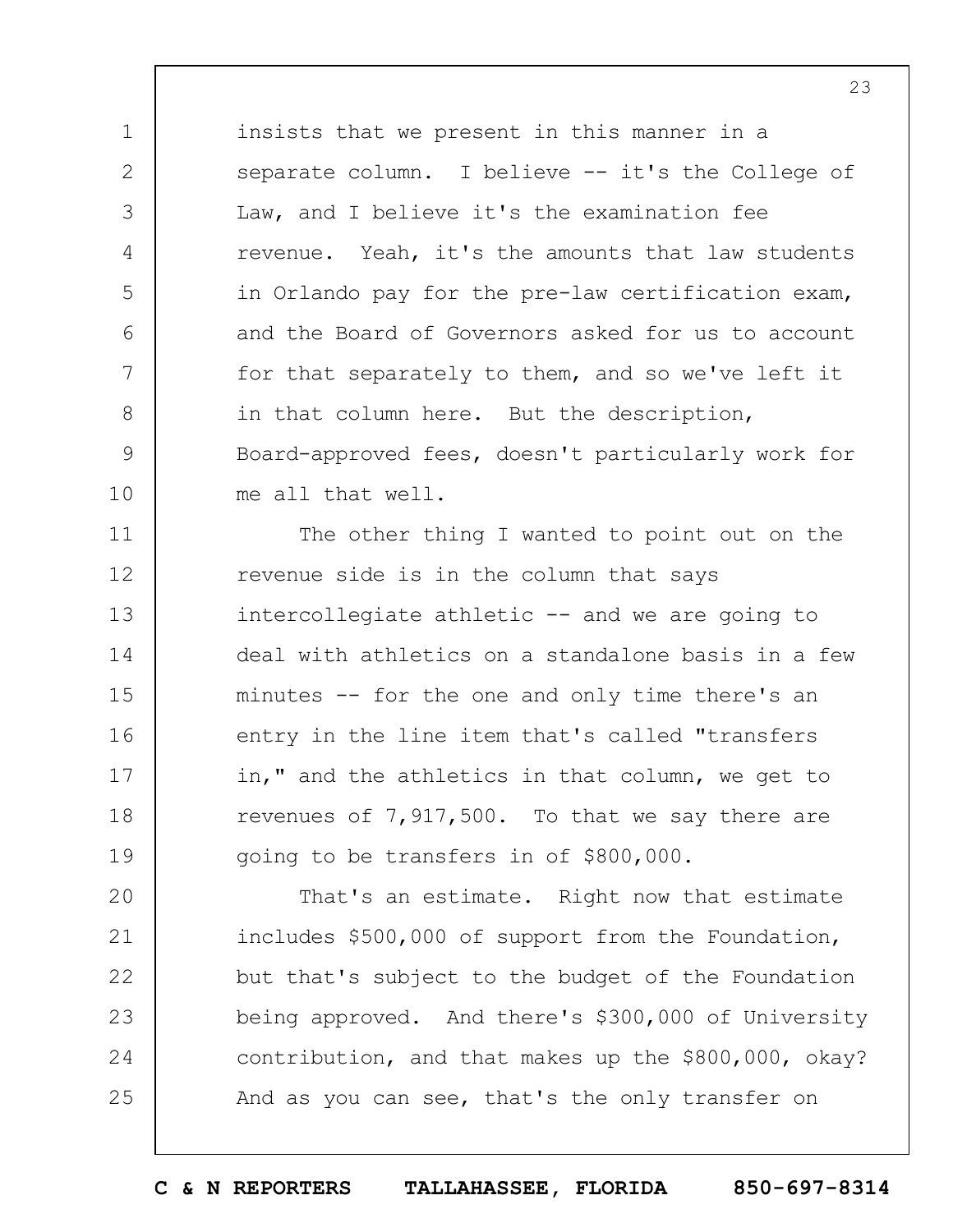1 2 3 4 5 6 7 8 9 10 11 12 13 14 15 16 17 18 19  $20$ 21 22 23 24 25 this schedule, so it's coming from a couple of places. I want to talk a little bit about the expenditures and, unfortunately, these sort of bleed over onto the second page; but, again, if I could call your attention to line 52, total non-operating expenditures. Oh, no, I want to get to  $-$ - yeah, where are we? Oops, that's Page 3. Total operating expenditures on line 45, the total there in the right-hand column, if you'll follow with me is 327,084,229. And I want to tell you that that compares to 351.8 million of last year. And so we've got about  $19$  -- well, we've got about \$23 million in difference there. And I would tell you what that consists of is the \$19 million we sort of track through from the revenue, but right now we've got about a \$3.3 million amount of money that the President and the Provost and I cobbled together from the various departments that we intend to spend on specific priority items going forward. So we haven't yet budgeted for those

**C & N REPORTERS TALLAHASSEE, FLORIDA 850-697-8314**

\$3 million because we don't know which columns they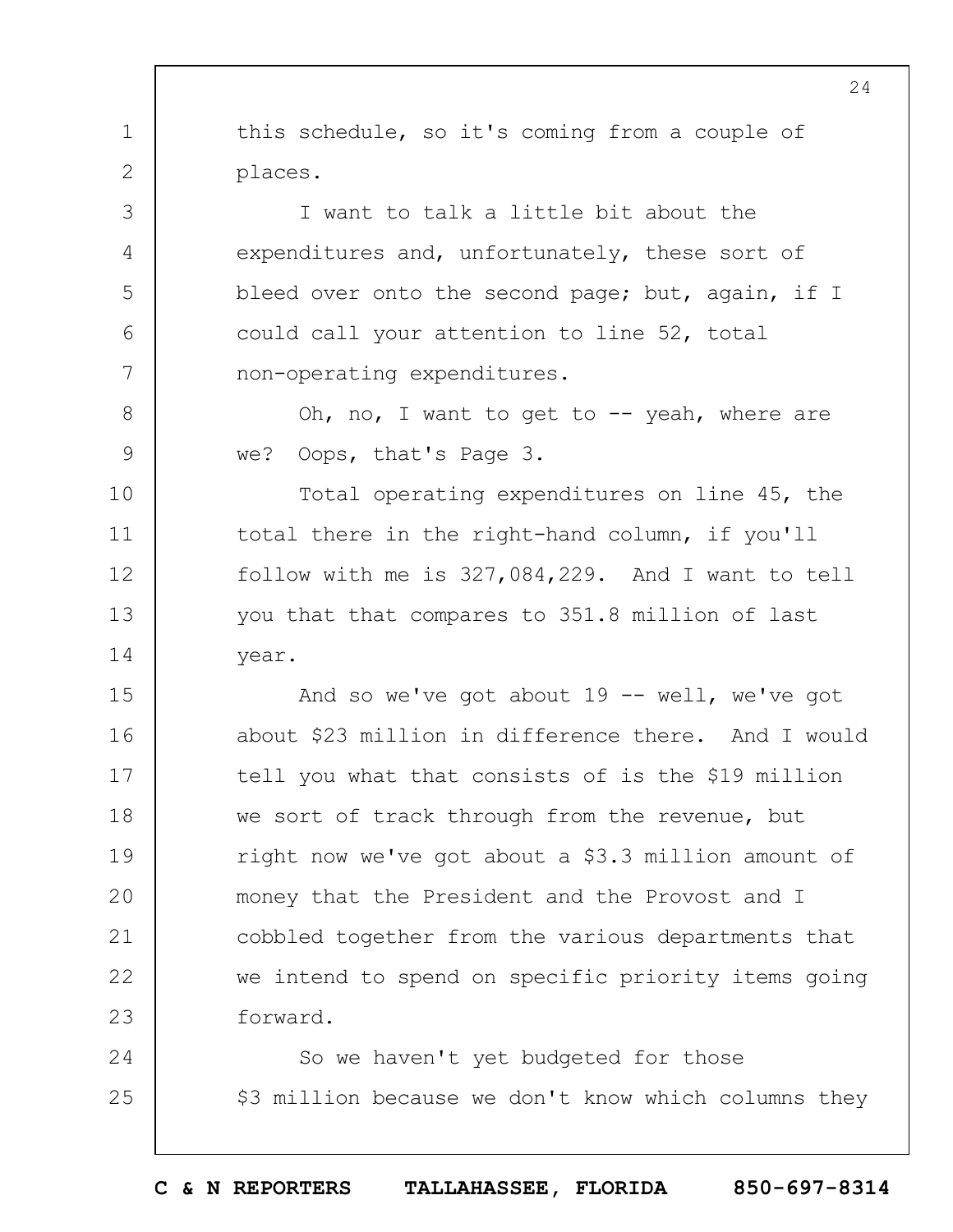1 2 3 4 5 6 7 8 9 10 11 12 13 14 15 16 17 18 19  $20$ 21 22 23 24 25 25 go in. So that's where we stand on that, and we will give you an update as those decisions are made. And so that -- TRUSTEE WARREN: Mr. Chair. VICE PRESIDENT CASSIDY: Yes. TRUSTEE WARREN: Mr. Chair, this is Trustee Warren. TRUSTEE LAWSON: Yes, Trustee Warren, you're recognized. TRUSTEE WARREN: Mr. Cassidy, may I ask you a question and take you back to the \$800,000 transfer? VICE PRESIDENT CASSIDY: Sure. TRUSTEE WARREN: You mentioned that 300,000 of that was from the University to the Athletic program. VICE PRESIDENT CASSIDY: Correct. TRUSTEE WARREN: Is it coming from auxiliaries? VICE PRESIDENT CASSIDY: Yes. TRUSTEE WARREN: So is there then somewhere near the bottom under the column titled auxiliaries an offset for the \$300,000? (WHEREUPON, VICE PRESIDENT CASSIDY CONSULTED WITH STAFF).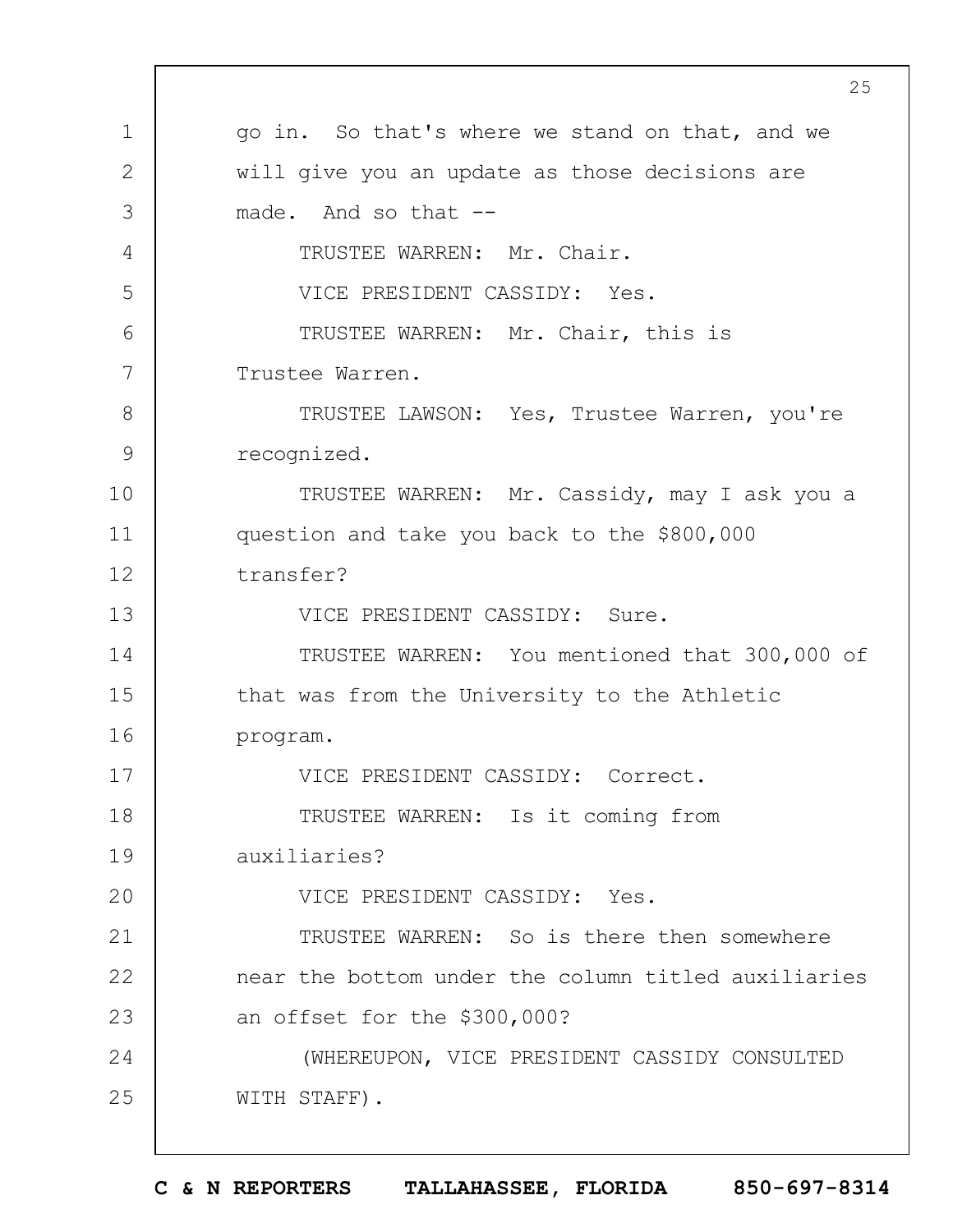1 2 TRUSTEE WARREN: Forgive me for being so detailed.

3

4

5

6

7

8

25

VICE PRESIDENT CASSIDY: Just one second, I want to get some detail.

TRUSTEE LAWSON: Yeah, Trustee Warren, we're trying to determine the specific answer to your question as far as where did the 300,000 come from. TRUSTEE WARREN: All right.

9 10 11 12 13 14 15 VICE PRESIDENT CASSIDY: Yeah, the detail is that the majority of it comes from auxiliaries. It's a combination of a few sources, but the largest part of the source is investment income largely on auxiliary funding or fund balance. And there's a line item, if I can find it, that talks about the  $100,580$  --

16 17 (WHEREUPON, VICE PRESIDENT CASSIDY CONSULTED WITH STAFF).

18 19  $20$ 21 22 23 24 VICE PRESIDENT CASSIDY: And anticipating Trustee Warren's question is if there's a revenue where -- or a transfer of revenue, where is the expenditure, it's in line 48, transfers; and it's a part of the \$2 million transfer from auxiliaries, 2,060,263. So there's -- 300,000 of that is that same source of money.

TRUSTEE WARREN: Thank you. Forgive me for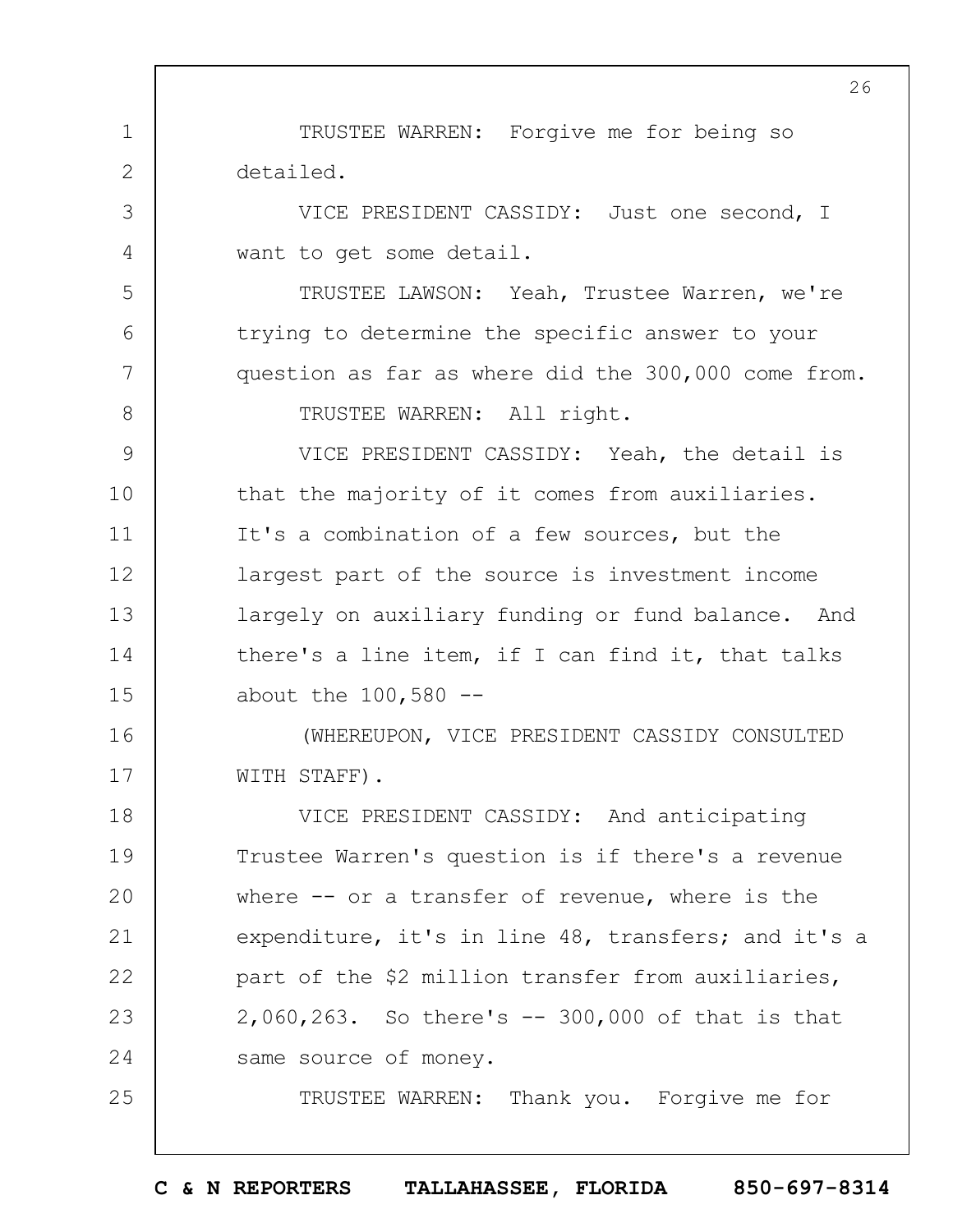breaking your train of thought.

1

2

3

4

5

6

7

8

9

10

11

VICE PRESIDENT CASSIDY: No, not at all. It's amazing how you can stare at these and not all that well anticipate where reasonable questions would come from.

So I guess the picture I'm trying to paint here is that this budget is really similar to last year's. We've sort of tracked the \$19 million difference in what we're getting from the State. But in terms of the way it's being spent across the enterprise, it's really fairly similar.

12 13 14 15 16 17 18 One other thing that I want to highlight is - and it's on the bottom of, I guess that's Page 2, line 57. That says fund balance change and also percentage increase or decrease, over on the far right column, we're projecting a \$1.17 million fund balance increase for the university based on this budget.

19  $20$ 21 22 23 24 25 And just for comparative purposes, last year we projected a \$10 million loss at that line item, and so in some ways this budget is \$11 million healthier than last year's. But at any rate, I would say that the budget is relatively constant in view of the changes in funding from the State.

I'd like to move on if I can -- if there are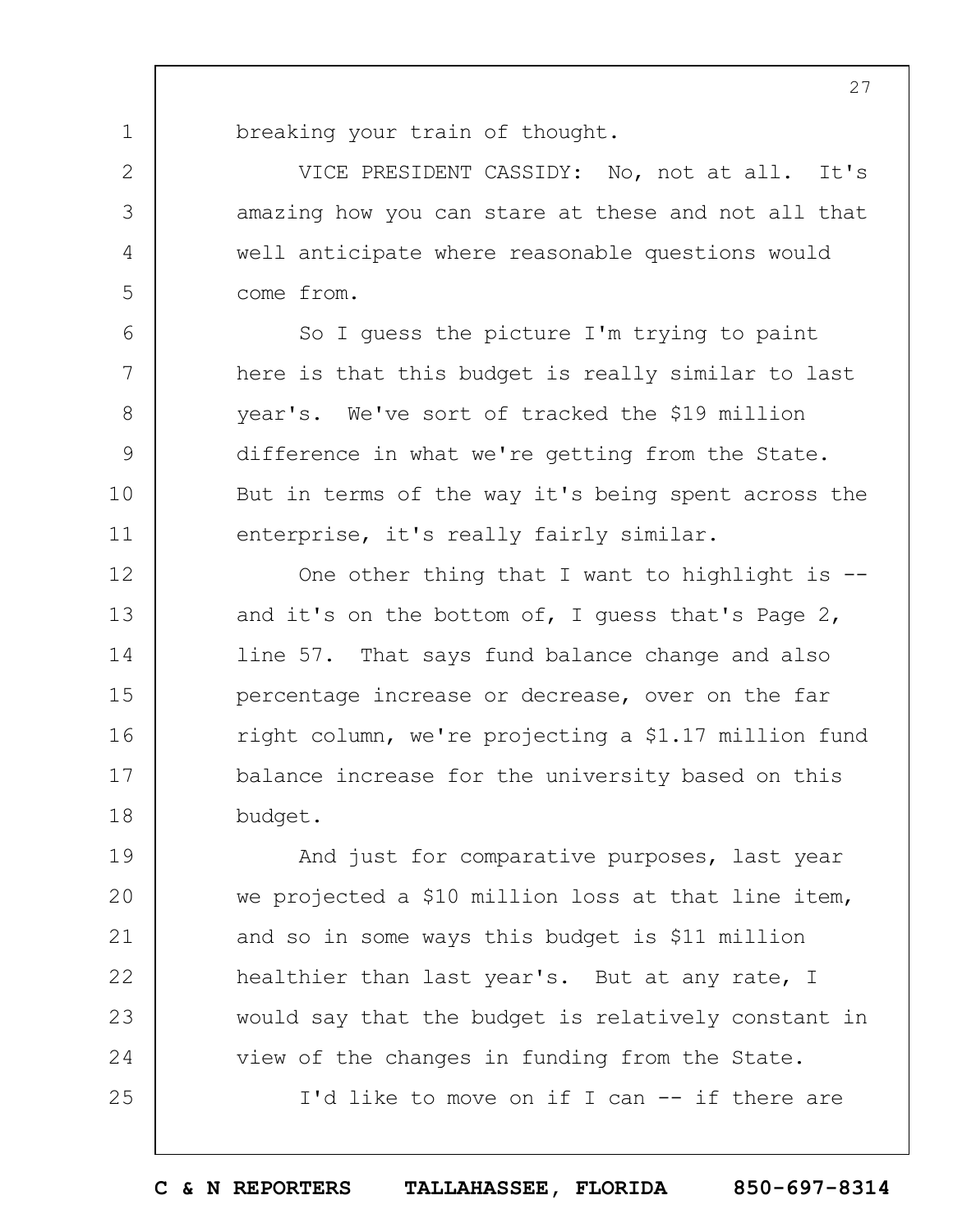no questions, I'd like to move on to the other schedule which is called 2015/16 operating budget beginning carryforward fund balance composition. That's a one-pager, it was posted online, and it's portrait rather than landscape.

1

2

3

4

5

6

7

8

9

10

11

And the intent of this is to show you where we have money that's theoretically on call for nonrecurring expenditures, and that's the key point I want to make. The carryforward is all about nonrecurring because we don't know what that carryforward number will be next year.

12 13 14 15 16 17 18 19  $20$ So, again, I'd like to sort of give you some perspective of where this was last year. What this schedule does is to take where we were on a cash basis a year ago, July 1st. We, obviously, have to allow for expenses that are accrued, accrued payables. So we had \$45 million -- or we have \$45 million this year with \$11 million of payables. So we, theoretically, have \$34 million of cash that we could spend in various ways.

21 22 23 24 25 To compare it to last year, those numbers last year, the cash was \$48 million but there was a slightly higher amount of payables and so although it's almost identical, the fund balance before encumbrances was 34.5 million, and this year it's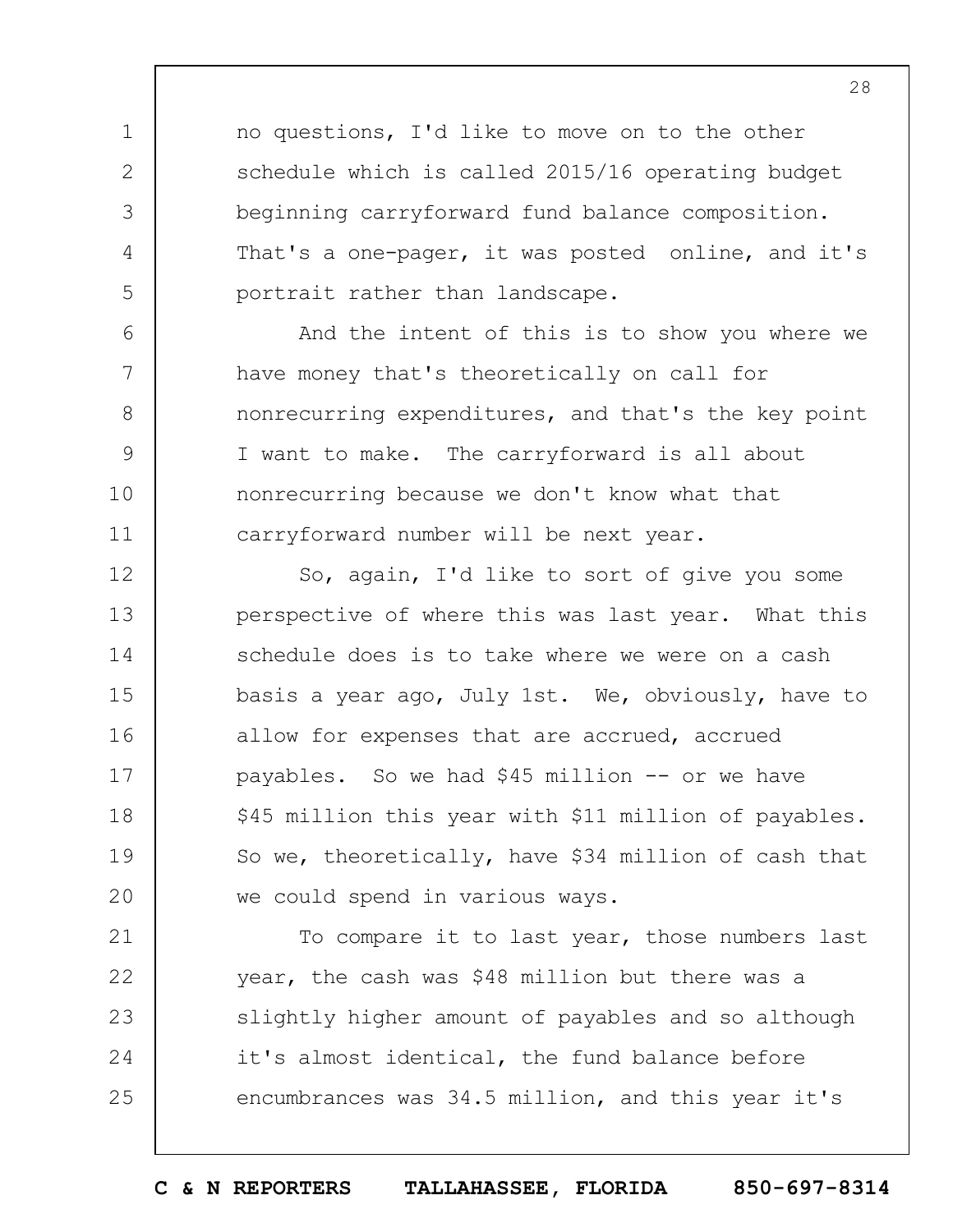34.1 or two. So we're essentially starting in a similar position as we were last year. The next line items down there are the five percent statutory reserve. The Board of Governors requires the five percent, and that five percent, again, tying these numbers back together, if you were to look at that first schedule and take the 161,209,679 and multiply it

1

2

3

4

5

6

7

8

9

10

11

12

13

14

15

16

17

by five percent, you would get to the magic number of 8,060,484.

So that's where that number comes from. It's five percent of our Board allocation, if you will. So that's required by the Board of Governors. The Board of Trustees here has also asked us to take a similar number, another five percent, so another 8,060,484. So of the 34 million, we're holding 16 million, okay? Is everybody up to us?

18 19 TRUSTEE LAWSON: That's just the wrong slide, but you're on track.

 $20$ 21 VICE PRESIDENT CASSIDY: Yeah, I don't know if he has that one on --

22 23 24 25 TRUSTEE LAWSON: You're on track. I mean your numbers are correct, but it's just the wrong slide. VICE PRESIDENT CASSIDY: No, I understand, and I'm trying to ignore what's there.

**C & N REPORTERS TALLAHASSEE, FLORIDA 850-697-8314**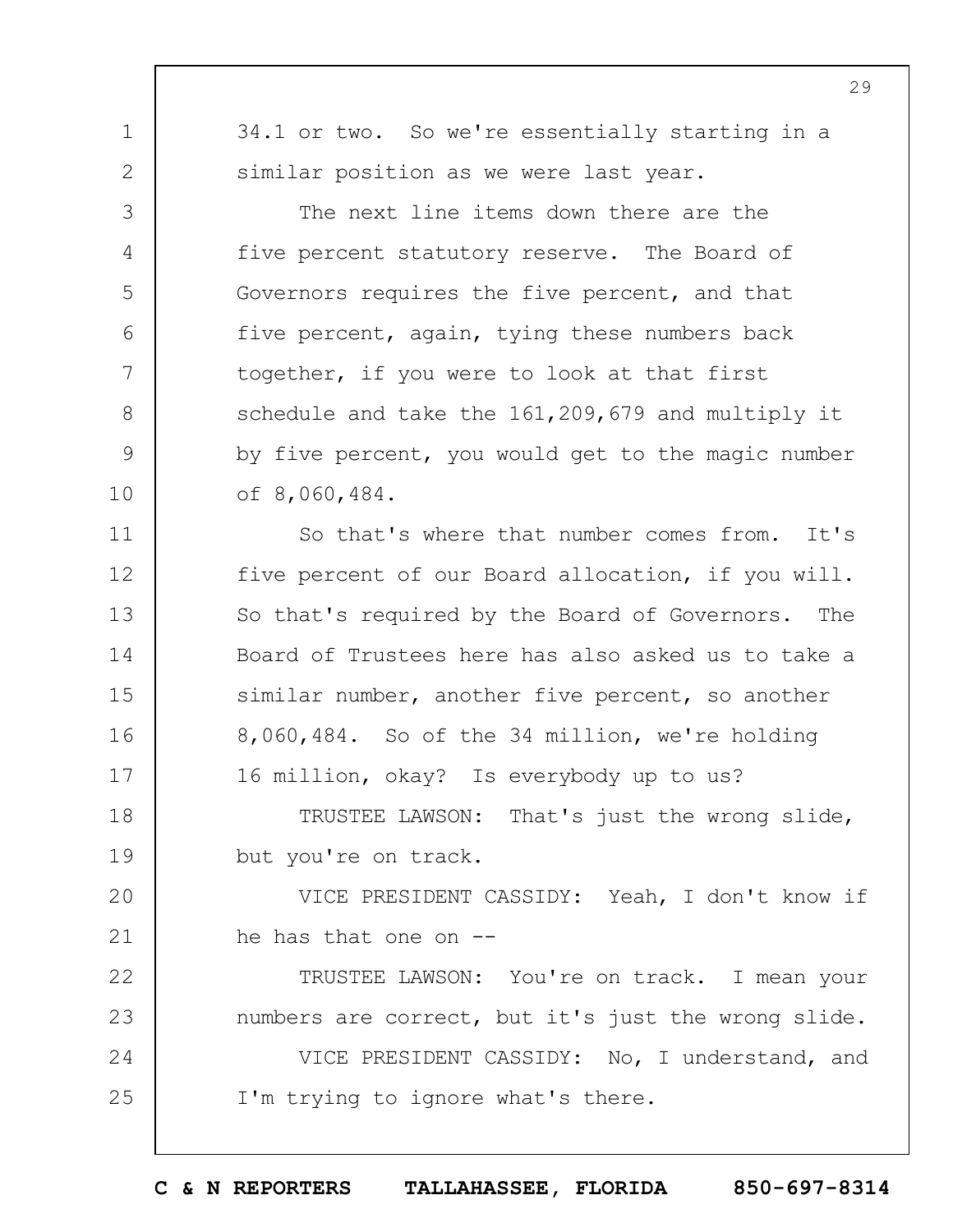1 2 3 4 5 6 7 8 9 10 11 12 13 14 15 16 17 18 19  $20$ 21 22 23 24 25 30 Do we need to wait a minute to catch everybody up, or have you got something in hand that you can work with? TRUSTEE LAWSON: Yeah, we've got it in hand, so we're tracking along with you too. VICE PRESIDENT CASSIDY: So we're taking the 8,060,000 that the Board of Governors requires us to set aside, we're also taking the same number that you, as a Board of Trustees, have I think very wisely asked us to also set aside; and so we're taking 16 million away from the 34 million that we started with at the bottom. (PHONE INTERRUPTION). VICE PRESIDENT CASSIDY: I'll assume that was extraneous noise. TRUSTEE LAWSON: Okay. VICE PRESIDENT CASSIDY: So we've got 16 million. Here are things that we've committed to or have made provisional allocations for. The first one I want to focus on, because you're going to see the words, College of Engineering. There's an amount there that says \$3,322,364. We've talked about the budget, which is both revenue and expenditures for the College of Engineering. This is the outstanding fund balance in the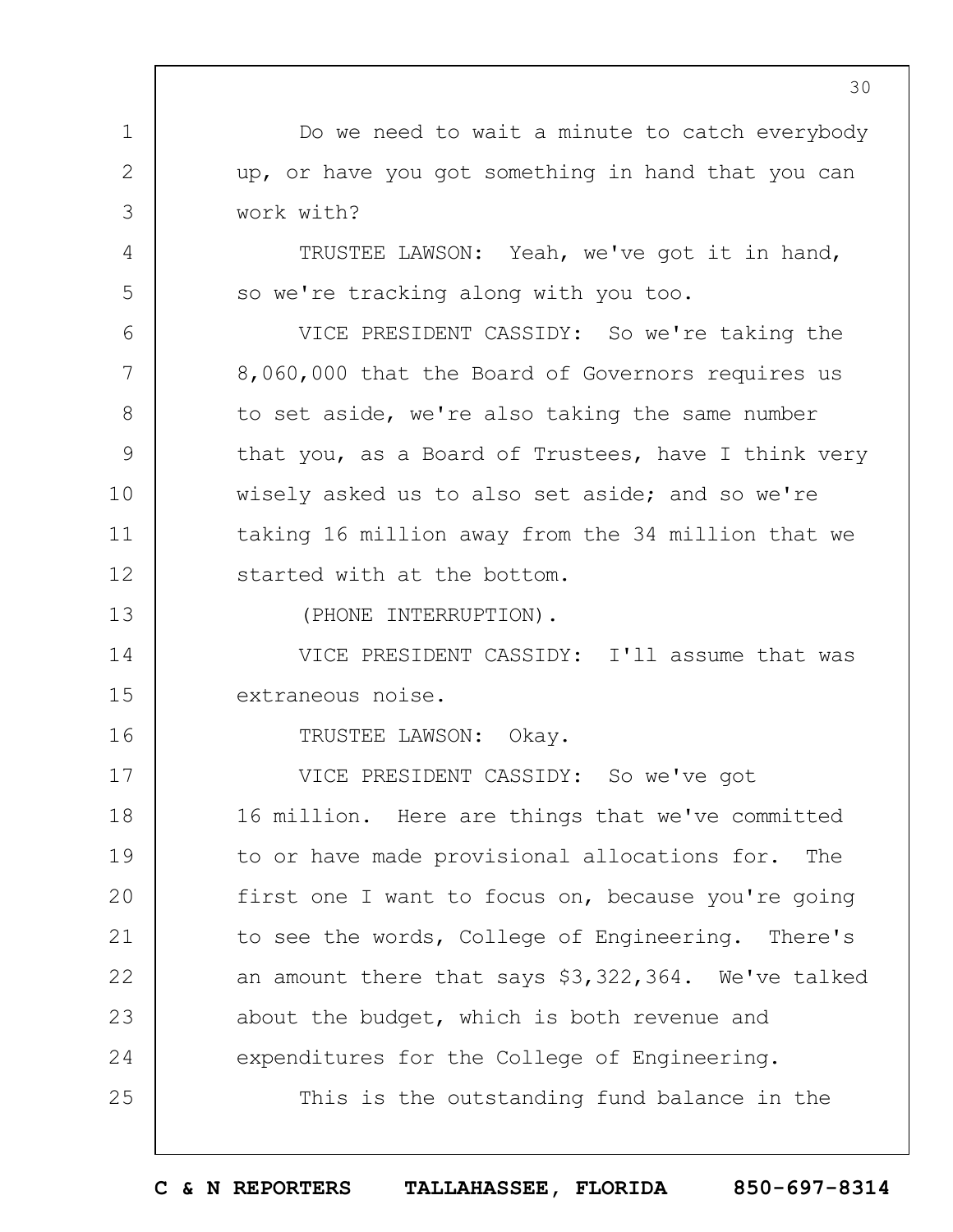Joint College of Engineering which resides on our books currently but really goes over to the new entity, okay.

TRUSTEE LAWSON: Right.

1

2

3

4

5

6

7

8

9

VICE PRESIDENT CASSIDY: So for those of you who are nerdy about revenues, expenditures, and fund balances, we've sort of tracked all -- and I'm one of those -- so we've sort of tracked all three of those numbers through, okay?

10 11 12 13 14 15 16 17 Of interest is, and I think there's been relatively little focus on this, one of the other agreements through the Governance Council is that when we transfer that out, we're actually going to keep \$500,000 of it because that's money that the President contributed toward the Board of Engineering -- I mean College of Engineering salaries and other purposes last year.

18 19  $20$ 21 22 23 And in striking the deal with the Board of Governors and the Governance  $-- I'm$  sorry, with the Governance Council, they said that we could have that \$500,000 back. And so we will actually be transferring, I think the number is \$2.7 million, but right now it's just sitting there.

24 25 So the other things that we've set aside, at least provisionally, some more campus and safety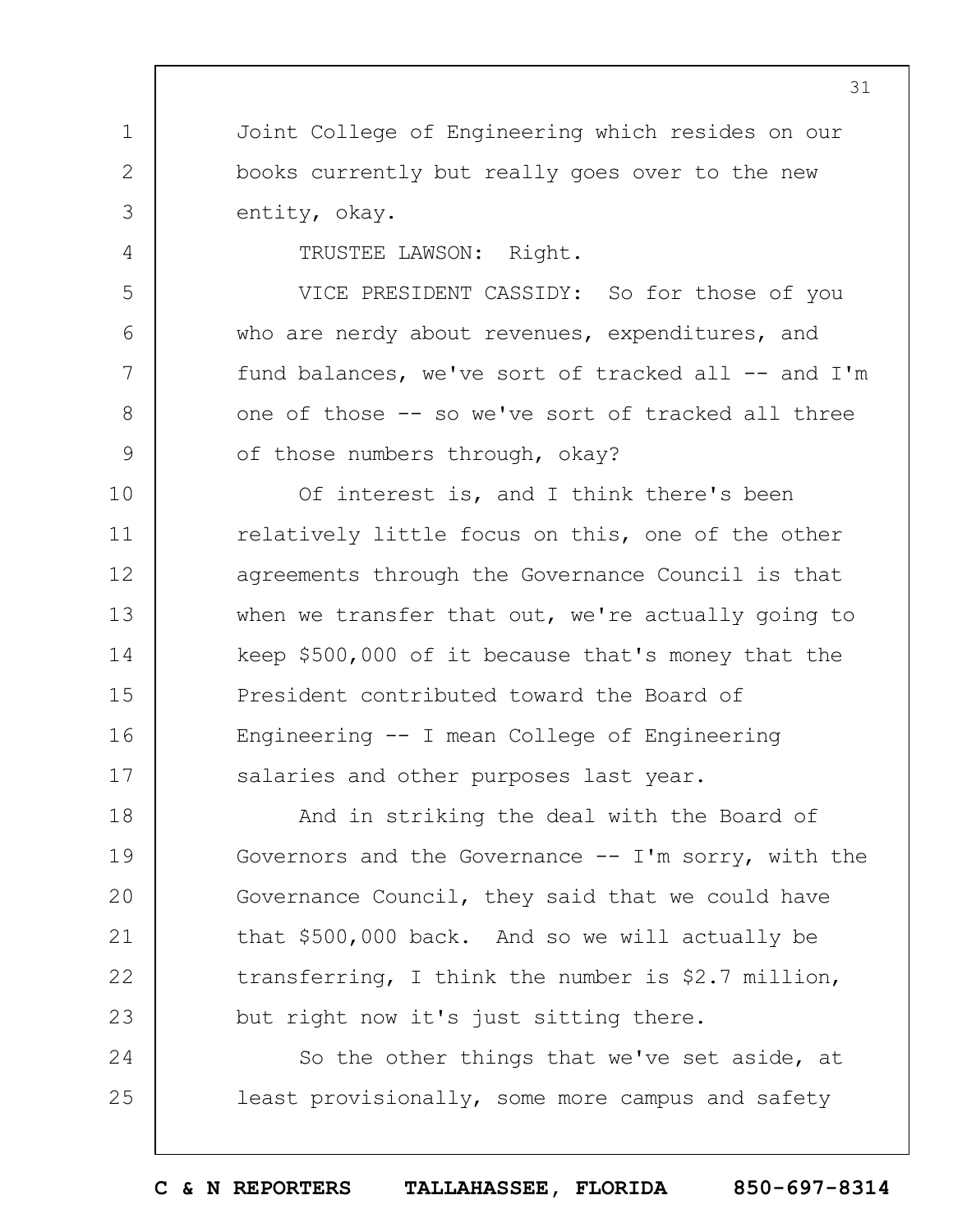security issues, information technology, deferred maintenance. I had a really interesting conversation -- pardon me if I depart for a minute.

1

2

3

4

5

6

7

8

9

10

11

I was sitting with my counterpart at the Board of Governors the other day over lunch, and we were talking about, you know, reduced State funding and other things like that, and I mentioned that I came from Texas where they hadn't approved any new building for ten years across the university systems in Texas and they just approved something for the first time in ten years.

12 13 14 And he said, well  $-$  but they approved one building for each campus, you had to choose which one you wanted to apply for.

15 16 17 18 19  $20$ 21 But at any rate, the point is, his comment was, well, here in Florida we still aren't getting enough money for new buildings and we also aren't getting enough to maintain the ones we have. I thought that was a really telling comment from a staff member at the Board of Governors because that's kind of where we are.

22 23 24 25 And so we're setting aside -- while there's a formula, and I mentioned it, and it applies to the College of Engineering and many of our buildings, the pure reality is, that isn't going to  $-$ - that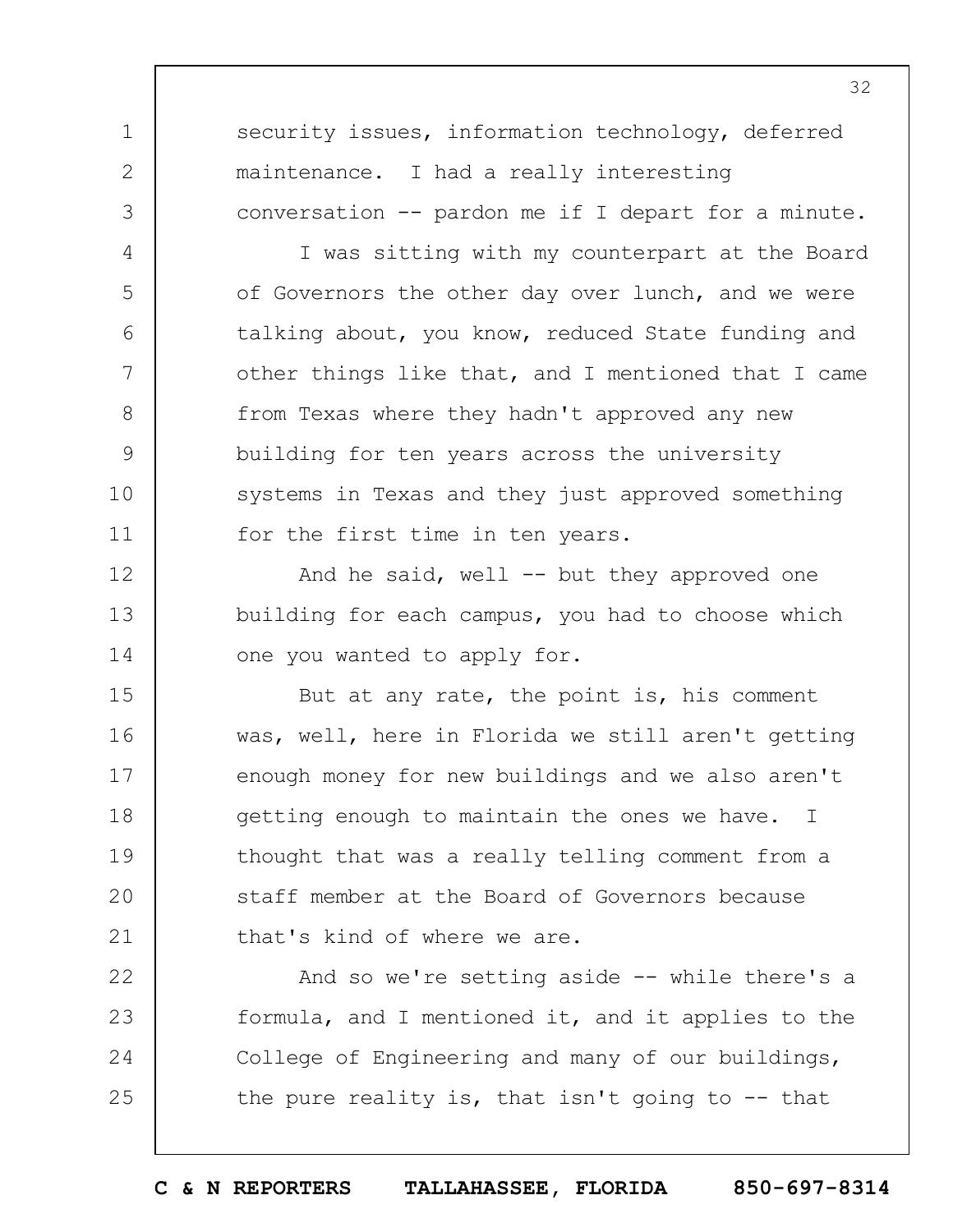|               | 33                                                  |
|---------------|-----------------------------------------------------|
| $\mathbf 1$   | may get you daily repair and maintenance kind of    |
| $\mathbf{2}$  | expenses, but it doesn't do the long-term deferred  |
| 3             | maintenance of boilers and plant equipment and      |
| 4             | roofs and all those other things.                   |
| 5             | And so we've set aside, at least                    |
| 6             | provisionally, about \$2.5 million on the           |
| 7             | anticipation that there will be some maintenance    |
| $8\,$         | issues that will crop up that have been deferred in |
| $\mathcal{G}$ | the past.                                           |
| 10            | Move on $--$                                        |
| 11            | TRUSTEE WARREN: Mr. Cassidy.                        |
| 12            | VICE PRESIDENT CASSIDY: Yes, sir.                   |
| 13            | TRUSTEE WARREN: I'm sorry, so the 2.5 is for        |
| 14            | the unexpected?                                     |
| 15            | VICE PRESIDENT CASSIDY: Right.                      |
| 16            | TRUSTEE WARREN: Is that to imply that the           |
| 17            | Capital Improvement Fee that students, as an        |
| 18            | example, might be paying is being -- is it          |
| 19            | committed to debt service, or is it committed to    |
| 20            | some other outstanding projects? And there's no     |
| 21            | PECO dollars from the State for deferred            |
| 22            | maintenance?                                        |
| 23            | VICE PRESIDENT CASSIDY: Well, what the              |
| 24            | students pay in is for student-owned -- or          |
| 25            | student-controlled buildings, the repair and        |
|               |                                                     |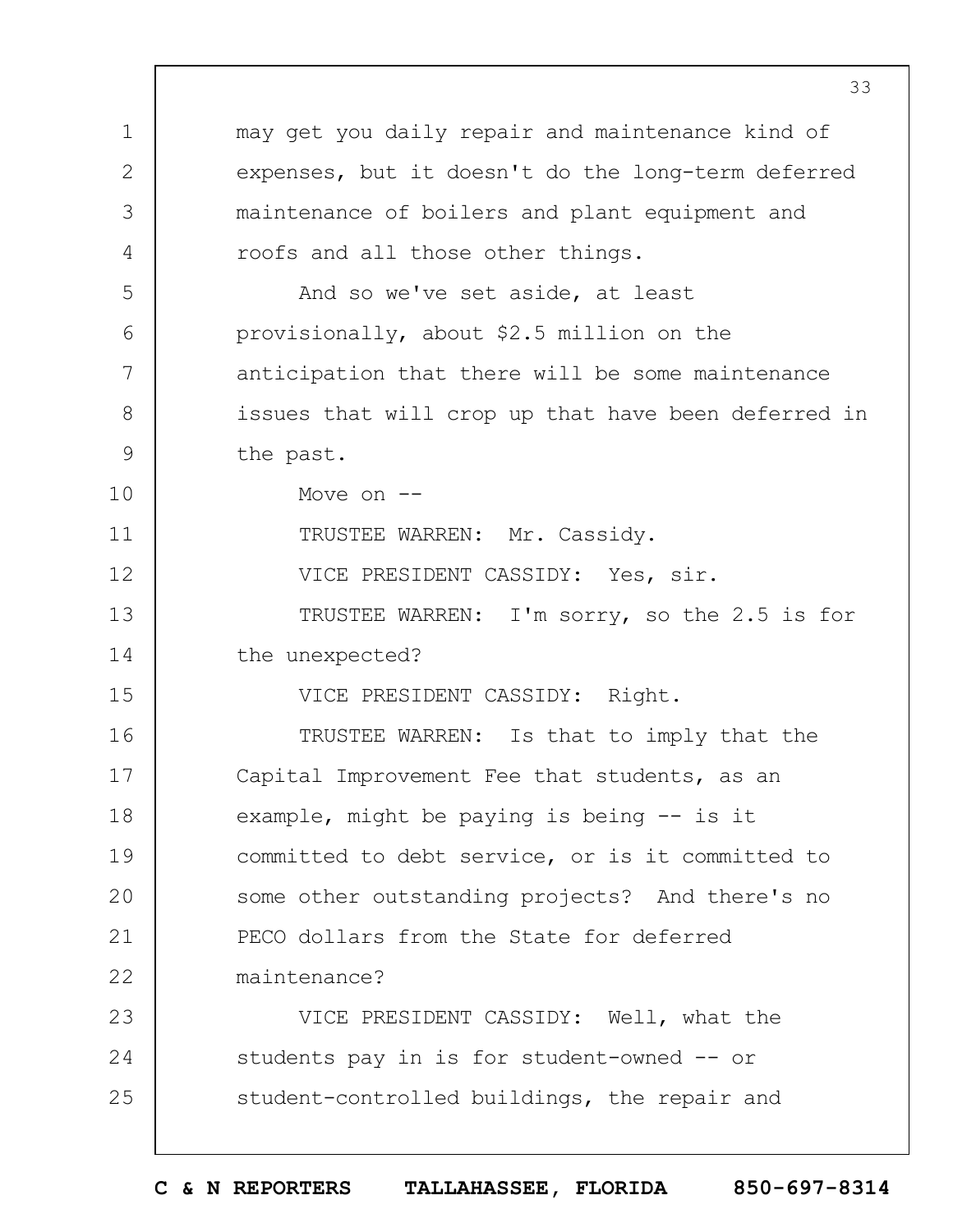1 2 3 4 5 6 7 8 9 10 11 12 13 14 15 16 17 18 19  $20$ 21 22 23 24 25 34 maintenance of those, so that's what their fees go to and, in some cases, the operating costs of those, yeah, so that  $-$ -TRUSTEE WARREN: Well, the Capital Improvement Fee isn't just for dormitories. VICE PRESIDENT CASSIDY: No, it's not for dormitories at all, but they're -- yeah, student activities and, also, there are some buildings that the students control and have to pay costs for, right? (INAUDIBLE STAFF RESPONSE). VICE PRESIDENT CASSIDY: If we were standing in the Grand Ballroom today, that's one that is a Student Government Association building, and they are responsible for at least a part of those maintenance fees. Similarly, there's a gymnasium that's called a teaching gymnasium that they have control over, and those fees pay some of those expenses as well. The other thing I wanted to talk about a little bit on this schedule -- so these are largely estimates so that we're about to turn loose and ask vice presidents and their staffs to make proposals for as much as \$5 million because this schedule comes to 4.914 million.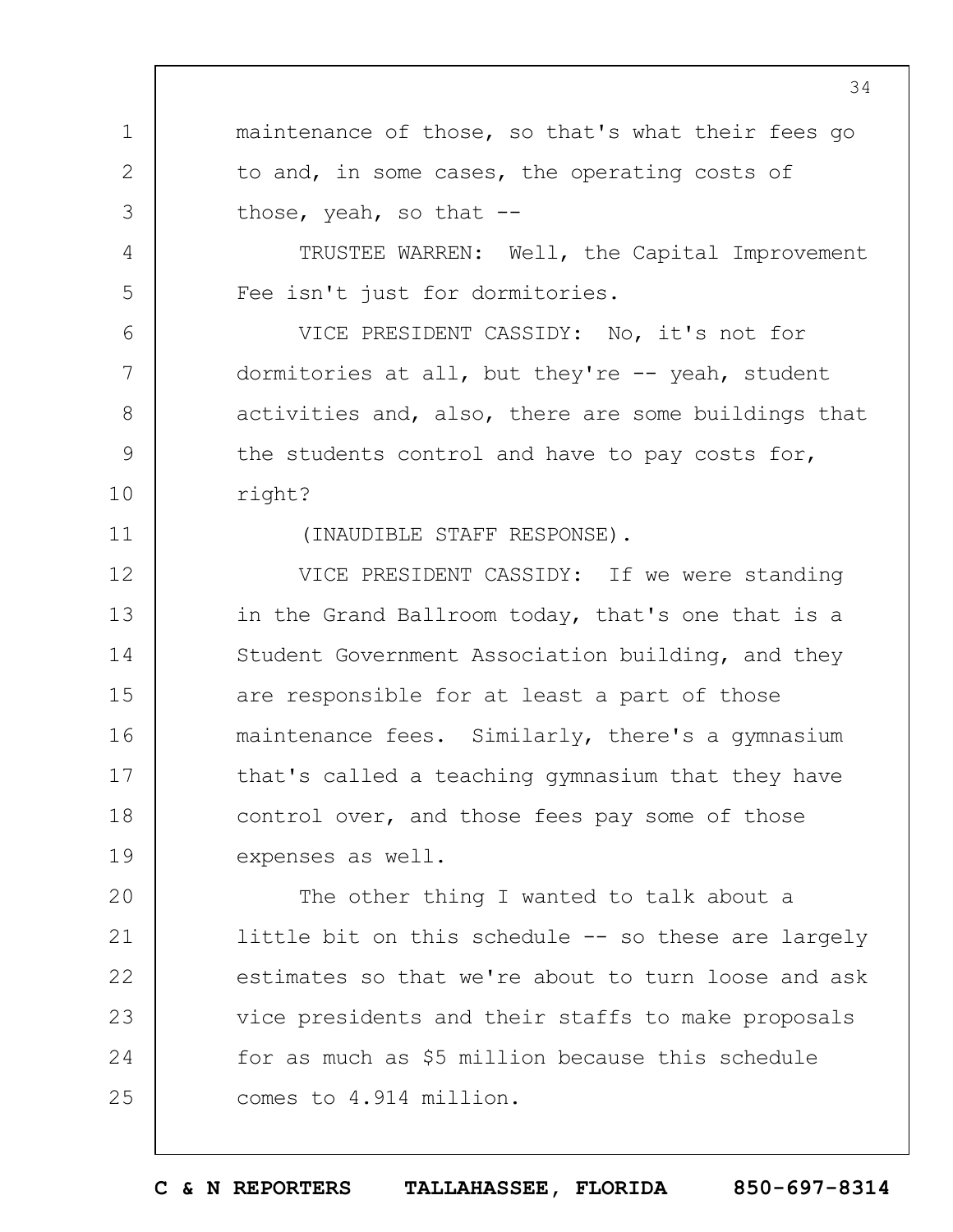And, again, to follow through comparing to last year, last year that number that was available to be applied for to be used on non-recurring items was 4.3 million. So we've actually got a little bit more in the pot this year than we did last year.

1

2

3

4

5

6

7 8 9 10 11 12 13 14 15 The other item that I wanted to pay specific atten -- or draw your specific attention to is the tuition differential number of \$825,000. There are statutory regulations around what we can do with the so-called tuition differential funding, and those are that it can be spent only on undergraduate activities, and that 70 percent of it has to be spent on Academic Affairs, and 30 percent of it needs to be spent on financial aid.

16 17 18 19  $20$ 21 So those are really committed funds and so we're taking them out of  $-$  and so that's one that isn't quite so much an estimate; but the end result is that we've got about \$4.9 million. Beginning last year -- and it may have existed in the past; but as you know, I was only here last year.

22 23 24 25 The next stage in the process is go to the vice presidents and their managers and ask them to put together requests for what they would like to see some of this money used for.

35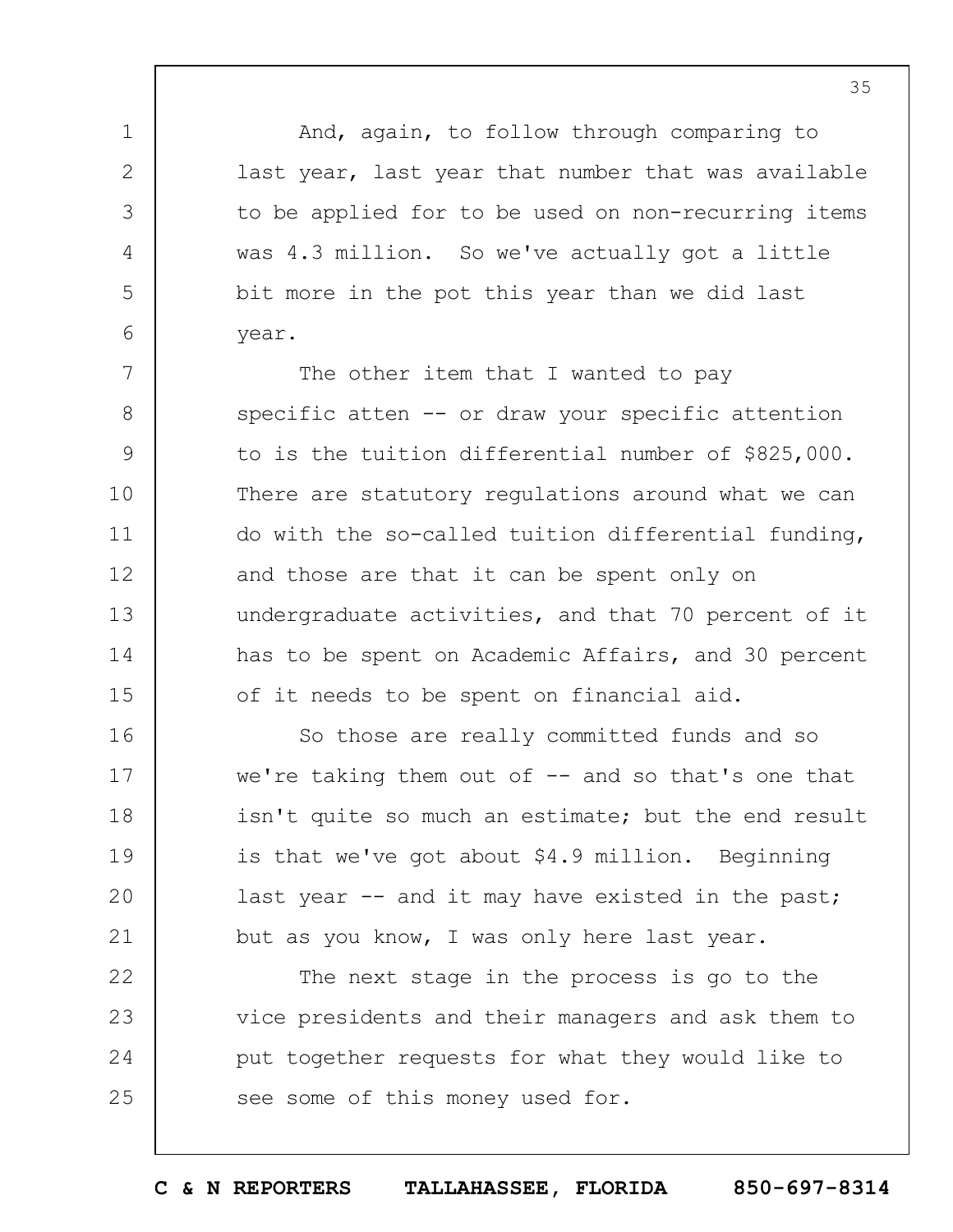And beginning last year, those requests have to tie specifically to performance goals of both the President and/or performance measure funding from the State legislature. So when people ask for money, we ask them to justify for us how it's going to support those two major needs and, where possible, if it's investing in equipment or things like that, we also ask for a return on investment.

1

2

3

4

5

6

7

8

9 10 11 12 13 14 15 16 17 18 19  $20$ 21 My favorite example from last year, and we spent some time talking about it, was the new security cameras that we were able to pay for through this fund. And that was a place where we were able to show -- or we asked the chief to show us a return on investment because the plan there was to install security cameras and stop paying temporary personnel to physically walk in various parts of the premises where there were no cameras. And so there was, in fact, the ability to calculate a three-year return on investment between the cost of the cameras versus the physical security staff that we were no longer going to hire.

22 23 24 25 So that's the process we go through from the perspective of looking at carryforward, setting aside things we believe are committed, and then we're about to turn loose the request for staff and

**C & N REPORTERS TALLAHASSEE, FLORIDA 850-697-8314**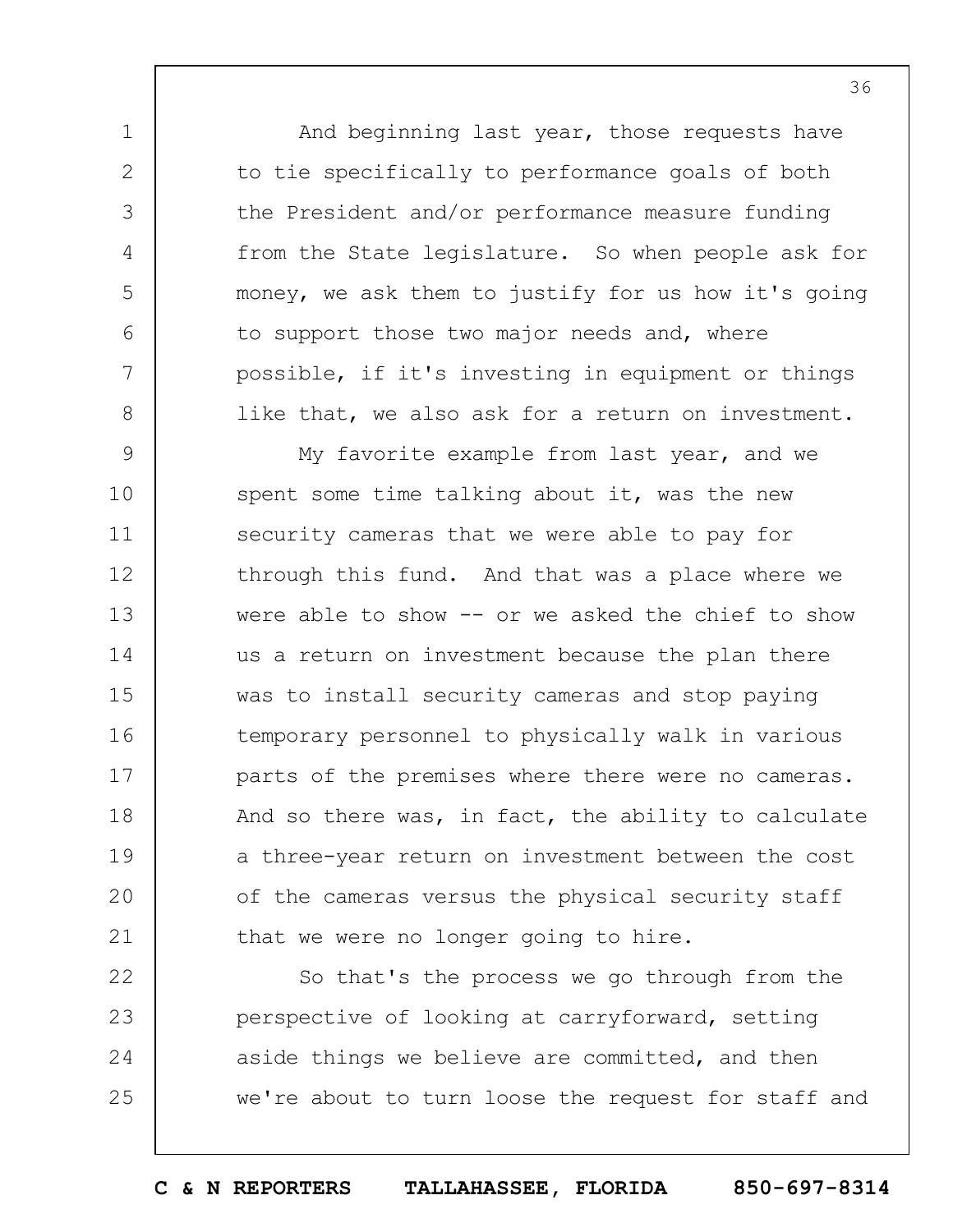1

2

3

4

5

6

7

8

9

10

11

12

13

14

15

16

managers on how they'd like to see that used.

Typically, we tend to get a little bit more in terms of requests than we can honor, and so we have to make decisions as to whether we give a little bit to everybody or if there are some that are so important that they have to be paid first. For instance, the security camera issue last year was considered a top priority and was fully funded, and other people didn't get other amounts because of that.

So that's the process we go through in trying to use this, again, nonrecurring funding on the basis that's the best in terms of serving students and serving other objectives of the University.

TRUSTEE WHITE: Chair Lawson.

TRUSTEE LAWSON: Yes, Trustee White.

17 18 19  $20$ 21 TRUSTEE WHITE: Just a question. I'm going back to this deferred maintenance. I know that means something very specific, and I'm just curious whether there are also renewals in that or is it solely deferred maintenance?

22 23 24 25 VICE PRESIDENT CASSIDY: Well, I would say that it's probably a combination of both but the ones that we have to set aside for are things that we know are on the verge of  $--$  or, you know, we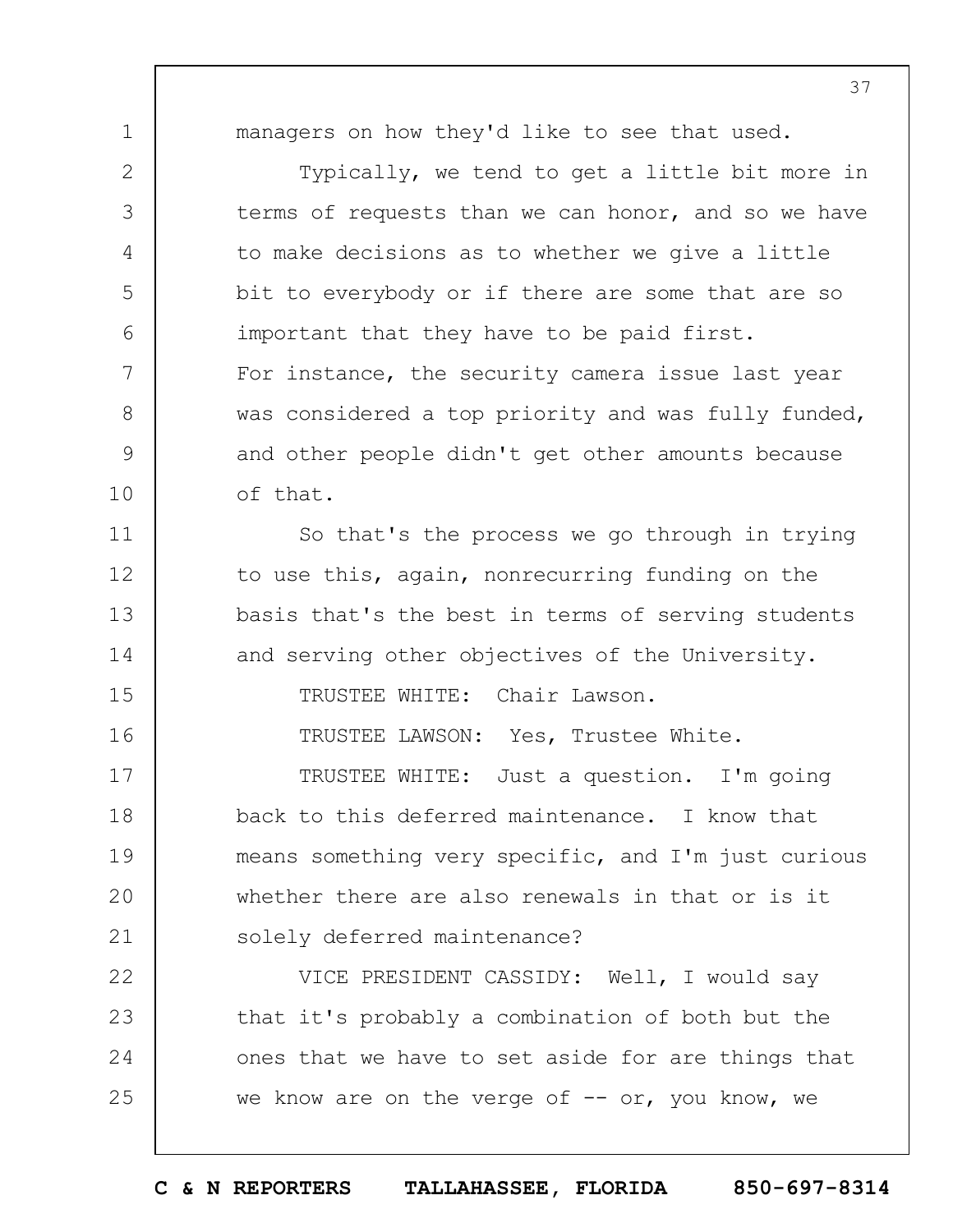1 2 3 4 5 6 7 8 9 10 11 12 13 14 15 16 17 18 19  $20$ 21 22 23 24 25 38 have an inventory -- Sameer, are you here? (NO RESPONSE). VICE PRESIDENT CASSIDY: I know that we have an inventory that tells us what of our equipment is approaching or has perhaps exceeded its useful life, and so we tend to watch those types of items, sort of because we know the repair or replacement is not an if, it's a when. And so we try to set aside some money so that when the if becomes a when, we are able to deal with it in an expeditious fashion. TRUSTEE WHITE: So just for people who may, in fact, get the fine line, so there's -- when you have a building, there's an amount of money you're supposed to expend on a regular basis to maintain the building. VICE PRESIDENT CASSIDY: Right. TRUSTEE WHITE: And that is called a renewal. And after so many years when you don't spend that money, it falls into such a state of repair that it goes into this deferred maintenance category. So I was just curious whether it's a combination of both, or is this only for the stuff that has gone into that terrible category?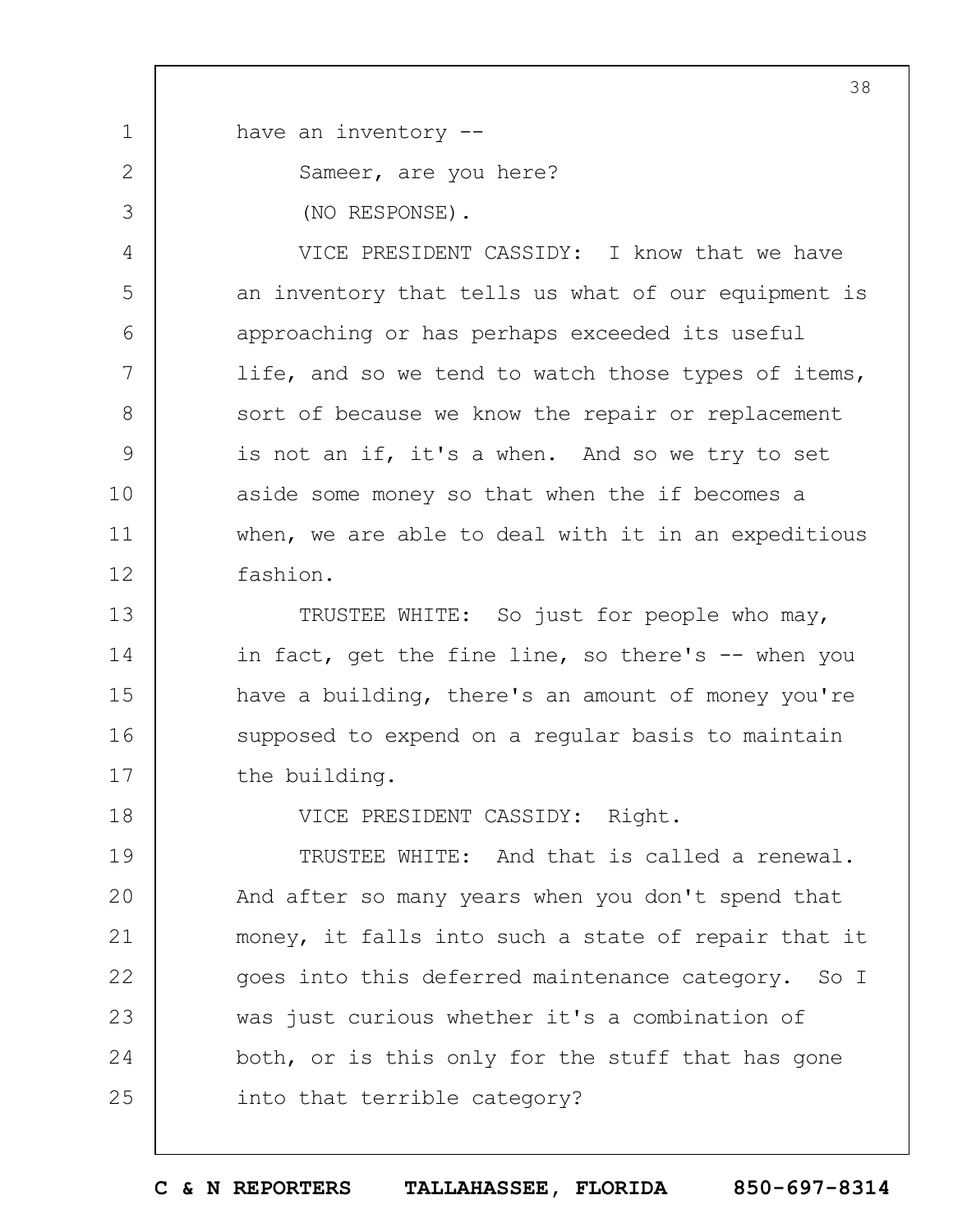VICE PRESIDENT CASSIDY: Right, and it's really both. But the one suggested correction I would make to your statement is it's not always that we haven't spent the money that we were given, sometimes it's the money that we get isn't sufficient to keep up with daily maintenance.

1

2

3

4

5

6

7

8

9

10

11

12

13

14

23

And anyone who's, for instance --

TRUSTEE WHITE: It's still money that wasn't spent.

VICE PRESIDENT CASSIDY: Right. Anyone who has owned a house knows that as it ages, its yearly maintenance that you would call routine increases because different things need attention. So at any rate, I won't belabor the point.

15 16 17 18 19 If there aren't any further questions on that schedule, I would like to talk specifically about the column in the large spreadsheet which is the widespread sheet that you really only have the right version of on paper.

 $20$ 21 22 I'd like to go to the intercollegiate athletics column. You didn't think we'd go through this without talking about athletics, did you.

TRUSTEE WARREN: Yeah.

24 25 VICE PRESIDENT CASSIDY: This schedule is essentially where we were last month that you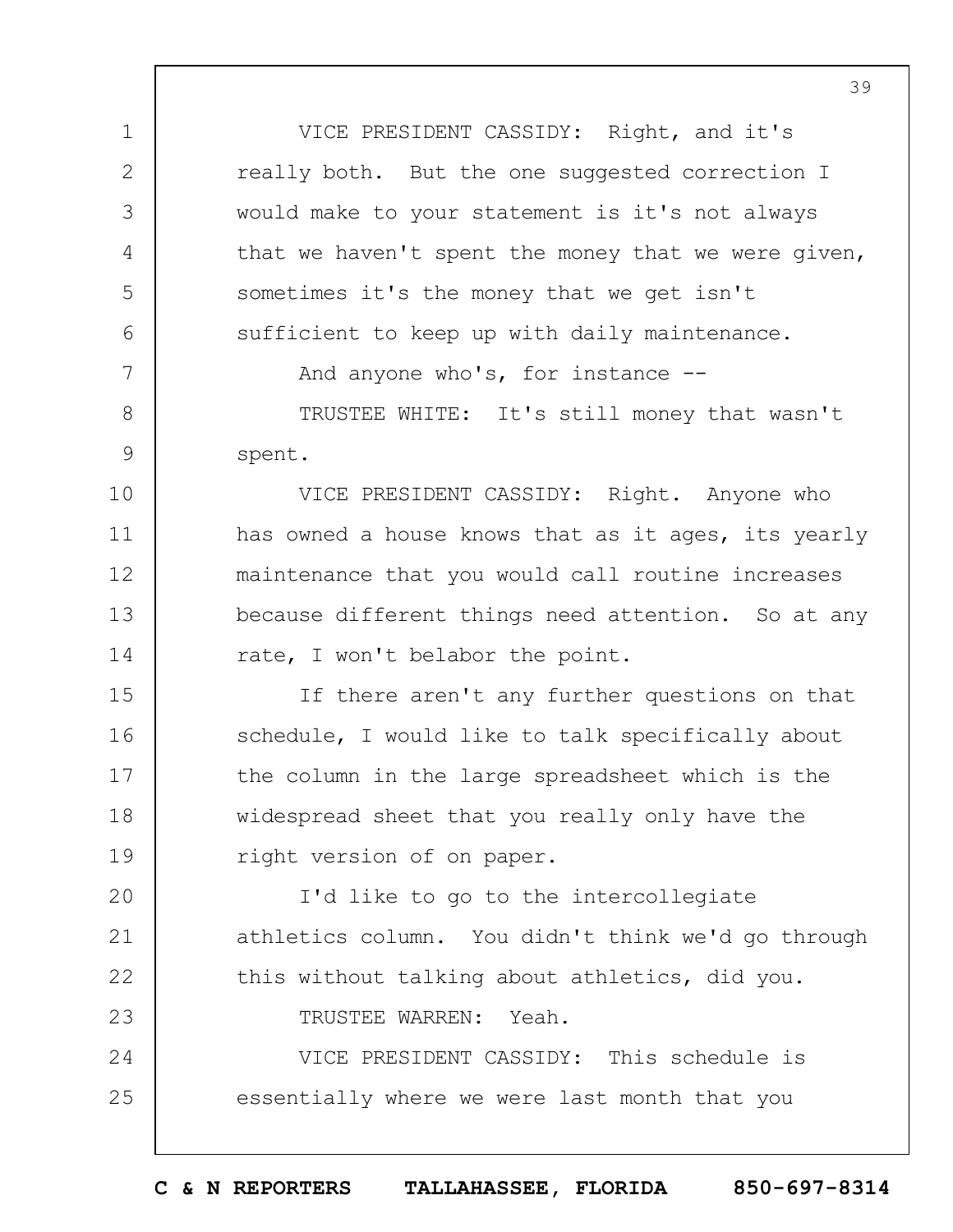approved in terms of the  $-$  as a preliminary budget for the athletics, and it still comes to the \$100,000 bottom line of revenues over expenditures. As many of you will recall, the Board of Governors, at the meeting in Tampa, suggested that \$100,000 wasn't enough in terms of what they would consider to be the start of a realistic deficit reduction plan.

1

2

3

4

5

6

7

8

25

9 10 11 12 13 14 15 16 17 18 And so here's what I'll tell you we're doing: So this schedule and this column is as it was presented to the Board of Governors last month. We've been working with incoming Athletic Director Milton Overton on a regular routine, several-hours-a-day basis. At one point I was afraid he might get fired by the University of Alabama because he was spending so much time working with us while he was still being paid by them, but we'll let that pass.

19  $20$ 21 22 23 24 But we're working with him to more aggressively project revenues, which is what we believe the message from the Board of Governors was: Show us some more revenues so that there can be more than a \$100,000 contribution at the end of the year.

I would tell you that there are a lot of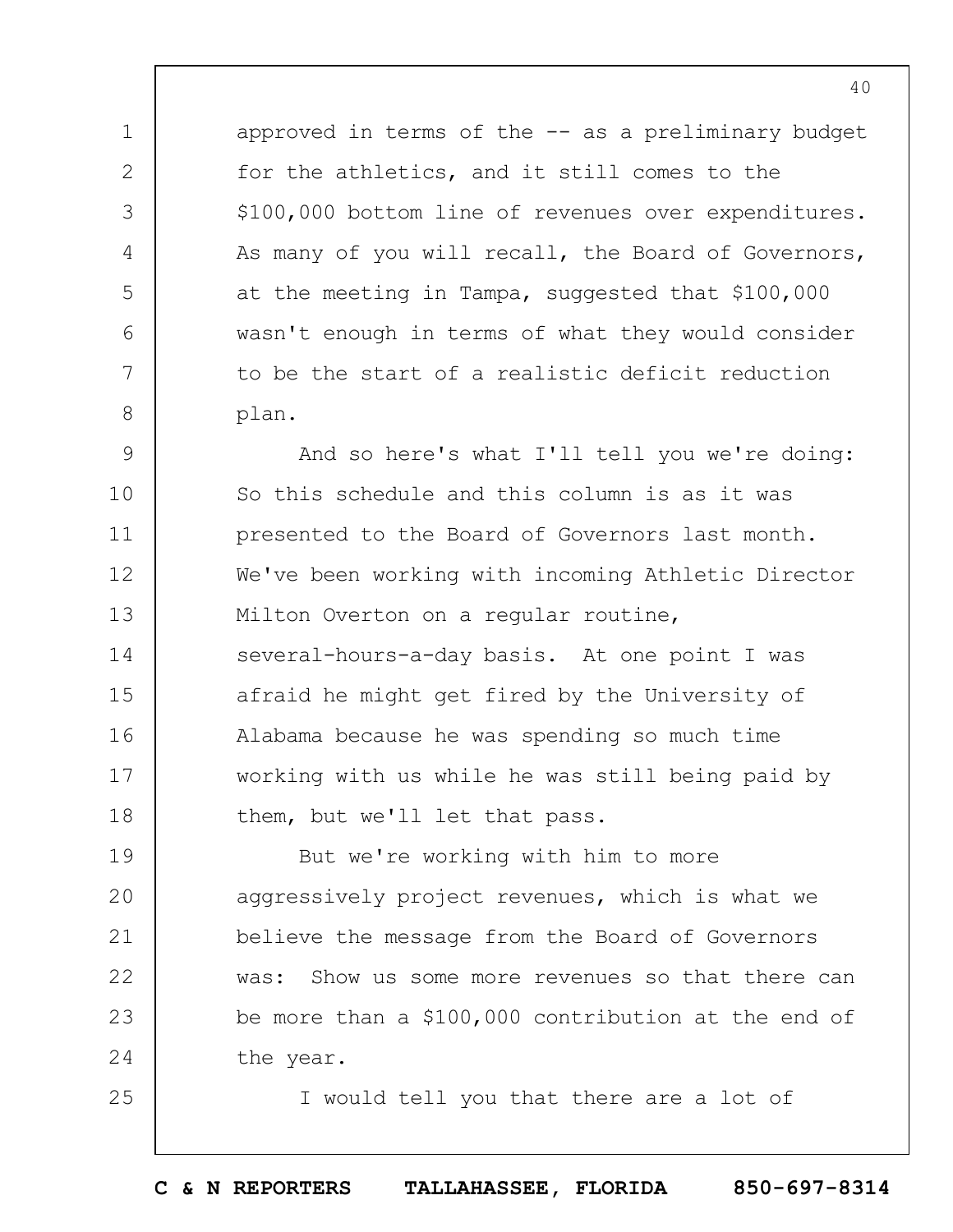things he has in mind, there are several things that he's put in place with regard to packaging ticket sales and other things. And so here's our plan that I hope you will agree to:

1

2

3

4

5

6

7

8

9

10

11

12

13

14

15

He starts work here on August 3rd; the Board meeting is on August 6th. He fully intends to present a plan that will show more than a hundred thousand dollars bottom line for the athletics function. We'll give you some specific ideas of things that he feels he can commit to after two and a half days on the job.

But I think more excitingly and more importantly, he's going to give the Board a preview of some of the revenue streams that he believes can substantially increase the bottom line over time.

16 17 18 19  $20$ 21 22 23 24 25 One of the things we've discussed, and he knew this coming in, it's definitely true that the football season tends to set the momentum for the year from an athletics perspective. And so he's coming on August 3rd when, essentially, much of the football program plan is already in place, and I think the first game is within  $--$  it might be that first weekend after he arrives. So he realizes, you know, he's a little late from that perspective. But I would tell you that  $-$  and we were able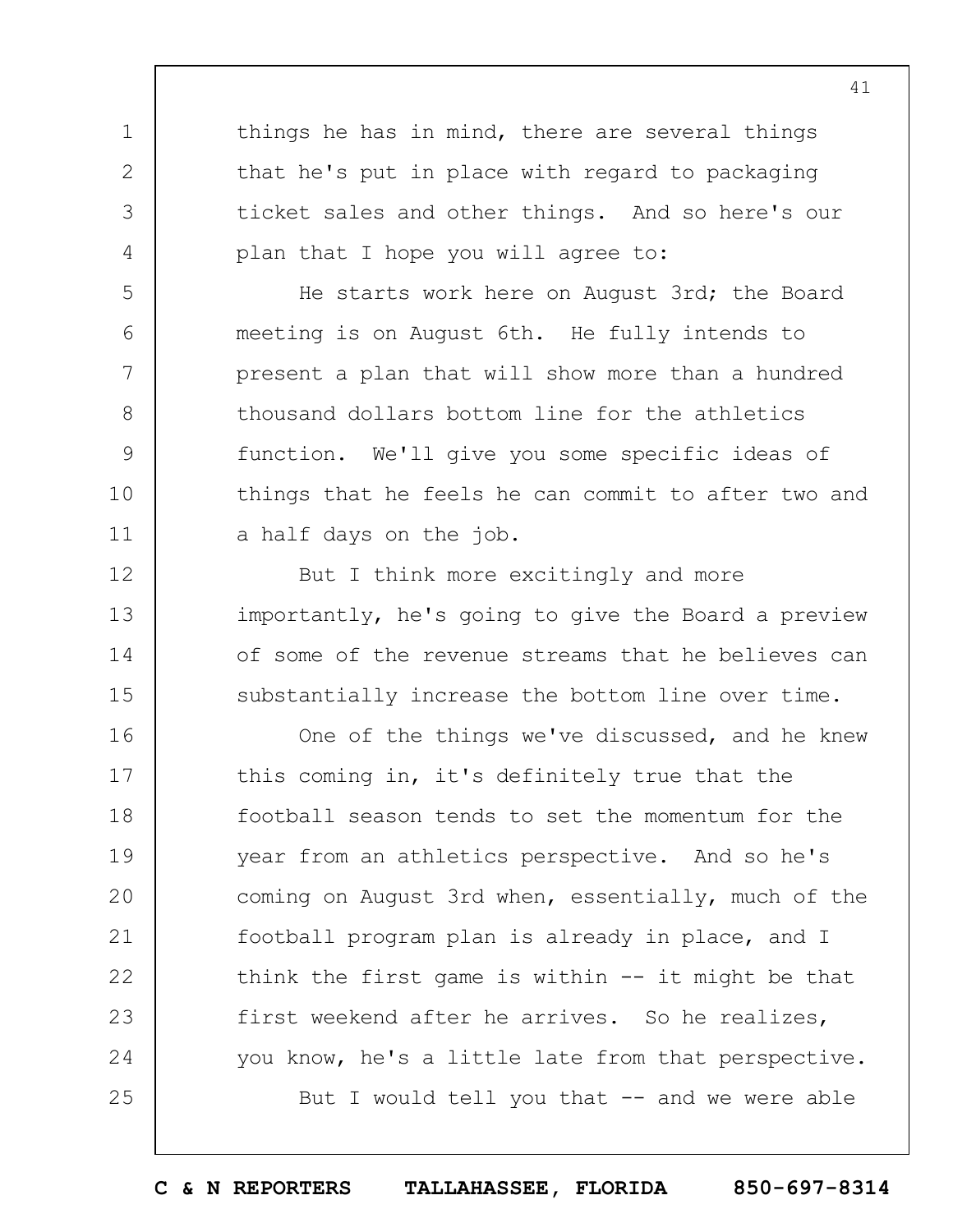to confirm this during the search process -- this is a guy who has developed a ton of anci -- I would call them ancillary revenues for the athletic programs wherever he's been, and I think you're going to be pretty intrigued and excited by some of the opportunities that he has in mind.

1

2

3

4

5

6

7

8

9

10

11

12

13

And so our plan is to leave this budget for now but to bring you a revised version that will add some more revenues, and they would go in the line that would say -- they'd either go in other grants or in donations or somewhere up there in the revenue line. Some of it could be sales and services, if it's ticket revenue and other things.

14 15 16 17 18 19  $20$ 21 22 23 24 25 But what we intend to bring you on August 6th is a revised column for this budget that adds to more than a hundred thousand dollars. And then we hope to take both that number and perhaps the Board's endorsement that they heard, our new Athletic Director's vision of how to continue to enhance revenues going forward, and that we can meet with the Board of Governors in September and get their comfort level that we're moving toward a more aggressive deficit reduction or making monies so that we can reduce the deficit, so that's my goal and my hope.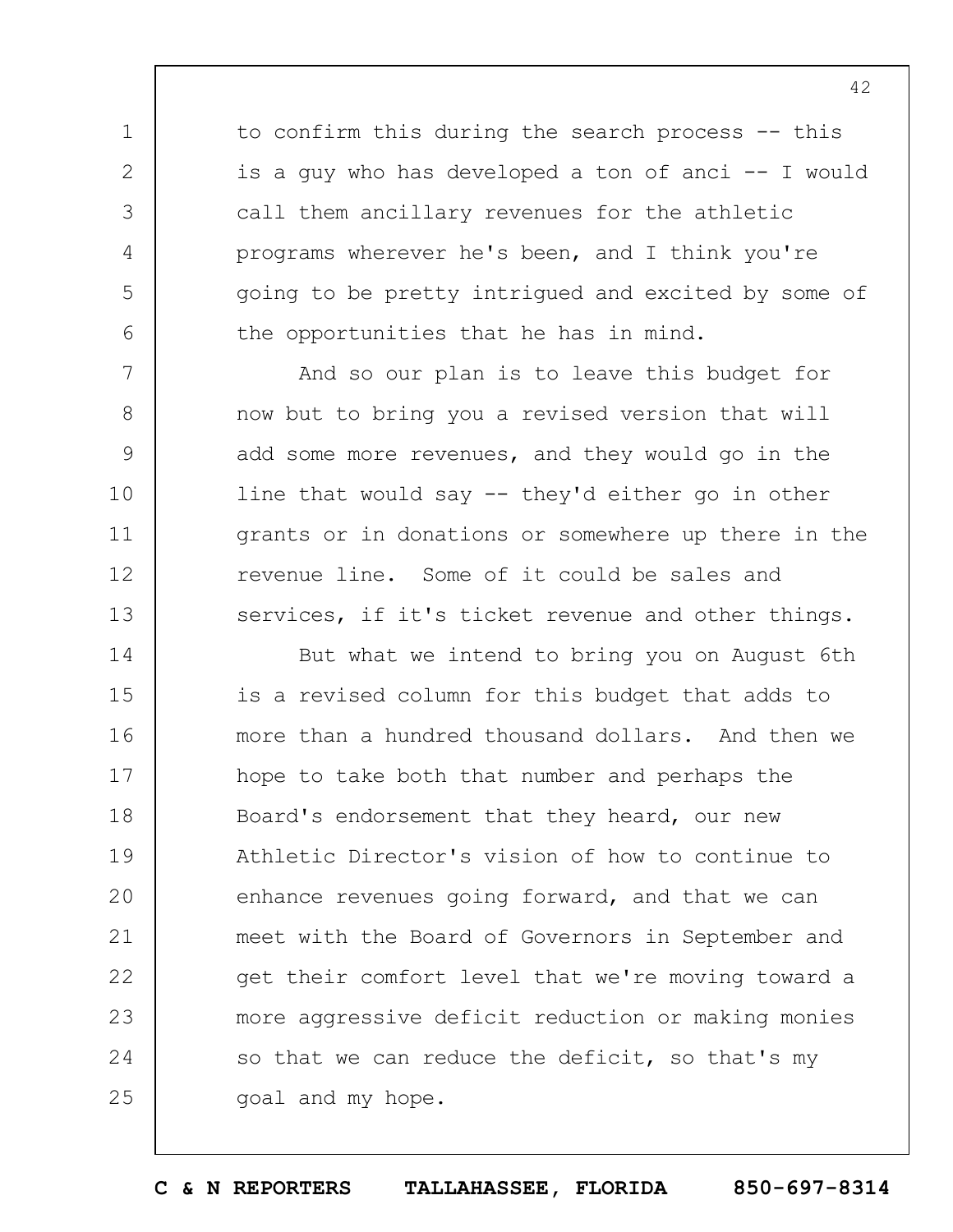|                   | 43                                                  |
|-------------------|-----------------------------------------------------|
| 1                 | Questions or comments on that?                      |
| $\overline{2}$    | CHAIRMAN MONTGOMERY: Mr. Chair.                     |
| 3                 | TRUSTEE LAWSON: Yes, Trustee Montgomery.            |
| 4                 | CHAIRMAN MONTGOMERY: I thank you, VP Cassidy.       |
| 5                 | Two things -- is Mr. Givens -- where is Mr. Givens? |
| 6                 | Mr. Givens, if you could briefly describe           |
| 7                 | to the -- and we can get there in Audit, but while  |
| 8                 | we're talking about intercollegiate athletics in a  |
| 9                 | funding perspective, could you briefly describe the |
| 10                | threat or the potential threat that exists to us if |
| 11                | we don't get our house in order in the area of      |
| $12 \overline{)}$ | findings.                                           |
| 13                | VICE PRESIDENT GIVENS: Yes. The issue that          |
| 14                | we have facing us is that two years ago, in 2013,   |
| 15                | the Legislature passed a law that said that if a    |
| 16                | University did -- had findings reported in an       |
| 17                | Auditor General audit report for three consecutive  |
| 18                | years, then the University would be required to go  |
| 19                | to the Joint Legislative Audit Committee and        |
| 20                | justify the reason for noncompliance, for not       |
| 21                | fixing the issue. And if the Joint Legislative      |
| 22                | Audit Committee is not satisfied with the response, |
| 23                | then the law gives the Board of Governors the       |
| 24                | authority to take certain actions.                  |
| 25                | Those actions could be just some periodic           |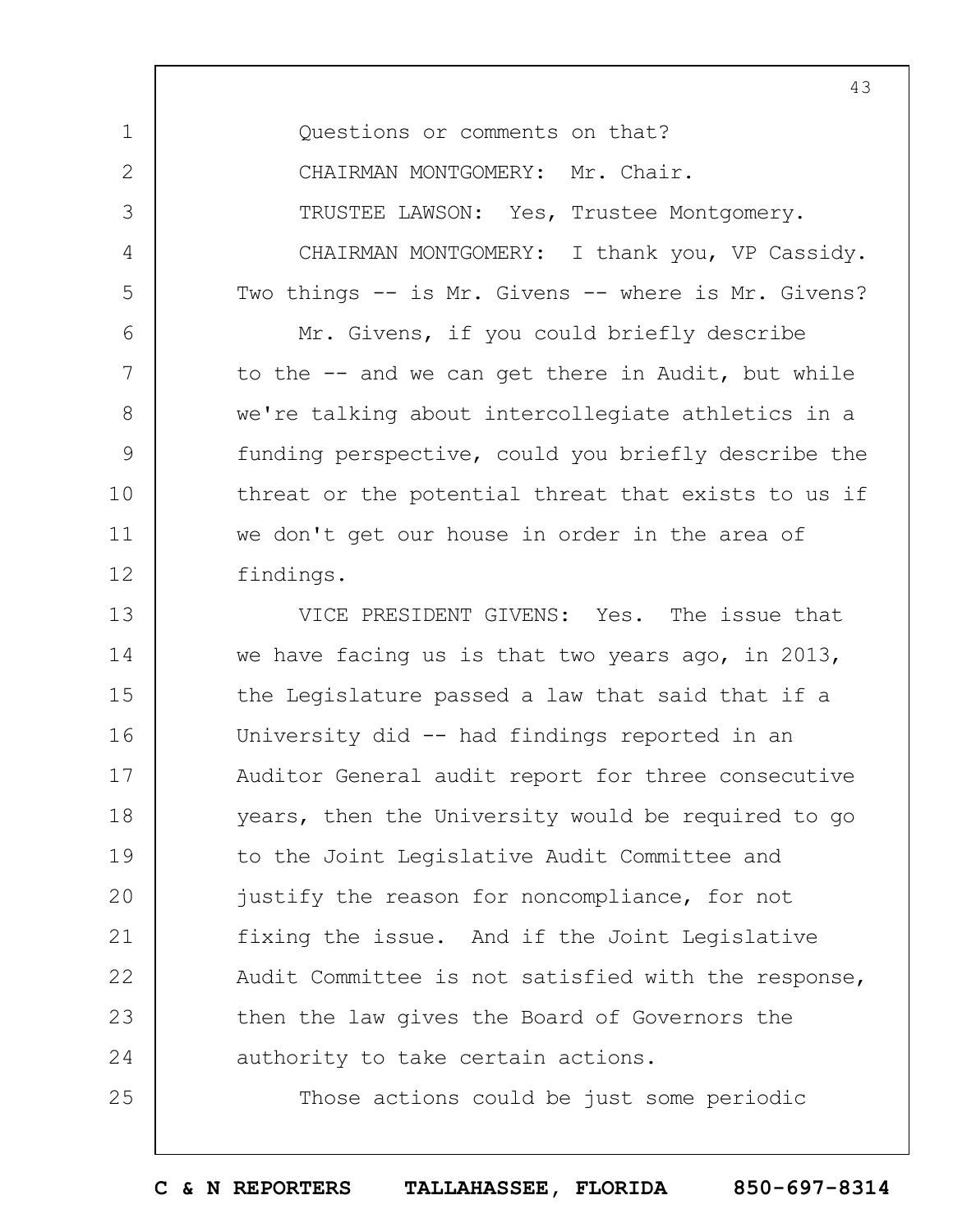monitoring of the situation where the University would report periodically on how it's progressing, or it could impose a sanction so that the University could not apply for competitive grants; and then ultimately, could withhold funding if the issue is not fixed. And what we don't know is how aggressively the Board of Governors would approach this.

1

2

3

4

5

6

7

8

9 10 11 12 13 As you are aware, the Board of Governors is already monitoring the situation. We've been required to report to the Board of Governors throughout -- for the last couple of years on this particular issue.

14 15 16 17 18 But now there's also a question about how far we are into this process. The effective date of this law was July the 1st, 2013. The law does not address whether or not this was to be applied retroactively. We had an operational.

19  $20$ 21 22 Audit that included this finding on the athletics that was released in February of 2013. And we've since had other operational audits that also had this same finding.

23 24 25 So I'm trying to get clarification as to exactly where we are, if we are at the one finding or the two findings. But the issue is going to --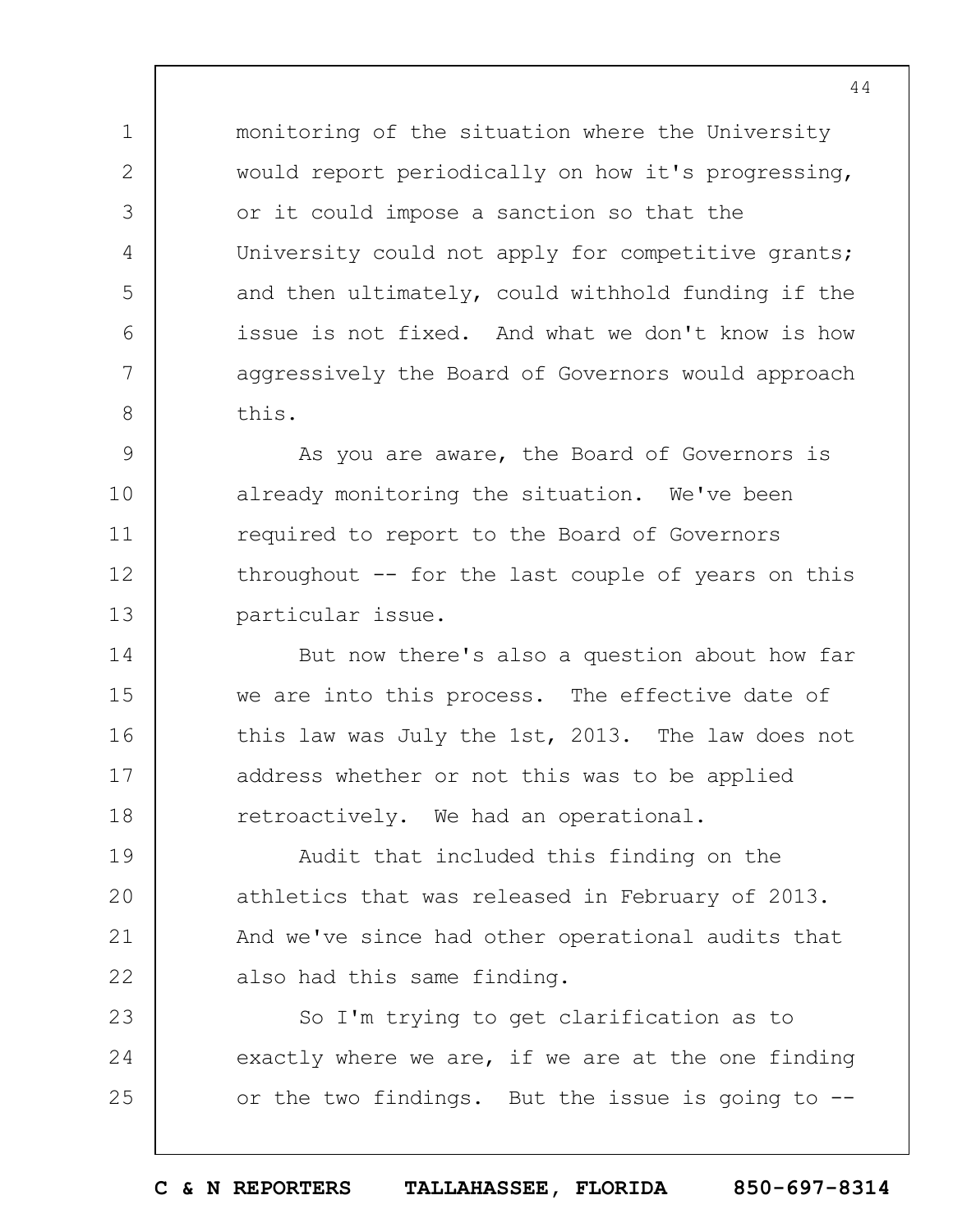1 2 3 4 5 6 7 8 9 10 11 12 13 14 15 16 17 18 19  $20$ 21 22 23 it won't resolve itself, we'll have to face it sooner or later. The Auditor General has indicated that this will continue to be a finding in our audit reports until the cumulative deficit is paid back, so it's just not a matter of getting the - an annual excess of revenues over expenses. The Auditor General will report it as a finding until the deficit is paid back, which is about eight or \$9 million the last I heard. TRUSTEE LAWSON: So I'm sorry, Mr. Givens, just clarify for me one more time, just so it crystallizes for me, so we have two audit findings currently. VICE PRESIDENT GIVENS: Right. TRUSTEE LAWSON: With a third, we potentially go before the Board of Governors for this review, and then they decide on what potential actions they take at this point. VICE PRESIDENT GIVENS: That's correct, yes. TRUSTEE LAWSON: And it's all tied to the existing deficit, or is it tied to processing how we managed or accounted for certain expenses and

24 25 VICE PRESIDENT GIVENS: Well, my understanding would be that the Board of Governors would take a

revenue?

**C & N REPORTERS TALLAHASSEE, FLORIDA 850-697-8314**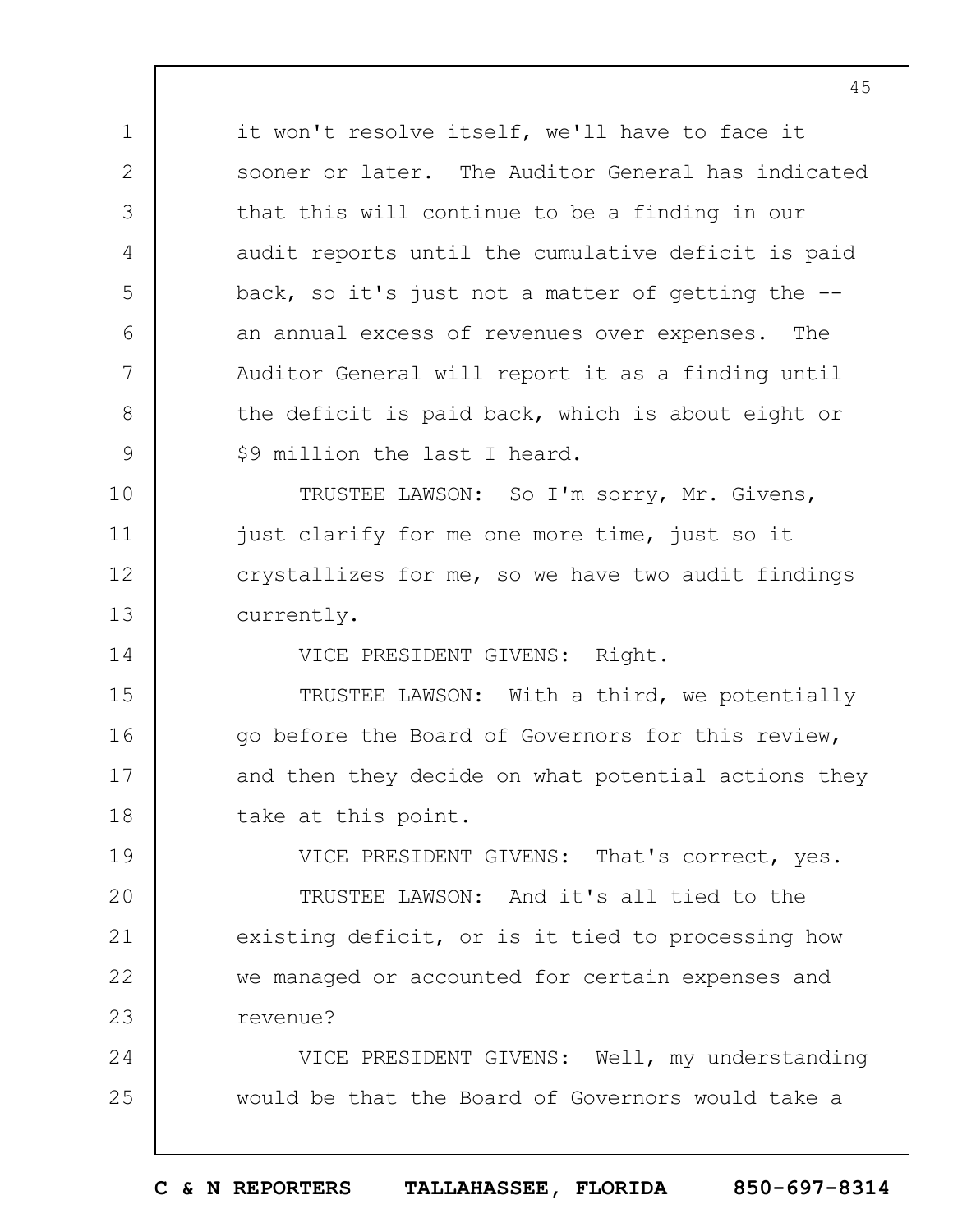number of factors into consideration in what they decide is the appropriate action. If they see that the University has made good progress, I would think that at that point they would just continue to monitor.

6

7

8

9

10

11

12

13

14

1

2

3

4

5

TRUSTEE LAWSON: Monitor.

VICE PRESIDENT GIVENS: It's just if they feel like the University has not made adequate progress towards resolving it, then at that point they may impose a little tougher penalty.

TRUSTEE LAWSON: And when you -- I'm sorry for interrupting, but when you say "progress," does that specifically mean reducing the deficit or tightening up our process for managing the P & L.

15 16 17 18 19  $20$ VICE PRESIDENT GIVENS: Well, I think it - they kind of work together. If we get to the point where we've got excess revenues over expenses and that's continuing to grow, I think the Board of Governors  $-$  and this is my opinion, I'm just speculating right now.

21

TRUSTEE LAWSON: Sure.

22 23 24 25 VICE PRESIDENT GIVENS: But I believe that's how they would go with it. We have addressed the situation, we've resolved it. I don't believe that they would put us on any particular timetable to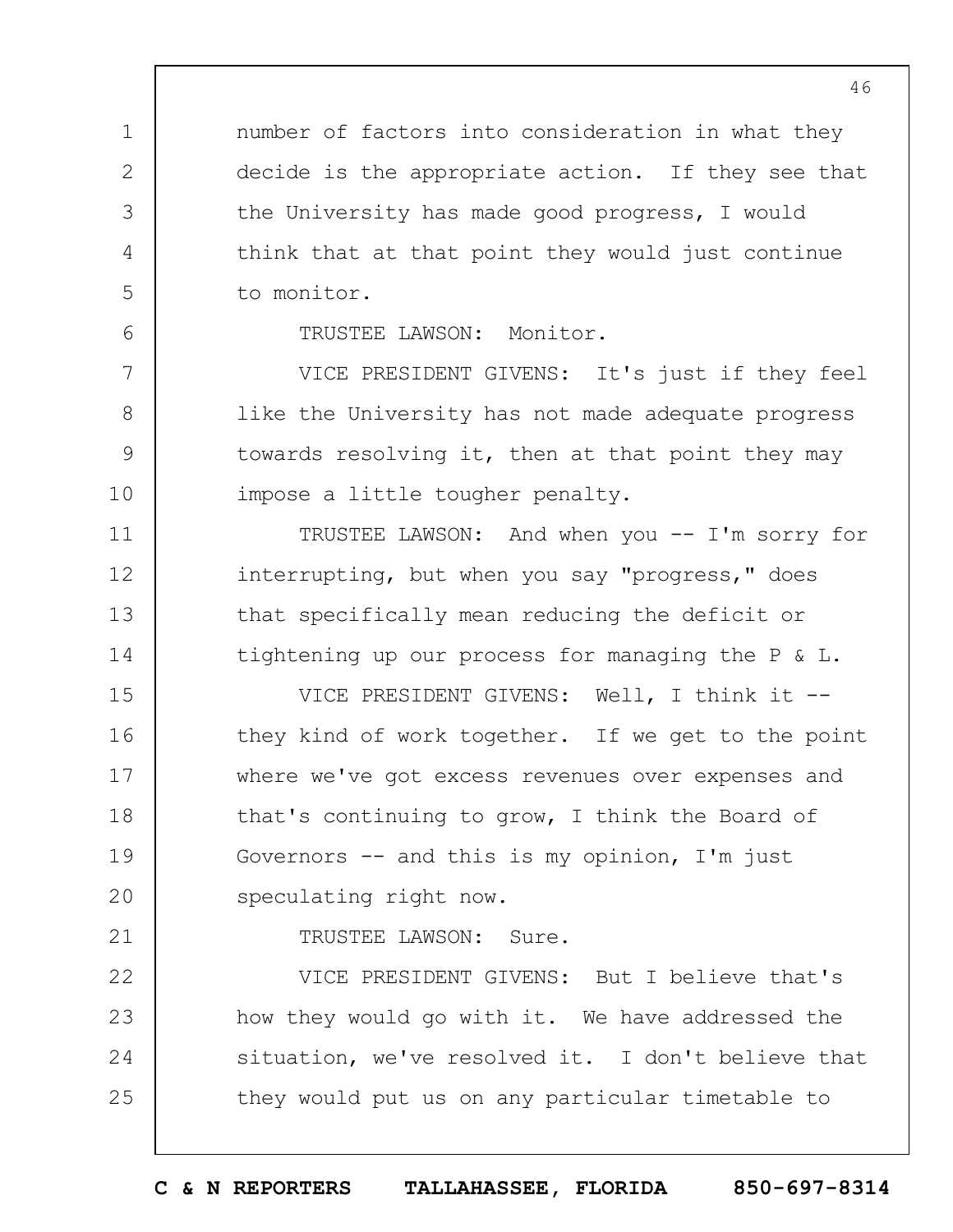1 pay back the deficit.

2

3

4

5

6

7

8

13

TRUSTEE LAWSON: Okay. But clearly this is a watch-out for us at this point.

VICE PRESIDENT GIVENS: For sure. Because as long as the Auditor General will report the finding, and they've indicated they will, then we'll run into the three finding, whether it's this next year or the year after that.

9 10 TRUSTEE LAWSON: Okay. Thank you, Mr. Givens.

11 12 CHAIRMAN MONTGOMERY: Mr. Chair, as a follow-up, I just --

TRUSTEE LAWSON: Mr. Chair.

14 15 16 17 18 19  $20$ 21 22 23 24 25 CHAIRMAN MONTGOMERY: I did want to make sure the Committee was aware that we're in that position and to understand, you know, what's the plan to do -- I hear the overall plan. Also, to encourage caution in presenting the projections for this year. Last year we were told that there would be a million dollars in fundraising and, obviously, that wasn't achieved. That was pointed out to us by the Board of Governors, and so whatever plan we're - whatever plan is brought to us  $-$  about a year ago I suggested that we have more frequent updates with regard to the status of achieving the goals that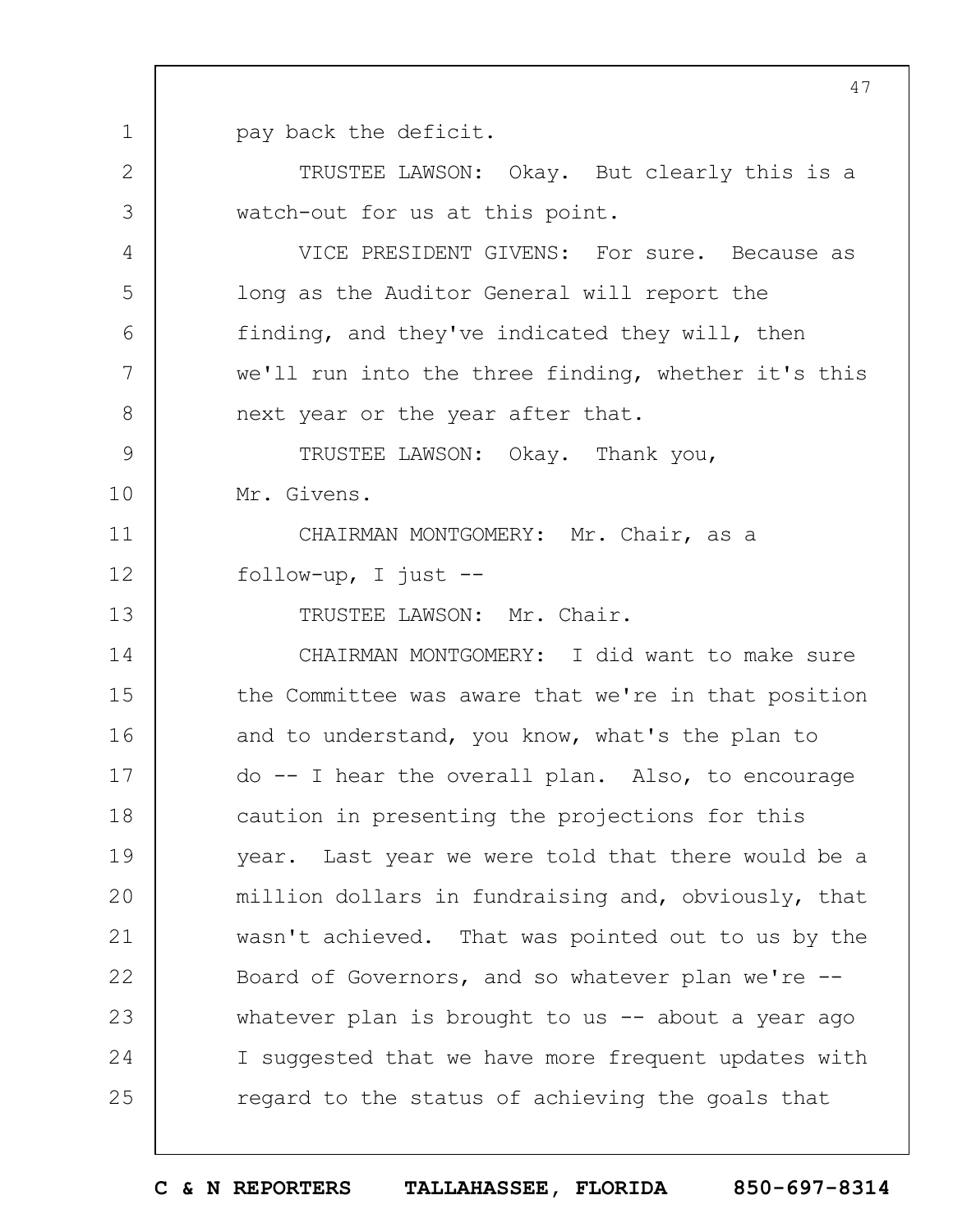were set out by -- with the athletic deficit reduction plan.

1

2

3

4

5

6

7

8

9

10

11

12

13

14

15

16

21

25

But I would encourage as the plan is put together moving forward that we more closely monitor what's going on in athletics, not to manage it but to understand what it is so that when a finding is laid out there for us, we're aware of it and we're able to deal with it, but I would like to know how we're going to aggressively attack the deficit problem.

TRUSTEE LAWSON: I'm sorry, Mr. Cassidy, would you mind addressing that? Because one of the things that I know that's been done is movement of the oversight for the athletic budget has been moved to the CFO's office versus remaining in athletics.

17 18 19  $20$ VICE PRESIDENT CASSIDY: Right, and that oversight is on the expenditure side of the equation; the revenue is more in control of the operating and --

TRUSTEE LAWSON: Sure.

22 23 24 VICE PRESIDENT CASSIDY: -- so, if you will, the Athletic Director. And so that's a part of what we're doing.

In my estimation, at the Board of Governors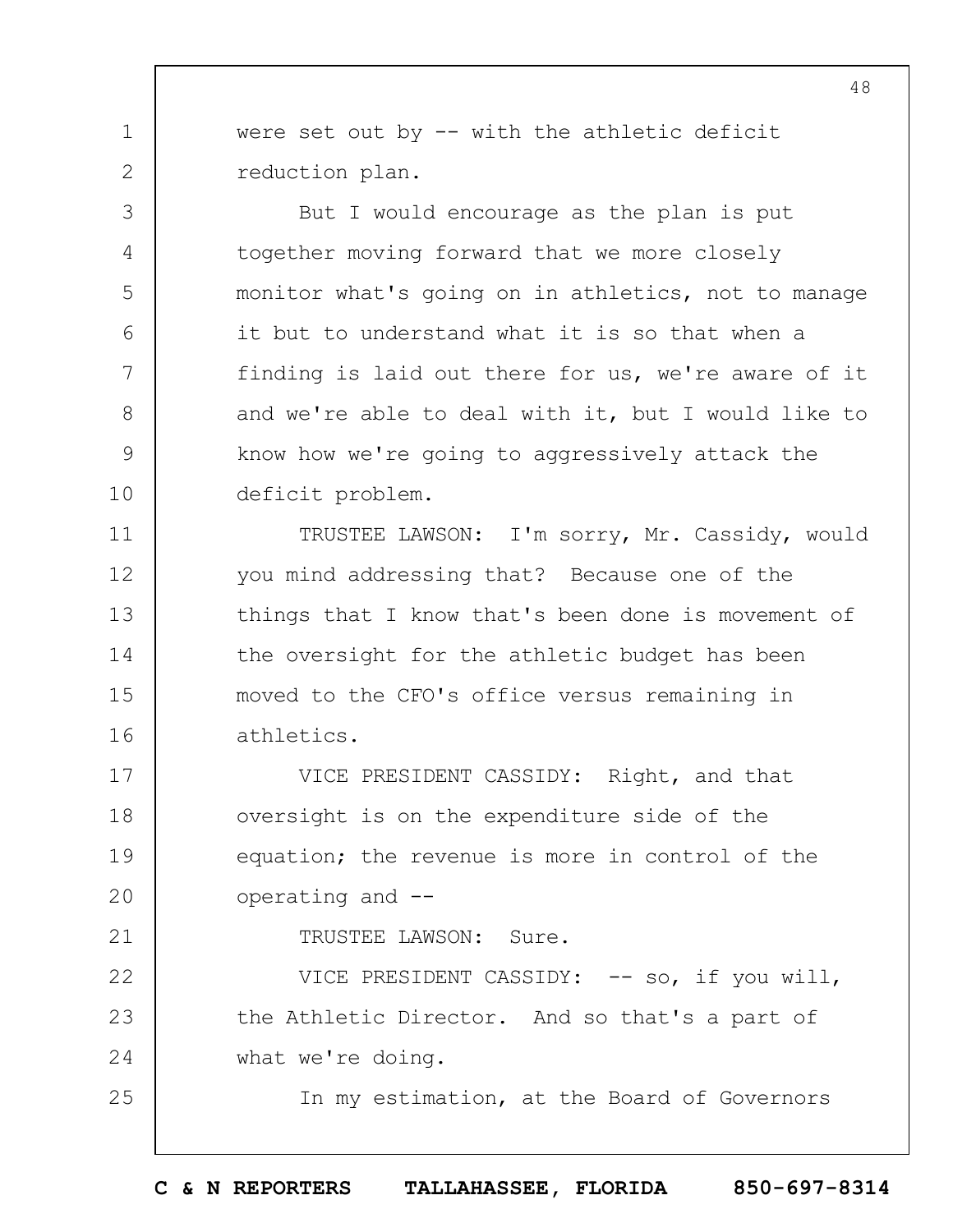meeting, we were sort of in a heads you win, tails -- heads you lose, tails you win, or whatever the phrase is. We presented what we thought was a conservative but achievable donation and revenue number that got us to a small \$100,000 bottom line for this year; the Board wanted to see something more aggressive.

1

2

3

4

5

6

7

8

9

10

11

12

13

And in some ways it's our view of how we presented some of the items in the work plan. As new management, we wanted to build some credibility and present a budget that we thought was definitely achievable and then move forward, but they asked us to be more aggressive, and that's our plan.

14 15 16 17 18 19  $20$ 21 22 23 24 25 If I may, I brought with me the two statutes that specify what Mr. Givens was talking about. I want to give you the references for them because this goes on the record, and I also want to let you know that I will make sure that all of the Board meetings receive copies of those statutes later today. The two statutes that matter is there's a -- there's Florida Statute 1008.322 which is entitled: Board of Governors Oversight Enforcement Authority. And that's kind of a one-page statement that gets to the back end of what Mr. Givens was talking about.

**C & N REPORTERS TALLAHASSEE, FLORIDA 850-697-8314**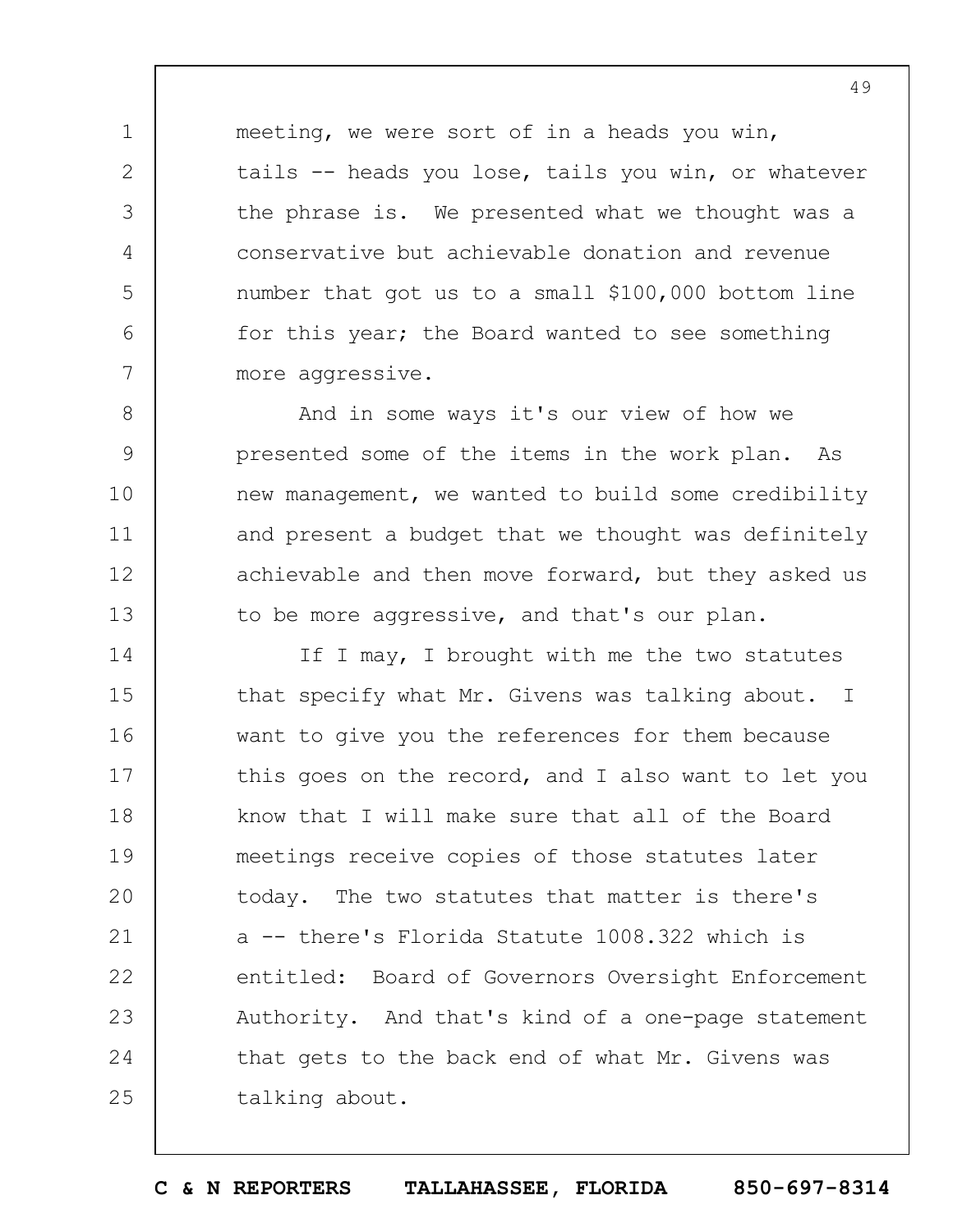And the Clause 5 says: If the Board of Governors determines that -- in our case -- a University Board of Trustees is unwilling or unable to comply with any law or regulation or audit recommendation within a specified period of time, the Board of Governors can take some of those actions.

1

2

3

4

5

6

7

8 9 10 11 12 13 14 15 16 So that's what's in 1008.322. The other state statute which is in the -- and that's a state statute, there's also something in the Auditor General rules, and that statute is 11.45, which in Section -- let me get the right thing --Section 7 tells the Auditor General, at the Board of Governors level, to notify the Legislative Audit Committee when there's a three-year consecutive finding. And so that triggers that part of things.

17 18 19  $20$ 21 22 23 24 25 TRUSTEE LAWSON: As the Chair, I just had a recommendation; and, Mr. Cassidy, let me know if this is realistic. We get periodic updates from the President on key activity from her office and it comes out pretty frequently. Would it be possible to include a brief update on where we are in Athletics at least once a month in that update? Is that -- would that be -- is that realistic. VICE PRESIDENT CASSIDY: Yeah, I think it is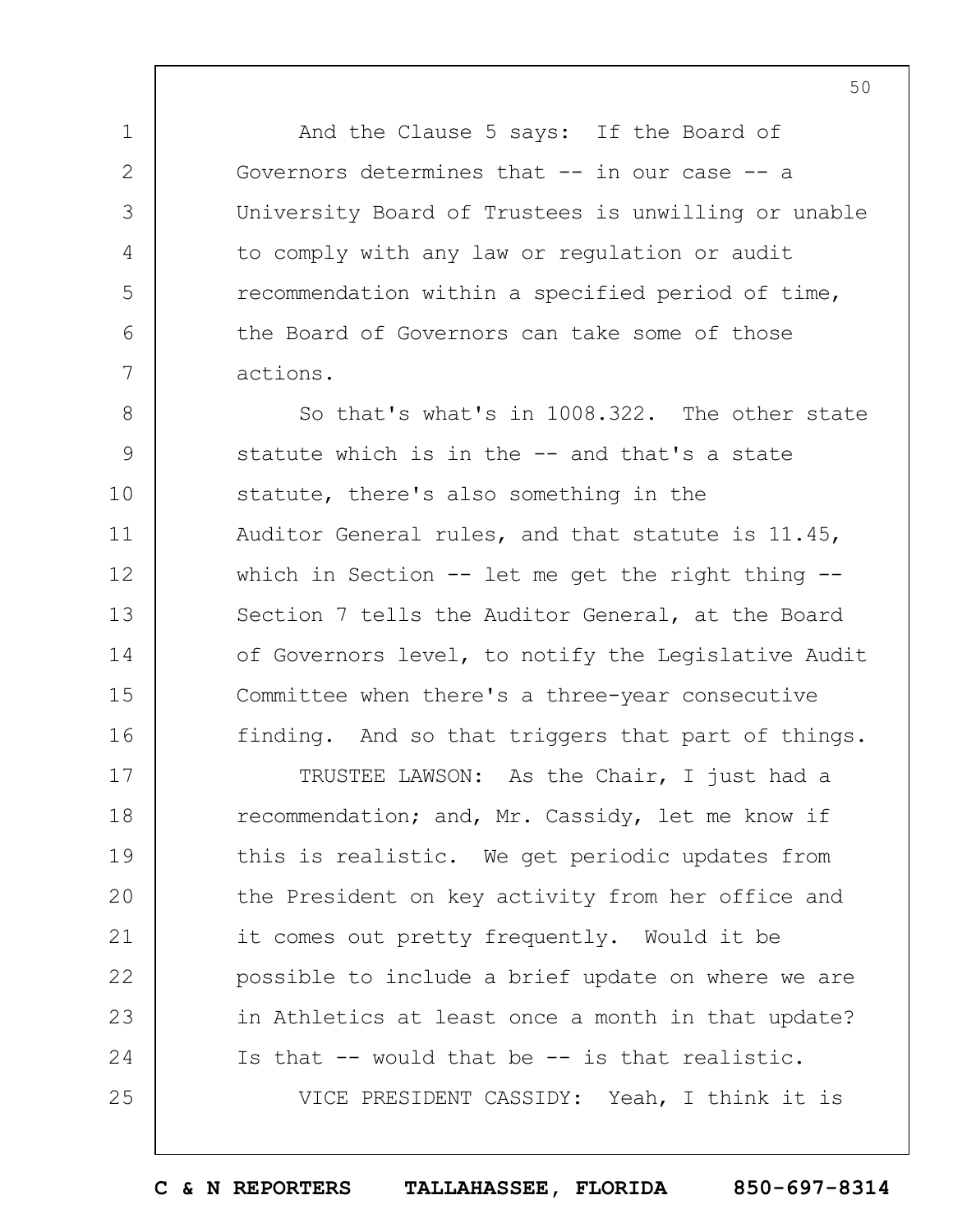1 2 3 4 5 6 7 8 9 10 11 12 13 14 15 16 17 18 19  $20$ 21 22 23 24 25 51 because what we've been doing is we've been bringing it to the Board quarterly; but we close the books, if you will, somewhat unofficially on a monthly basis. TRUSTEE LAWSON: Yeah, so I think we've -- and even if they are projections and you can couch them that way, I think we'd like to see how we're trending so that if, indeed, we -- per Mr. Givens', you know, discussion points -- VICE PRESIDENT CASSIDY: Right. TRUSTEE LAWSON: -- if we are trending toward that situation, you know, it would be great to try and head it off beforehand. VICE PRESIDENT CASSIDY: Point taken and easily -- relatively easily doable, and I think -- TRUSTEE LAWSON: And, Mr. Cassidy, I'm going to speed you up for just a second. VICE PRESIDENT CASSIDY: Sure. TRUSTEE LAWSON: First of all, I want to commend you on being extremely thorough; but if you could, could you share with us the information items electronically? And I'd like to give back time to my Chair for -- my co-chair -- well, not my co-chair but my neighbor chair for the Presidential Evaluation process.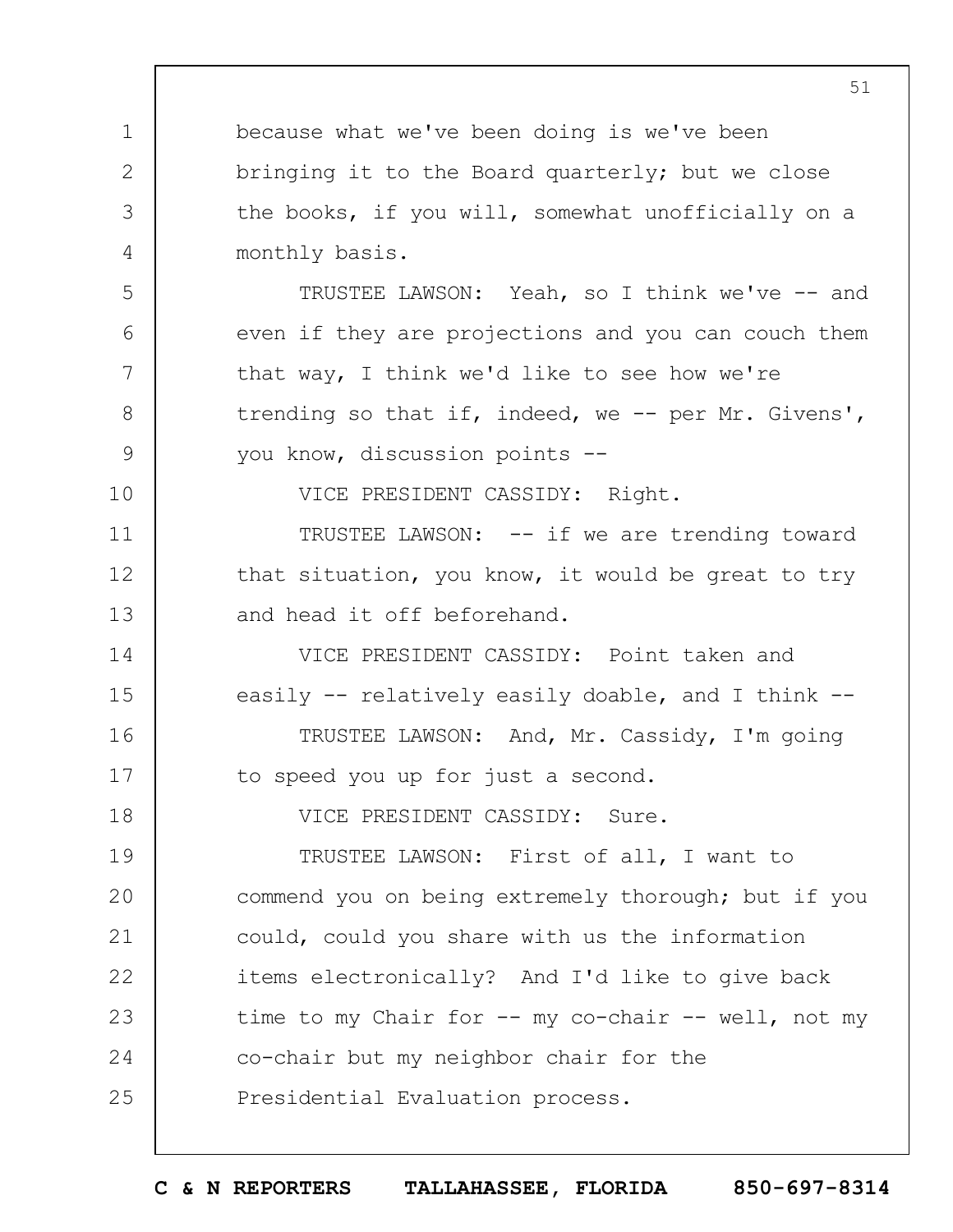1 2 3 4 5 6 7 8 9 10 11 12 13 14 15 16 17 18 19  $20$ 21 22 23 24 25 VICE PRESIDENT CASSIDY: Okay. TRUSTEE LAWSON: So if you could -- again, if you could give us those electronically. And one piece of information that I'd like to comment on, this is an information -- well, it's not really an information item, but I think there was some expectation that you would hear more about it, and that's the Head Coach's contract, so I would like to comment on that if you don't mind, Mr. Cassidy. That --VICE PRESIDENT CASSIDY: Okay. If -- TRUSTEE LAWSON: Sure, you go first. VICE PRESIDENT CASSIDY: The approval of the University-wide budget as presented is an action item, so if we could take that as an action item, that would be  $-$ TRUSTEE LAWSON: Sure. I'm sorry, you're absolutely correct, so -- VICE PRESIDENT CASSIDY: And that's fine, and then we will take the other information items and send them electronically. What I'll do, I think perhaps, is send you all of the exhibits and also Power Point, which was my summary of what I was going to present about them. TRUSTEE LAWSON: Okay. Thank you.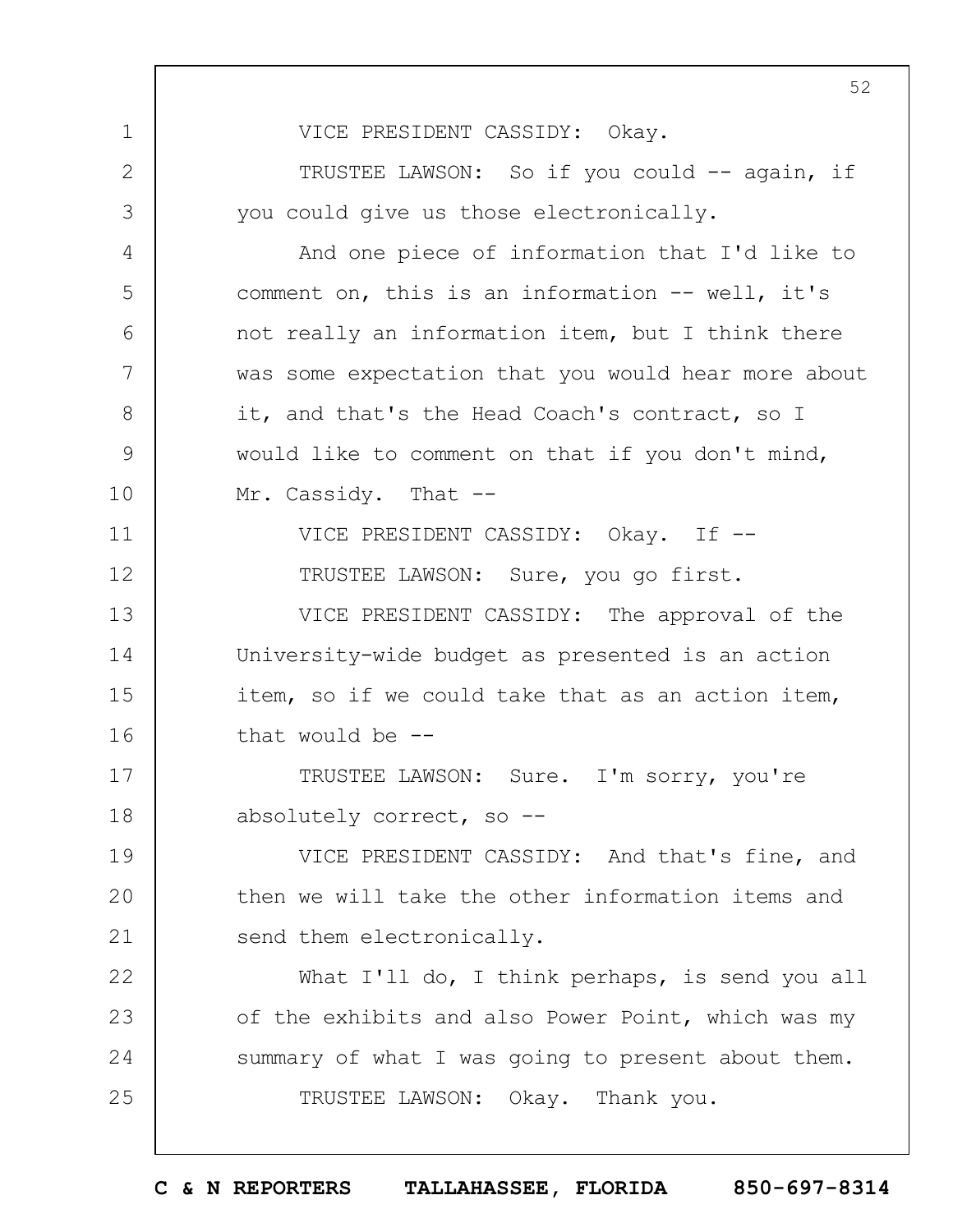1 2 3 4 5 6 7 8 9 10 11 12 13 14 15 16 17 18 19  $20$ 21 22 23 24 25 VICE PRESIDENT CASSIDY: So we can do that, that's fine. TRUSTEE LAWSON: But, again, I want to thank you for a very thorough update. So with that being said, per Mr. Cassidy's comment, we do need to take action on the University budget that includes the current proposed athletic budget. So is there a motion to accept the presented University budget. TRUSTEE WHITE: So moved. TRUSTEE MOORE: Second. TRUSTEE LAWSON: The motion has been moved and properly seconded. Are there any questions. (NO RESPONSE). TRUSTEE LAWSON: All those in favor. (AFFIRMATIVE INDICATIONS). TRUSTEE LAWSON: All right. The motion passes. Again, Mr. Cassidy, thank you. I do want to make one comment before I relinquish the meeting to get into the evaluation, the President's -- I'm sorry, the Head Coach's contract has been reviewed multiple times and we're in the process of re-presenting that to him. I know there was an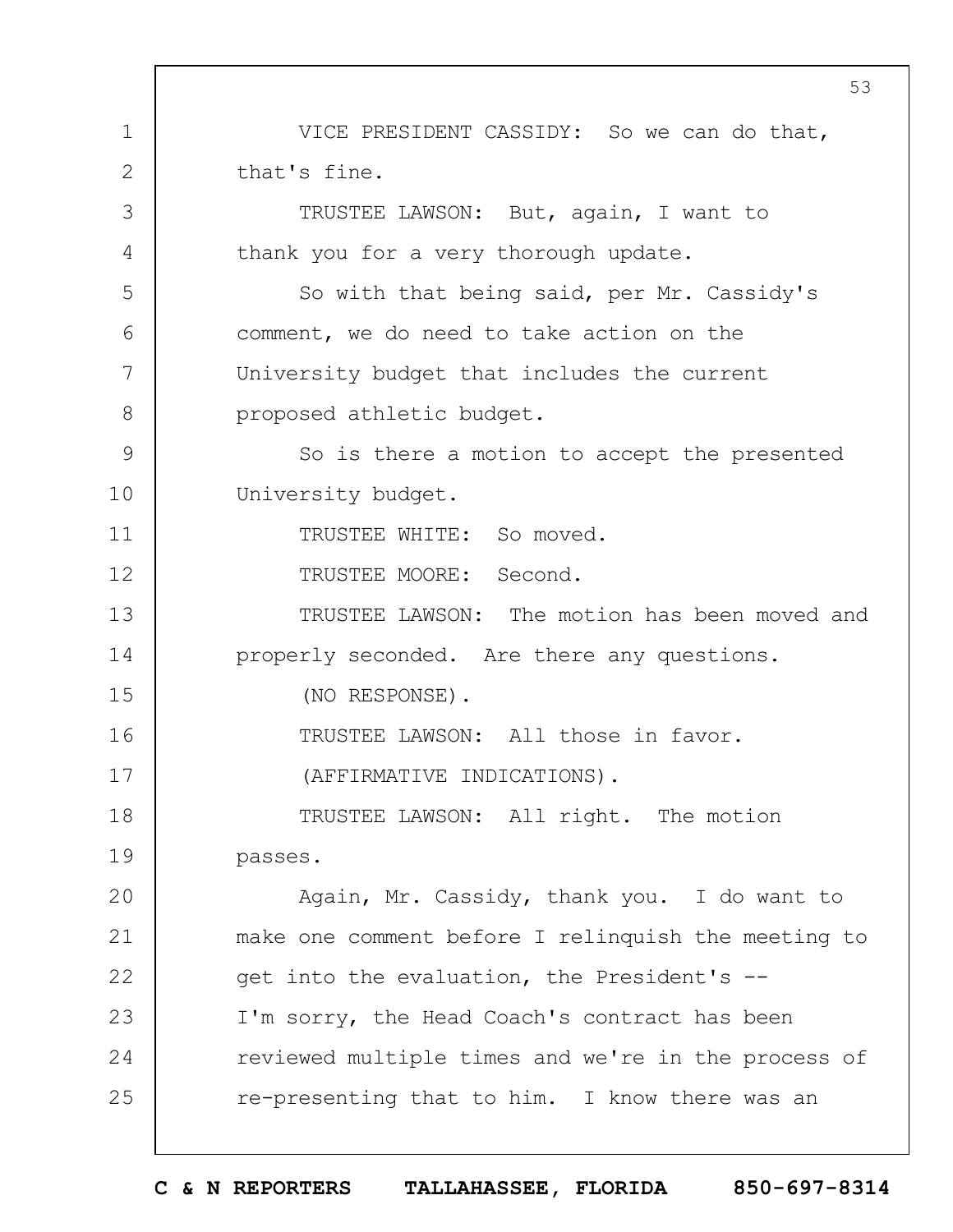expectation that that may be reviewed today. We don't anticipate any major issues; we think that we have made it very favorable. But at the same time, we're still waiting on the Head Coach to review and sign, and so that's the next step if there are any questions there. Again, Mr. Cassidy, thank you. This Committee meeting is adjourned. Let's take five minutes to just reconfigure and let Trustee Moore get assembled. (WHEREUPON, THE BUDGET AND FINANCE COMMITTEE MEETING WAS ADJOURNED). \* \* \* \*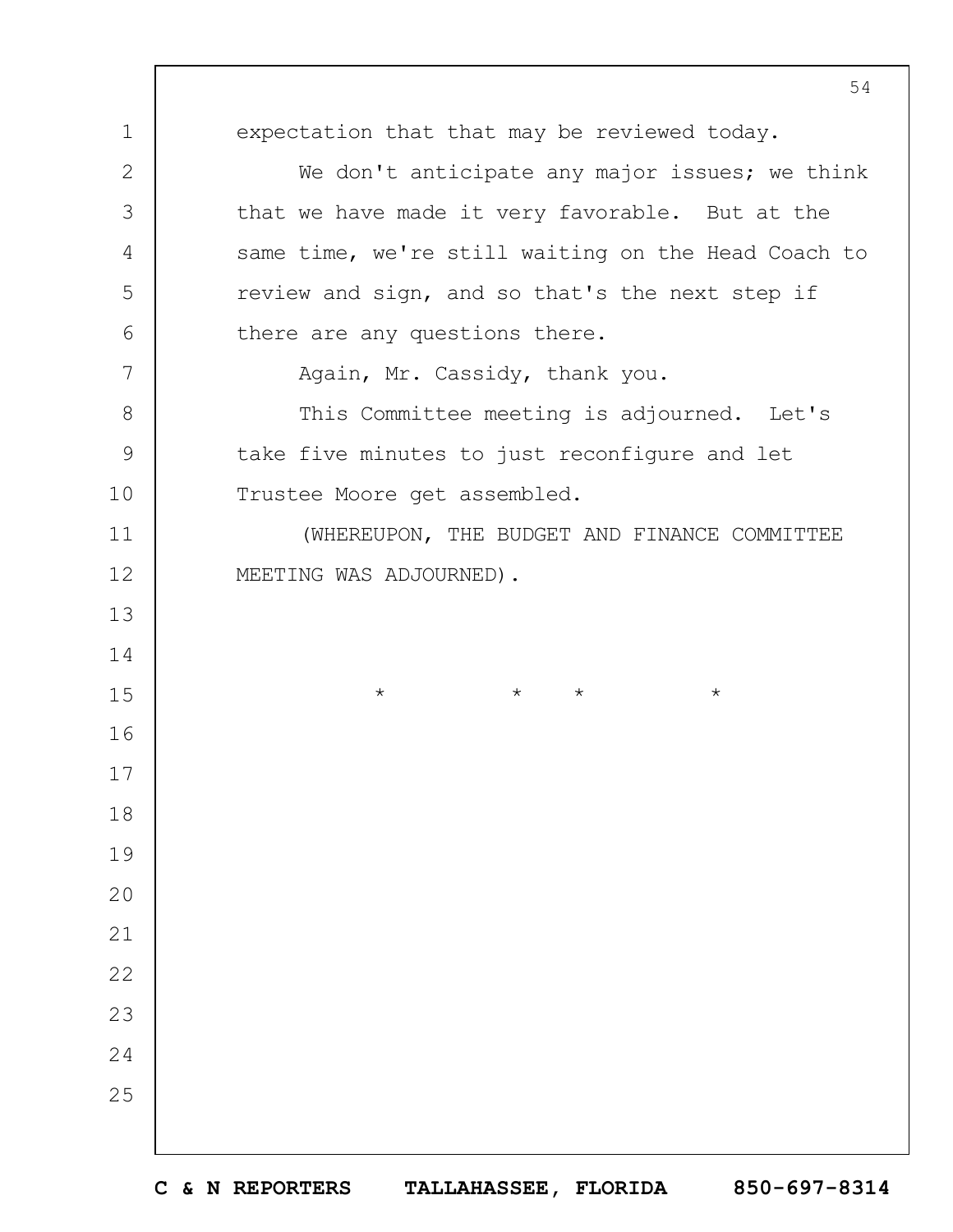|               | 55                                                                                                       |
|---------------|----------------------------------------------------------------------------------------------------------|
| 1             | CERTIFICATE                                                                                              |
| $\mathbf{2}$  |                                                                                                          |
| 3             | STATE OF FLORIDA<br>COUNTY OF LEON                                                                       |
| 4             |                                                                                                          |
| 5             | I, NANCY S. METZKE, RPR, FPR, certify that I<br>was authorized to and did stenographically report the    |
| 6             | foregoing proceedings and that the transcript is a true<br>and complete record of my stenographic notes. |
| 7             | DATED this 25th day of July, 2015.                                                                       |
| $8\,$         |                                                                                                          |
| $\mathcal{G}$ |                                                                                                          |
| 10            |                                                                                                          |
| 11            | NANCY S. METZKE, RPR, FPR<br>Court Reporter                                                              |
| 12            |                                                                                                          |
| 13            |                                                                                                          |
| 14            |                                                                                                          |
| 15            |                                                                                                          |
| 16            |                                                                                                          |
| 17            |                                                                                                          |
| 18            |                                                                                                          |
| 19            |                                                                                                          |
| 20            |                                                                                                          |
| 21            |                                                                                                          |
| 22            |                                                                                                          |
| 23            |                                                                                                          |
| 24            |                                                                                                          |
| 25            |                                                                                                          |
|               |                                                                                                          |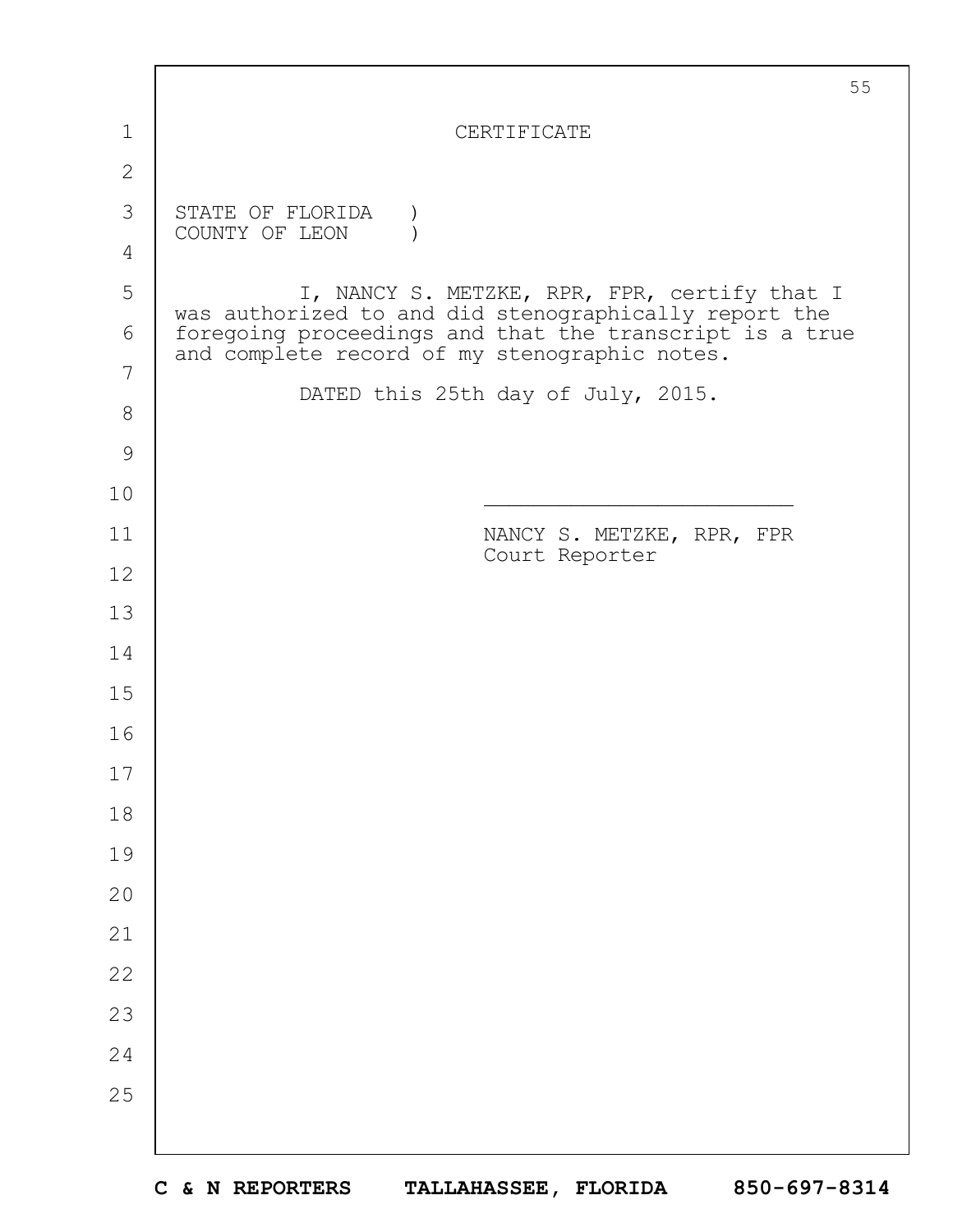| \$<br>$$1,300$ [1] - 7:1<br>$$1.17$ [1] - 27:16<br>$$10$ [1] - 27:20<br>\$100,000 [4] - 40:3,<br>40:5, 40:23, 49:5<br>$$11$ [2] - 27:21, 28:18<br>$$13$ [1] - 13:1<br>$$13.997$ [2] - 12:10,<br>13:23<br>$$14$ [1] - 15:17<br>\$161 $[4]$ - 7:9, 10:9,<br>17:15, 19:24<br>$$161,209,679$ [1] -<br>17:7<br>\$180 $[4] - 6:22, 7:5,$<br>7:7,10:6                                                                       | 12.1 [1] - 14:2<br>$12.9$ [1] - 14:12<br>$12.996$ [1] - 13:1<br>13,997,427 [1] - 12:2<br>13.9 [1] - 12:2<br>14th $[2] - 4:6, 4:16$<br>16 [3] - 29:17, 30:11,<br>30:18<br>$16.6$ [1] - 18:19<br>161 $[2] - 9:12, 18:3$<br>161,209,679 [4] -<br>19:24, 21:3, 22:6,<br>29:8<br>180 [2] - 17:9, 18:3<br>$183$ [1] - 9:12<br>19 [3] - 18:19, 22:17,<br>24:15<br>1992 [1] - 15:9                                         | $34.5$ [1] - 28:25<br>351.8 $[1] - 24:13$<br>$354$ [1] - 22:14<br>354.7 [1] - 22:14<br>$3:00$ [1] - 1:13<br>3rd [2] - 41:5, 41:20<br>4<br>4.3 $[1] - 35:4$<br>4.9 [1] - 35:19<br>4.914 $[1]$ - 34:25<br>45 [1] - 24:10<br>48 [1] - 26:21<br>5<br>5 [3] - 12:21, 34:24,           | <b>Academic</b> [1] - 35:14<br>$accept[1] - 53:9$<br>account [1] - 23:6<br>accountant $[1] - 16:1$<br>accounted [1] -<br>45:22<br>accounting [3] -<br>16:8, 16:12, 16:23<br>accrued [2] - 28:16<br>achievable [2] -<br>49:4, 49:12<br>achieved [1] - 47:21<br>achieving [1] - 47:25<br>action $[7] - 4:4, 4:6,$<br>4:22, 46:2, 52:14,<br>52:15, 53:6<br>actions [4] - 43:24,<br>43:25, 45:17, 50:7                  | ago [4] - 18:1, 28:15,<br>43:14, 47:23<br>agree [1] - 41:4<br>agreed [1] - 13:18<br>agreed-upon [1] -<br>13:18<br>agreements [1] -<br>31:12<br>Aid $[1] - 20:10$<br>aid [4] - 21:13, 21:22,<br>35:15<br>Alabama [1] - 40:16<br>allocation $[7] - 9:12$ ,<br>10:7, 10:12, 14:13,<br>15:6, 22:9, 29:12<br>Allocations [2] - 6:4,<br>8:25<br>allocations [1] -                 |
|----------------------------------------------------------------------------------------------------------------------------------------------------------------------------------------------------------------------------------------------------------------------------------------------------------------------------------------------------------------------------------------------------------------------|--------------------------------------------------------------------------------------------------------------------------------------------------------------------------------------------------------------------------------------------------------------------------------------------------------------------------------------------------------------------------------------------------------------------|----------------------------------------------------------------------------------------------------------------------------------------------------------------------------------------------------------------------------------------------------------------------------------|---------------------------------------------------------------------------------------------------------------------------------------------------------------------------------------------------------------------------------------------------------------------------------------------------------------------------------------------------------------------------------------------------------------------|-----------------------------------------------------------------------------------------------------------------------------------------------------------------------------------------------------------------------------------------------------------------------------------------------------------------------------------------------------------------------------|
| $$19$ [5] - 7:10, 12:14,<br>22:15, 24:17, 27:8<br>\$2.77 [1] - 12:22                                                                                                                                                                                                                                                                                                                                                 | 1st [2] - 28:15, 44:16<br>$\mathbf{2}$                                                                                                                                                                                                                                                                                                                                                                             | 50:1<br>$52$ [1] - 24:6<br>53 [1] - $14:8$                                                                                                                                                                                                                                       | activities [3] - 15:19,<br>34:8, 35:13<br>activity [1] - 50:20                                                                                                                                                                                                                                                                                                                                                      | 30:19<br>allow $[1] - 28:16$<br><b>almost</b> $[3] - 13:1$ ,                                                                                                                                                                                                                                                                                                                |
| \$2.770 [1] - 12:17<br>\$20 $[1] - 22:16$<br>$$22$ [1] - 18:24                                                                                                                                                                                                                                                                                                                                                       | 2 [3] - 5:22, 26:22,<br>27:13                                                                                                                                                                                                                                                                                                                                                                                      | $54$ [1] - 14:5<br>57 $[1] - 27:14$                                                                                                                                                                                                                                              | actual [1] - 11:21<br>add $[5] - 10:12$ ,<br>15:17, 18:25, 19:2,                                                                                                                                                                                                                                                                                                                                                    | 15:17, 28:24<br>ALSO $[1] - 2:1$<br><b>Alston</b> $[1] - 2:2$                                                                                                                                                                                                                                                                                                               |
| $$23$ [1] - 24:16<br>\$256,000 [2] - 15:5,<br>15:15<br>$$3,322,364$ [1] -<br>30:22<br>$$300,000$ [2] - 23:23,<br>25:23<br>$$34$ [1] - 28:19<br>\$400,000 [1] - 15:3<br>\$45 [2] - 28:17, 28:18<br>$$48$ [1] - 28:22<br>\$500,000 [3] - 23:21,<br>31:14, 31:21<br>\$60 $[4] - 5:13, 5:23,$<br>20:12, 20:17<br>$$66$ [1] - 11:16<br>$$700$ [1] - 7:1<br>\$800,000 [3] - 23:19,<br>23:24, 25:11<br>\$825,000 [1] - 35:9 | $2,060,263$ [1] - 26:23<br>$2.5$ [2] - 33:6, 33:13<br>$2.7$ [1] - 31:22<br>$2000$ [1] - 4:16<br>$2013$ [3] - 43:14,<br>44:16, 44:20<br><b>2014</b> [2] - 4:16, 10:5<br>$2014/15$ [1] - 6:17<br>$2015$ [6] - 1:11, 4:7,<br>4:17, 55:7<br>$2015/16$ [4] - 4:23,<br>6:3, 8:25, 28:2<br>$21$ [1] - 1:11<br>22 [3] - 19:4, 21:2,<br>22:7<br>25th [1] - 55:7<br>$29$ [1] - 20:18<br>292 [1] - 15:15<br>$2:00$ [1] - 1:13 | 6<br>6 [3] - 11:12, 18:24,<br>19:7<br>6.073 $[1] - 11:19$<br>697-8314 [1] - 1:21<br>697-8715 $[1] - 1:21$<br>6th [2] - 41:6, 42:14<br>7<br>$7$ [1] - 50:13<br>7,917,500 [1] - 23:18<br>$70$ [1] - 35:13<br>8<br><b>8,060,000</b> [1] - 30:7<br>$8,060,484$ [2] - 29:10,<br>29:16 | 42:9<br>add-ons [1] - 19:2<br>added $[4] - 10:18$ ,<br>10:21, 10:25, 12:11<br>address [1] - 44:17<br>addressed [1] -<br>46:23<br>addressing [1] -<br>48:12<br>adds $[5] - 7:4, 10:5,$<br>10:8, 19:4, 42:15<br><b>adequate</b> $[1] - 46:8$<br>adjourned [1] - 54:8<br>ADJOURNED) [1] -<br>54:12<br>adjust [1] - 11:20<br><b>adjusting</b> $[1]$ - 13:21<br>adjustments $[2]$ -<br>11:2, 11:7<br>adjusts [1] - 10:23 | amazing [1] - 27:3<br>amendment [1] -<br>12:5<br><b>amount</b> $[5] - 14:3$ ,<br>24:19, 28:23, 30:22,<br>38:15<br>amounts [2] - 23:4,<br>37:9<br>analogous [1] -<br>16:10<br><b>anci</b> [1] - 42:2<br>ancillary [1] - 42:3<br>AND $[3] - 1:3, 3:2,$<br>54:11<br>annual [2] - 14:13,<br>45:6<br>answer [1] - 26:6<br>anticipate $[2] - 27:4,$<br>54:2<br>anticipating [1] - |
| \$91 $[1] - 6:20$                                                                                                                                                                                                                                                                                                                                                                                                    | 3                                                                                                                                                                                                                                                                                                                                                                                                                  | $850$ [2] - 1:21                                                                                                                                                                                                                                                                 | <b>Affairs</b> [1] - 35:14<br>AFFIRMATIVE [2] -                                                                                                                                                                                                                                                                                                                                                                     | 26:18<br>anticipation [1] -                                                                                                                                                                                                                                                                                                                                                 |
| 1 [2] - 10:13, 10:20<br>$1.0$ [1] - 19:1                                                                                                                                                                                                                                                                                                                                                                             | $3$ [2] - 24:9, 24:25<br>$3.3$ [1] - 24:19<br>$30$ [1] - 35:14<br>$300,000$ [3] - 25:14,                                                                                                                                                                                                                                                                                                                           | 9<br>$9$ [1] - 45:9<br>9th $[2] - 4:7, 4:17$                                                                                                                                                                                                                                     | 4:14, 53:17<br>afraid [1] - 40:15<br>afternoon $[3] - 3:4$ ,<br>4:2, 5:4                                                                                                                                                                                                                                                                                                                                            | 33:7<br><b>applied</b> $[3] - 14:3$ ,<br>35:3, 44:17<br><b>applies</b> [1] - 32:23                                                                                                                                                                                                                                                                                          |
| $1.3$ [3] - 14:13, 15:1,<br>15:3<br>$1.5$ [2] - 10:14, 18:25<br>$100,580$ [1] - 26:15<br><b>1008.322</b> [2] - 49:21,<br>50:8<br>11.1 [1] - 14:11<br>$11.45$ [1] - 50:11<br>12 [3] - 13:1, 14:1,<br>20:10                                                                                                                                                                                                            | 26:7, 26:23<br>3093 $[1]$ - 1:20<br>30th $[1] - 7:4$<br>32315-3093 [1] - 1:21<br>327,084,229 [1] -<br>24:12<br>334, 375, 565 [1] -<br>22:11<br>34 [2] - 29:16, 30:11<br>34.1 $[1]$ - 29:1                                                                                                                                                                                                                          | A<br>ability [2] - 13:17,<br>36:18<br>able [6] - 11:19,<br>36:11, 36:13, 38:11,<br>41:25, 48:8<br>absolutely [1] -<br>52:18                                                                                                                                                      | agenda [2] - 4:5,<br>4:22<br>agent $[5] - 13:17$ ,<br>15:25, 16:13, 16:23,<br>17:2<br>ages $[1] - 39:11$<br>aggressive [3] -<br>42:23, 49:7, 49:13<br>aggressively [3] -<br>40:20, 44:7, 48:9                                                                                                                                                                                                                       | apply $[2] - 32:14$ ,<br>44:4<br>approach [1] - 44:7<br>approaching [1] -<br>38:6<br>appropriate [3] -<br>13:5, 13:14, 46:2<br>appropriation [1] -<br>14:17<br>appropriations [4] -                                                                                                                                                                                         |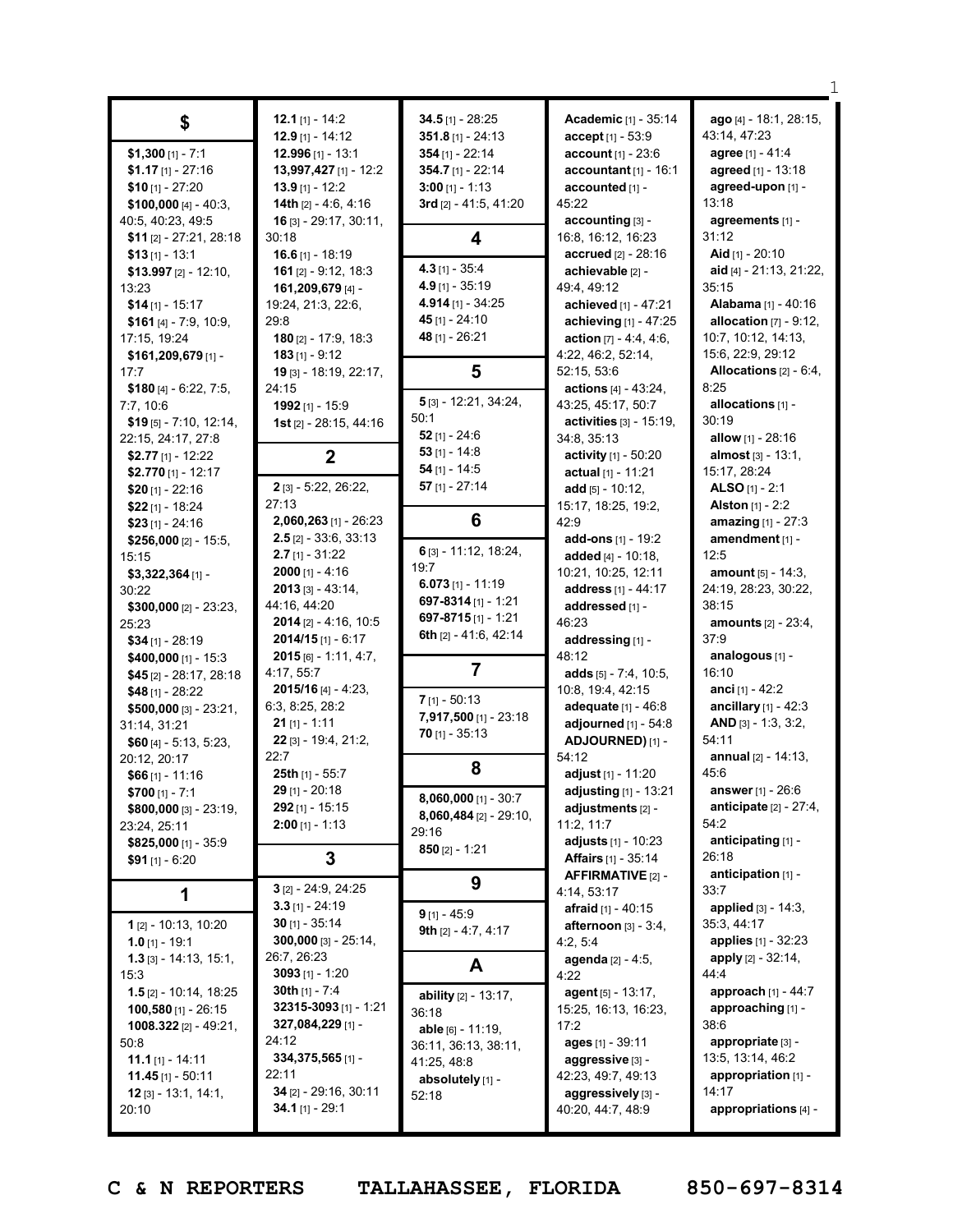| 6:12, 6:21, 10:4, 17:8<br><b>approval</b> $[3] - 4:6$ ,<br>4:23, 52:13 | average [1] - 14:6<br><b>aware</b> $[5] - 11:17$ ,<br>15:10, 44:9, 47:15, | <b>Board-approved</b> [2]<br>$-22:24, 23:9$<br><b>boilers</b> $[1] - 33:3$ | candnreporters.<br><b>com</b> $[1] - 1:22$<br>Capital [2] - 33:17, | 43:2, 47:11, 47:13,<br>50:17, 51:23<br>chair $[4] - 25:4$ , |
|------------------------------------------------------------------------|---------------------------------------------------------------------------|----------------------------------------------------------------------------|--------------------------------------------------------------------|-------------------------------------------------------------|
| <b>approved</b> $[8] - 16:5$ ,                                         | 48:7                                                                      | <b>books</b> $[2] - 31:2$ ,                                                | 34:4                                                               | 51:23, 51:24                                                |
| 22:24, 23:9, 23:23,                                                    |                                                                           | 51:3                                                                       | carries [1] - 4:15                                                 | <b>CHAIR</b> [1] - 1:7                                      |
| 32:8, 32:10, 32:12,                                                    | B                                                                         | <b>BOT</b> $[1] - 4:18$                                                    | carryforward [4] -                                                 | Chairman [2] - 3:7,                                         |
| 40:1                                                                   |                                                                           | <b>bottom</b> $[11] - 7:8$ ,                                               | 28:3, 28:9, 28:11,                                                 | 3:22                                                        |
| approves [1] - 16:6                                                    | <b>balance</b> [6] - 26:13,                                               | 9:12, 10:9, 20:22,                                                         | 36:23                                                              | CHAIRMAN [8] -                                              |
| approving [1] -                                                        | 27:14, 27:17, 28:3,                                                       | 25:22, 27:13, 30:12,                                                       | case [3] - 7:1, 16:5,                                              | 3:10, 7:11, 7:21, 9:16,                                     |
| 16:11                                                                  | 28:24, 30:25<br><b>balances</b> $[1] - 31:7$                              | 40:3, 41:8, 41:15,                                                         | 50:2                                                               | 43:2, 43:4, 47:11,                                          |
| archives [1] - 15:15                                                   | <b>Ballroom</b> [1] - 34:13                                               | 49:5                                                                       | cases [1] - 34:2                                                   | 47:14                                                       |
| area [1] - 43:11<br>arguably $[1]$ - 15:20                             | <b>BAND</b> $[1] - 1:15$                                                  | <b>BOX</b> $[1]$ - 1:20                                                    | cash $[3] - 28:14$ ,                                               | Challenger [1] - 15:7<br>change [6] - 7:10,                 |
| <b>arrives</b> $[1] - 41:23$                                           | <b>base</b> $[1] - 12:6$                                                  | <b>Boyce</b> $[1] - 2:3$<br><b>breaking</b> $[1] - 27:1$                   | 28:19, 28:22<br>Cassidy [17] - 4:25,                               | 11:14, 17:11, 19:17,                                        |
| aside [8] - 30:8,                                                      | <b>based</b> $[6] - 11:4$ ,                                               | <b>brief</b> $[1]$ - 50:22                                                 | 7:15, 8:21, 9:6, 9:18,                                             | 27:14                                                       |
| 30:10, 31:24, 32:22,                                                   | 11:10, 13:17, 14:21,                                                      | <b>briefly</b> $[2] - 43:6$ ,                                              | 17:23, 18:7, 21:9,                                                 | changed [1] - 15:8                                          |
| 33:5, 36:24, 37:24,                                                    | 18:9, 27:17                                                               | 43:9                                                                       | 25:10, 33:11, 43:4,                                                | changes $[4] - 7:6$ ,                                       |
| 38:10                                                                  | <b>basis</b> $[6] - 23:14$ ,                                              | <b>bring</b> $[2] - 42:8$ ,                                                | 48:11, 50:18, 51:16,                                               | 17:4, 18:16, 27:24                                          |
| assembled [1] -                                                        | 28:15, 37:13, 38:16,                                                      | 42:14                                                                      | 52:10, 53:20, 54:7                                                 | charging [1] - 14:25                                        |
| 54:10                                                                  | 40:14, 51:4                                                               | <b>bringing</b> $[1] - 51:2$                                               | CASSIDY [66] - 5:2,                                                | check $[2] - 16:9,$                                         |
| Association [1] -                                                      | <b>becomes</b> [1] - 38:10                                                | <b>brings</b> $[1] - 17:6$                                                 | 5:19, 7:13, 7:17, 8:3,                                             | 16:13                                                       |
| 34:14                                                                  | beforehand [1] -                                                          | <b>brought</b> $[3] - 21:4$ ,                                              | 8:9, 8:14, 8:18, 8:24,                                             | checks [1] - 16:1                                           |
| assume [1] - 30:14                                                     | 51:13                                                                     | 47:23, 49:14                                                               | 9:3, 9:13, 9:19, 9:23,                                             | chief $[1] - 36:13$                                         |
| AT $[2] - 1:13, 1:13$                                                  | beginning $[3] - 28:3$ ,                                                  | <b>BUDGET</b> $[3] - 1:3$                                                  | 10:1, 17:20, 17:24,                                                | choose [1] - 32:13                                          |
| athletic [5] - 23:13,                                                  | 35:19, 36:1<br><b>belabor</b> [1] - 39:14                                 | 3:2, 54:11                                                                 | 18:4, 18:11, 18:14,<br>18:17, 18:21, 19:9,                         | clarification [1] -                                         |
| 42:3, 48:1, 48:14,<br>53:8                                             | <b>believes</b> $[1] - 41:14$                                             | <b>Budget</b> [1] - 3:5                                                    | 19:12, 19:19, 19:23,                                               | 44:23                                                       |
| <b>Athletic</b> $[4] - 25:15$                                          | <b>Belinda</b> [1] - 2:4                                                  | <b>budget</b> $[43] - 4:24$ ,<br>5:11, 6:3, 6:14, 6:17,                    | 21:14, 21:18, 22:1,                                                | clarify $[1] - 45:11$<br>Clause [1] - 50:1                  |
| 40:12, 42:19, 48:23                                                    | <b>below</b> [1] - $20:17$                                                | 6:25, 7:4, 10:5, 10:7,                                                     | 25:5, 25:13, 25:17,                                                | clear $[1]$ - 18:2                                          |
| <b>Athletics</b> [1] - 50:23                                           | <b>benefits</b> $[1] - 21:15$                                             | 11:20, 12:3, 13:2,                                                         | 25:20, 25:24, 26:3,                                                | clearly [1] - 47:2                                          |
| <b>athletics</b> $[11] - 23:14$ ,                                      | <b>best</b> $[1] - 37:13$                                                 | 13:5, 13:6, 13:9,                                                          | 26:9, 26:16, 26:18,                                                | <b>CLEVE</b> $[1] - 1:9$                                    |
| 23:17, 39:21, 39:22,                                                   | <b>better</b> $[2] - 9:23$ ,                                              | 13:13, 13:24, 14:4,                                                        | 27:2, 29:20, 29:24,                                                | close [1] - 51:2                                            |
| 40:2, 41:8, 41:19,                                                     | 19:11                                                                     | 15:1, 16:12, 16:15,                                                        | 30:6, 30:14, 30:17,                                                | closely [1] - 48:4                                          |
| 43:8, 44:20, 48:5,                                                     | <b>BETTYE</b> [1] - 1:8                                                   | 17:1, 19:2, 19:17,                                                         | 31:5, 33:12, 33:15,                                                | co $[2] - 51:23, 51:24$                                     |
| 48:16                                                                  | <b>between</b> $[3] - 7:6$ ,                                              | 22:4, 22:16, 23:22,                                                        | 33:23, 34:6, 34:12,                                                | co-chair [2] - 51:23,                                       |
| <b>attack</b> [1] - 48:9                                               | 18:2, 36:19                                                               | 27:7, 27:18, 27:21,                                                        | 37:22, 38:4, 38:18,<br>39:1, 39:10, 39:24,                         | 51:24                                                       |
| <b>atten</b> $[1] - 35:8$                                              | big $[4] - 6:13, 8:19,$                                                   | 27:23, 28:2, 30:23,                                                        | 48:17, 48:22, 50:25,                                               | Coach [1] - 54:4                                            |
| attention $[3] - 24:6$ ,                                               | 9:4, 18:16                                                                | 40:1, 42:7, 42:15,<br>48:14, 49:11, 52:14,                                 | 51:10, 51:14, 51:18,                                               | Coach's [2] - 52:8,                                         |
| 35:8, 39:13<br>audit $[5] - 43:17$ ,                                   | <b>bit</b> $[6] - 13:6$ , 24:3,<br>34:21, 35:5, 37:2,                     | 53:7, 53:8, 53:10                                                          | 52:1, 52:11, 52:13,                                                | 53:23                                                       |
| 44:19, 45:4, 45:12,                                                    | 37:5                                                                      | <b>budgeted</b> [1] - 24:24                                                | 52:19, 53:1                                                        | cobbled [1] - 24:21                                         |
| 50:4                                                                   | <b>black</b> [1] - 6:19                                                   | <b>build</b> $[1]$ - 49:10                                                 | Cassidy's [1] - 53:5                                               | College [18] - 12:25,<br>13:3, 14:16, 15:20,                |
| <b>Audit</b> [4] - 43:7,                                               | <b>bleed</b> [1] - 24:5                                                   | <b>building</b> $[5] - 32:9$ ,                                             | catch $[1] - 30:1$                                                 | 16:16, 16:21, 17:5,                                         |
| 43:19, 43:22, 50:14                                                    | <b>Board</b> [44] - 5:4, 5:5,                                             | 32:13, 34:14, 38:15,                                                       | categories [1] - 17:9                                              | 17:12, 17:19, 17:21,                                        |
| <b>Auditor</b> $[6] - 43:17$ ,                                         | 8:7, 11:4, 11:8, 12:19,                                                   | 38:17                                                                      | category [2] - 38:22,                                              | 18:8, 23:2, 30:21,                                          |
| 45:2, 45:7, 47:5,                                                      | 15:11, 22:24, 22:25,                                                      | <b>Buildings</b> [1] - 14:16                                               | 38:25                                                              | 30:24, 31:1, 31:16,                                         |
| 50:11, 50:13                                                           | 23:6, 23:9, 29:4,                                                         | <b>buildings</b> [7] - 14:15,                                              | caution [1] - 47:18                                                | 32:24                                                       |
| <b>audits</b> [1] - 44:21                                              | 29:12, 29:13, 29:14,                                                      | 14:18, 14:20, 32:17,                                                       | Center [2] - 10:13,                                                | column [23] - 6:19,                                         |
| August [4] - 41:5,                                                     | 30:7, 30:9, 31:15,                                                        | 32:24, 33:25, 34:8                                                         | 15:7<br><b>certain</b> $[3] - 13:4,$                               | 6:21, 10:6, 11:13,                                          |
| 41:6, 41:20, 42:14                                                     | 31:18, 32:4, 32:20,                                                       | <b>BY</b> [1] - 1:17                                                       | 43:24, 45:22                                                       | 11:16, 17:16, 20:9,                                         |
| <b>Authority</b> [1] - 49:23                                           | 40:4, 40:11, 40:21,<br>41:5, 41:13, 42:21,                                | C                                                                          | certainly [1] - 19:15                                              | 21:1, 21:13, 21:17,                                         |
| <b>authority</b> $[4] - 11:9$ ,<br>16:25, 17:2, 43:24                  | 43:23, 44:7, 44:9,                                                        |                                                                            | <b>CERTIFICATE [1] -</b>                                           | 22:10, 22:23, 23:2,<br>23:8, 23:12, 23:17,                  |
| authorized [1] - 55:5                                                  | 44:11, 45:16, 45:25,                                                      | calculate [1] - 36:18                                                      | 55:1                                                               | 24:11, 25:22, 27:16,                                        |
| auxiliaries [4] -                                                      | 46:18, 47:22, 48:25,                                                      | <b>camera</b> [1] - 37:7                                                   | certification [1] -                                                | 39:17, 39:21, 40:10,                                        |
| 25:19, 25:22, 26:10,                                                   | 49:6, 49:18, 49:22,                                                       | cameras [4] - 36:11,                                                       | 23:5                                                               | 42:15                                                       |
| 26:22                                                                  | 50:1, 50:3, 50:6,                                                         | 36:15, 36:17, 36:20                                                        | certify [1] - 55:5                                                 | columns [1] - 24:25                                         |
| auxiliary [1] - 26:13                                                  | 50:13, 51:2                                                               | campus [4] - 14:20,                                                        | CFO's $[1]$ - 48:15                                                | combination [3] -                                           |
| available [2] - 11:2,                                                  | <b>BOARD</b> $[1] - 1:1$                                                  | 15:10, 31:25, 32:13                                                        | <b>Chair</b> [11] - 5:3, 5:4,                                      | 26:11, 37:23, 38:23                                         |
| 35:2                                                                   | <b>Board's</b> $[1] - 42:18$                                              | <b>CAMPUS</b> $[1] - 1:15$                                                 | 7:11, 8:1, 25:6, 37:15,                                            | comfort $[1] - 42:22$                                       |
|                                                                        |                                                                           |                                                                            |                                                                    |                                                             |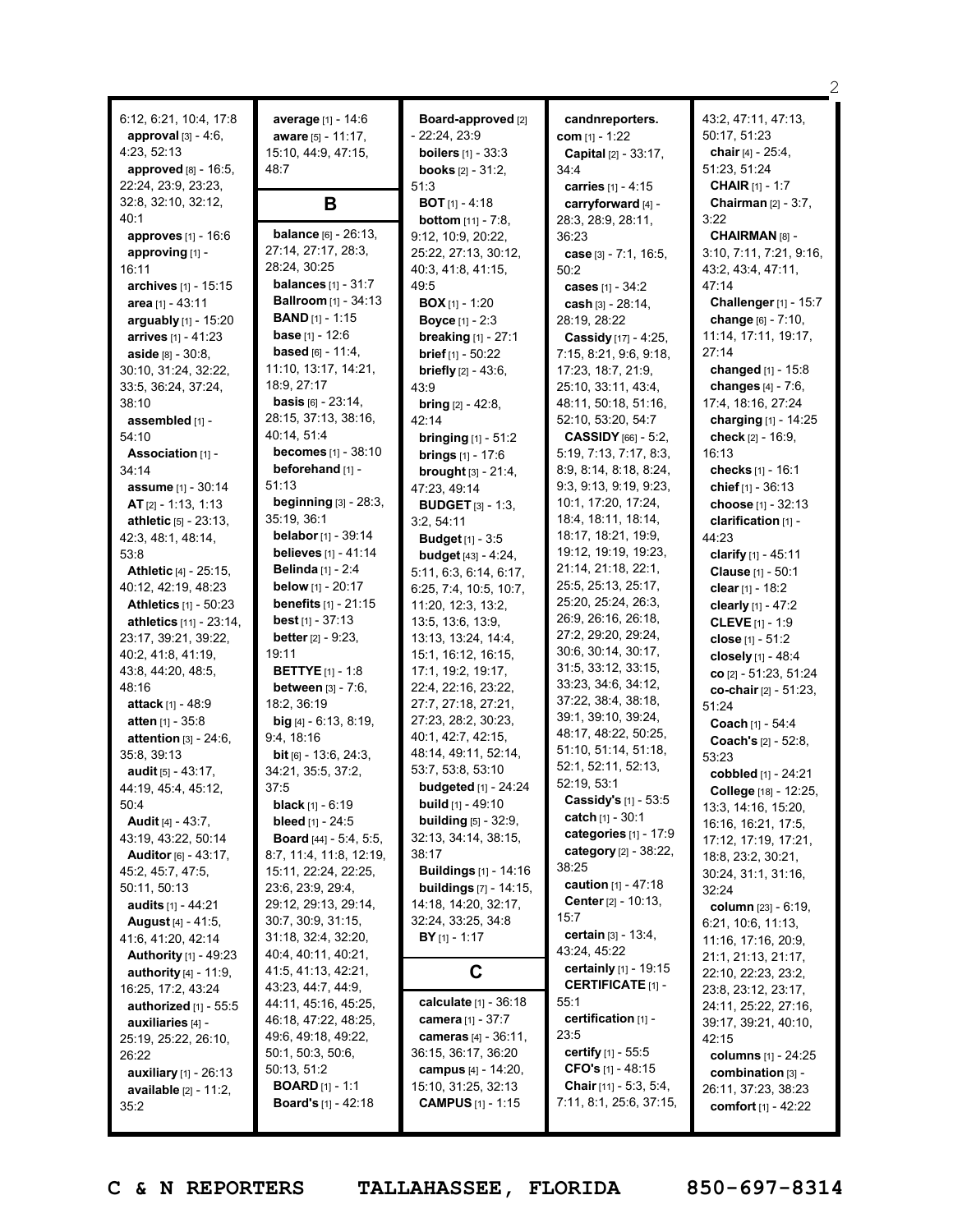**coming** [5] - 14:22, 24:1, 25:18, 41:17, 41:20 **COMMENCED** [1] - 1:13 **commend** [1] - 51:20 **comment** [7] - 17:23, 32:15, 32:19, 52:5, 52:9, 53:6, 53:21 **comments** [2] - 4:19, 43:1 **commercial** [1] - 17:3 **commit** [1] - 41:10 **committed** [5] - 30:18, 33:19, 35:16, 36:24 **Committee** [6] - 3:5, 43:19, 43:22, 47:15, 50:15, 54:8 **COMMITTEE** [4] - 1:4, 1:7, 3:2, 54:11 **comparative** [1] - 27:19 **compare** [3] - 10:7, 22:4, 28:21 **compared** [1] - 11:11 **compares** [3] - 17:9, 22:14, 24:13 **comparing** [1] - 35:1 **competitive** [1] - 44:4 **complete** [1] - 55:6 **comply** [1] - 50:4 **components** [1] - 13:25 **composition** [1] - 28:3 **concerned** [1] - 5:25 **CONCLUDED** [1] - 1:13 **confirm** [1] - 42:1 **consecutive** [2] - 43:17, 50:15 **conservative** [1] - 49:4 **consider**[1] - 40:6 **consideration** [1] - 46:1 **considered** [1] - 37:8 **consists** [1] - 24:17 **constant** [1] - 27:23 **CONSULTED** [2] - 25:24, 26:16 **contention** [1] - 14:9 **continue** [3] - 42:19, 45:3, 46:4 **continuing** [1] - 46:18 **contract** [2] - 52:8,

53:23 **contributed** [1] - 31:15 **contribution** [3] - 11:3, 23:24, 40:23 **control** [3] - 34:9, 34:18, 48:19 **controlled** [1] - 33:25 **conversation** [3] - 13:15, 16:14, 32:3 **copies** [1] - 49:19 **copy** [5] - 5:16, 5:17, 6:7, 7:19, 9:7 **correct** [6] - 5:8, 9:13, 25:17, 29:23, 45:19, 52:18 **correction** [3] - 4:20, 7:1, 39:2 **corrections** [1] -  $4.19$ **corrects** [1] - 20:7 **cost** [1] - 36:19 **costs** [2] - 34:2, 34:9 **couch** [1] - 51:6 **Council** [3] - 16:17, 31:12, 31:20 **counterpart** [1] -  $32.4$ **COUNTY** [1] - 55:3 **couple** [3] - 22:21, 24:1, 44:12 **COURT** [1] - 1:18 **Court** [1] - 55:11 **create** [1] - 13:13 **credibility** [1] - 49:10 **credit** [1] - 5:14 **Crestview** [1] - 10:13 **crop** [1] - 33:8 **crystallizes** [1] - 45:12 **cumulative** [1] - 45:4 **curious** [2] - 37:19, 38:23 **current** [1] - 53:7 **D daily** [2] - 33:1, 39:6 **Darlene** [1] - 3:6 **date** [1] - 44:15 **DATE** [1] - 1:11 **DATED** [1] - 55:7 **days** [1] - 41:11 **deal** [4] - 23:14, 31:18, 38:11, 48:8 **debt** [1] - 33:19 **decide** [2] - 45:17, 46:2 **decisions** [2] - 25:2,

37:4 **decrease** [2] - 18:23, 27:15 **dedicated** [1] - 14:14 **deemed** [1] - 12:4 **deferred** [7] - 32:1, 33:2, 33:8, 33:21, 37:18, 37:21, 38:22 **deficit** [10] - 40:7, 42:23, 42:24, 45:4, 45:8, 45:21, 46:13, 47:1, 48:1, 48:10 **definitely** [2] - 41:17, 49:11 **depart** [1] - 32:3 **department** [3] - 16:9, 16:12, 16:23 **departments** [1] - 24:21 **dependent** [1] - 19:8 **describe** [2] - 43:6, 43:9 **description** [1] - 23:8 **detail** [2] - 26:4, 26:9 **detailed** [1] - 26:2 **details** [1] - 13:12 **determine** [1] - 26:6 **determined** [1] - 14:17 **determines** [1] - 50:2 **developed** [1] - 42:2 **difference** [8] - 12:14, 18:2, 18:6, 18:7, 18:19, 22:17, 24:16, 27:9 **differences** [1] - 10:10 **different** [2] - 15:23, 39:13 **differential** [2] - 35:9, 35:11 **digging** [1] - 15:14 **direction** [1] - 8:22 **Director**[2] - 40:12, 48:23 **Director's** [1] - 42:19 **discussed** [1] - 41:16 **discussion** [1] - 51:9 **doable** [1] - 51:15 **document** [1] - 8:6 **documents** [1] - 6:2 **dollars** [5] - 15:21, 33:21, 41:8, 42:16, 47:20 **donation** [1] - 49:4 **donations** [2] - 20:11, 42:11 **done** [3] - 13:9, 15:4,

48:13 **dormitories** [2] - 34:5, 34:7 **down** [4] - 6:18, 11:12, 20:17, 29:3 **draw** [2] - 13:17, 35:8 **drive** [1] - 8:10 **during** [2] - 12:4, 42:1 **E E&G** [2] - 6:4, 8:25 **easily** [2] - 51:15 **education** [4] - 20:25, 21:5, 22:6, 22:20 **Education** [2] - 10:13, 17:12 **effective** [1] - 44:15 **eight** [1] - 45:8 **either** [4] - 12:20, 19:10, 19:14, 42:10 **electronically** [3] - 51:22, 52:3, 52:21 **encourage** [2] - 47:17, 48:3 **encumbrances** [1] - 28:25 **end** [6] - 6:2, 12:12, 17:7, 35:18, 40:23, 49:24 **ended** [2] - 7:3, 7:4 **endorsement** [1] - 42:18 **Enforcement** [1] - 49:22 **Engineering** [17] - 12:25, 13:3, 14:16, 15:21, 16:16, 16:17, 16:22, 17:5, 17:19, 17:21, 18:9, 30:21, 30:24, 31:1, 31:16,  $32.24$ **enhance** [1] - 42:20 **enrollment** [3] - 11:10, 11:18, 19:8 **enterprise** [2] - 22:19, 27:11 **entire** [1] - 22:18 **entitled** [2] - 19:21, 49:22 **entity** [8] - 13:3, 13:14, 13:24, 15:19, 17:6, 18:8, 31:3 **entry** [1] - 23:16 **equation** [2] - 21:7, 48:19 **equipment** [3] - 33:3,

36:7, 38:5 **error** [5] - 5:13, 5:25, 8:4, 20:22 **essentially** [4] - 22:18, 29:1, 39:25, 41:20 **estimate** [4] - 20:14, 23:20, 35:18 **estimated** [2] - 11:9, 11:11 **estimates** [2] - 12:20, 34:22 **estimation** [1] - 48:25 **Evaluation** [1] - 51:25 **evaluation** [1] - 53:22 **evening** [1] - 5:12 **exact** [1] - 15:10 **exactly** [3] - 8:22, 15:12, 44:24 **exam** [1] - 23:5 **examination** [1] - 23:3 **example** [2] - 33:18, 36:9 **exceeded** [1] - 38:6 **excess** [2] - 45:6, 46:17 **excited** [1] - 42:5 **excitingly** [1] - 41:12 **excuse** [2] - 4:17, 7:15 **exhibits** [1] - 52:23 **exist** [1] - 14:15 **existed** [1] - 35:20 **existing** [1] - 45:21 **exists** [1] - 43:10 **expectation** [2] - 52:7, 54:1 **expeditious** [1] - 38:11 **expend** [1] - 38:16 **expended** [1] - 13:7 **expenditure** [4] - 16:8, 16:11, 26:21, 48:18 **expenditures** [8] - 13:18, 24:4, 24:7, 24:10, 28:8, 30:24, 31:6, 40:3 **expense** [1] - 14:24 **expenses** [7] - 20:18, 28:16, 33:2, 34:19, 45:6, 45:22, 46:17 **extent** [2] - 13:4, 21:19 **extraneous** [1] -

3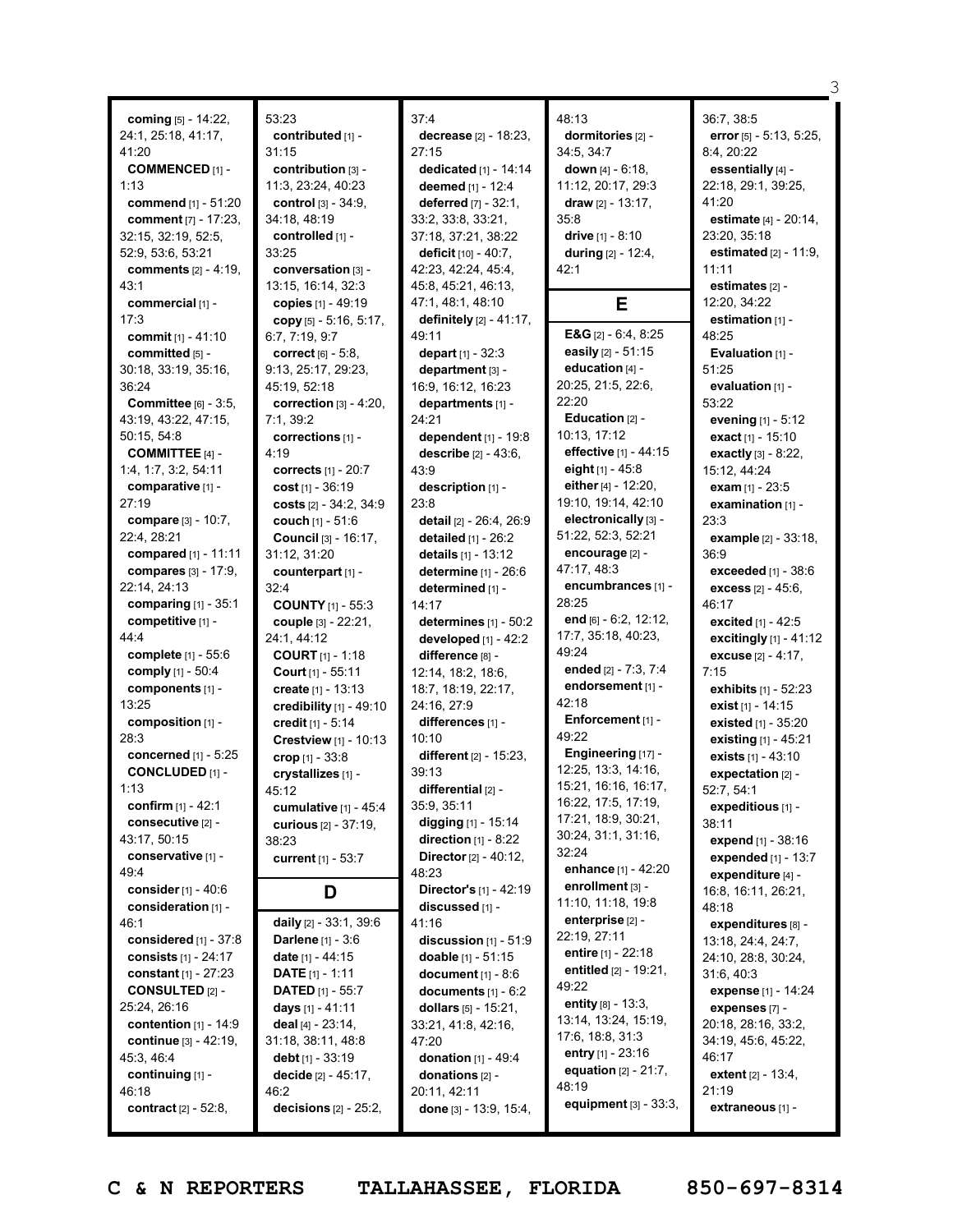| 30:15                                                 | Florida [10] - 8:24,                        | general [5] - 6:20,                      | 30:2, 30:4                                         | increase [3] - 27:15,                           |
|-------------------------------------------------------|---------------------------------------------|------------------------------------------|----------------------------------------------------|-------------------------------------------------|
| extremely [1] - 51:20                                 | 13:8, 13:16, 13:23,                         | 21:1, 21:5, 22:6,                        | <b>handed</b> $[1] - 6:7$                          | 27:17, 41:15                                    |
|                                                       | 14:7, 14:9, 14:22,                          | 22:20                                    | hard $[4] - 5:16, 6:7$ ,                           | <b>increases</b> [1] - 39:12                    |
| F                                                     | 16:24, 32:16, 49:21                         | General [6] - 43:17,                     | 9:7                                                | indeed [1] - 51:8                               |
|                                                       | <b>FLORIDA</b> [4] - 1:1,                   | 45:2, 45:7, 47:5,                        | head $[1] - 51:13$                                 | indicated $[2] - 45:2$ ,                        |
| face [1] - 45:1                                       | 1:16, 1:21, 55:3                            | 50:11, 50:13                             | Head $[3] - 52:8$ ,                                | 47:6                                            |
| facing [1] - 43:14                                    | focus $[5] - 6:17, 7:6,$                    | generates [1] - 11:18                    | 53:23, 54:4                                        | <b>indicates</b> $[1] - 5:12$                   |
| fact [2] - 36:18,                                     | 11:24, 30:20, 31:11                         | given [1] - 39:4                         | heading [1] - 19:16                                | INDICATIONS)[2] -                               |
| 38:14                                                 | follow [3] - 24:12,                         | Givens [7] - 43:5,                       | heads $[2] - 49:1$ ,                               | 4:14, 53:17                                     |
| factors [1] - 46:1                                    | 35:1, 47:12                                 | 43:6, 45:10, 47:10,                      | 49:2                                               | information $[7] - 4:5$ ,                       |
| <b>fairly</b> $[1]$ - 27:11                           | follow-up [1] - 47:12                       | 49:15, 49:24                             | healthier [1] - 27:22                              | 32:1, 51:21, 52:4,                              |
| falls $[1] - 38:21$                                   | footage $[2] - 14:18$ ,                     | GIVENS [8] - 43:13,                      | hear [2] - 47:17, 52:7                             | 52:5, 52:6, 52:20                               |
| <b>FAMU</b> $[3] - 1:15$                              | 14:21                                       | 45:14, 45:19, 45:24,                     | <b>heard</b> $[2] - 42:18$ ,                       | ink $[1] - 9:14$                                |
| 10:13, 13:2                                           | <b>football</b> $[2] - 41:18$ ,             | 46:7, 46:15, 46:22,                      | 45:9                                               | <b>insists</b> $[1] - 23:1$                     |
| far $[3] - 26:7, 27:15,$<br>44:14                     | 41:21                                       | 47:4                                     | help $[2] - 7:9, 20:1$                             | <b>install</b> $[1]$ - 36:15                    |
| fashion [3] - 11:21,                                  | foregoing [1] - 55:6<br>forgive [2] - 26:1, | Givens' [1] - 51:8                       | helpful [1] - 20:3                                 | <b>instance</b> $[2] - 37:7$ ,                  |
| 15:23, 38:12                                          | 26:25                                       | glitch [2] - 5:9                         | hence [1] - 14:9                                   | 39:7                                            |
| <b>faux</b> $[1] - 20:7$                              | <b>formula</b> $[5] - 12:1$ ,               | goal [1] - 42:25                         | high $[1]$ - 12:21                                 | institutions [1] -                              |
| <b>favor</b> $[2] - 4:13$ ,                           | 14:17, 14:19, 15:6,                         | goals [2] - 36:2,<br>47:25               | higher [1] - 28:23                                 | 13:19                                           |
| 53:16                                                 | 32:23                                       | Governance [4] -                         | highlight [1] - 27:12                              | <b>insurance</b> [2] - 11:5,<br>11:7            |
| favorable $[1]$ - $54:3$                              | <b>forward</b> $[6] - 12:8$ ,               | 16:17, 31:12, 31:19,                     | hire $[1] - 36:21$                                 | <b>intend</b> $[2] - 24:22$                     |
| favorite [1] - 36:9                                   | 17:15, 24:23, 42:20,                        | 31:20                                    | holding [1] - 29:16                                | 42:14                                           |
| <b>FAX</b> $[1]$ - 1:21                               | 48:4, 49:12                                 | Government [1] -                         | <b>honor</b> $[1] - 37:3$                          | intended [1] - 13:13                            |
| February [1] - 44:20                                  | Foundation $[2]$ -                          | 34:14                                    | hope [4] - 5:16, 41:4,<br>42:17, 42:25             | <b>intends</b> $[2] - 13:13$                    |
| Fee [2] - 33:17, 34:5                                 | 23:21, 23:22                                | Governors [26] -                         | <b>hours</b> $[1] - 40:14$                         | 41:6                                            |
| fee [2] - 11:13, 23:3                                 | four $[1] - 4:4$                            | 11:4, 22:25, 23:6,                       | house $[2] - 39:11$ ,                              | intent [2] - 16:18,                             |
| fees $[7] - 11:16$ ,                                  | FPR [3] - 1:17, 55:5,                       | 29:5, 29:13, 30:7,                       | 43:11                                              | 28:6                                            |
| 11:19, 22:24, 23:9,                                   | 55:11                                       | 31:19, 32:5, 32:20,                      | <b>hundred</b> $[3] - 14:10$ ,                     | intercollegiate [3] -                           |
| 34:1, 34:16, 34:18                                    | <b>frank</b> [1] - 15:8                     | 40:4, 40:11, 40:21,                      | 41:7, 42:16                                        | 23:13, 39:20, 43:8                              |
| few $[4] - 14:6$ , 22:3,                              |                                             |                                          |                                                    |                                                 |
|                                                       | frequent [1] - 47:24                        | 42:21, 43:23, 44:7,                      |                                                    | <b>interest</b> $[1]$ - 31:10                   |
| 23:14, 26:11                                          | frequently [1] -                            | 44:9, 44:11, 45:16,                      | hyphenated [1] -<br>5:22                           |                                                 |
| <b>fifth</b> $[1]$ - 20:9                             | 50:21                                       | 45:25, 46:19, 47:22,                     |                                                    | interesting [1] - 32:2<br>internal $[1] - 22:9$ |
| <b>FINANCE</b> $[3] - 1:3$                            | <b>front</b> $[1] - 5:6$                    | 48:25, 49:22, 50:2,                      |                                                    | interrupting $[2] - 9:6$ ,                      |
| 3:2, 54:11                                            | full $[2] - 4:23, 15:16$                    | 50:6, 50:14                              |                                                    | 46:12                                           |
| <b>Finance</b> [1] - 3:5                              | fully [2] - 37:8, 41:6                      | Governors' [1] -                         | ideas $[1] - 41:9$                                 | <b>INTERRUPTION)</b> [1]                        |
| <b>Financial</b> $[1] - 20:10$                        | function [1] - 41:9                         | 15:12                                    | identical [1] - 28:24                              | - 30:13                                         |
| <b>financial</b> $[3] - 21:13$ ,                      | fund [8] - 26:13,                           | Grable [1] - 3:11                        | <b>ignore</b> [1] - 29:25                          | intrigued [1] - 42:5                            |
| 21:22, 35:15                                          | 27:14, 27:16, 28:3,                         | <b>GRABLE</b> [2] - 1:8,                 | impact [1] - 20:23                                 | <b>intuitive [1] - 22:22</b>                    |
| findings [4] - 43:12,                                 | 28:24, 30:25, 31:7,                         | 3:12                                     | imply [1] - 33:16                                  | inventory [2] - 38:1,                           |
| 43:16, 44:25, 45:12                                   | 36:12                                       | <b>Graham</b> $[1] - 2:3$                | <b>important</b> $[1] - 37:6$                      | 38:5                                            |
| fine $[4] - 9:19, 38:14,$                             | funded [1] - 37:8                           | <b>Grand</b> [1] - $34:13$               | importantly [1] -                                  | investing $[1]$ - 36:7                          |
| 52:19, 53:2                                           | funding [15] - 11:25,                       | <b>grants</b> $[5] - 20:10$ ,            | 41:13                                              | investment [4] -                                |
| <b>finished</b> $[1] - 6:23$                          | 12:1, 12:15, 12:17,                         | 20:14, 20:21, 42:11,                     | <b>impose</b> $[2] - 44:3,$                        | 26:12, 36:8, 36:14,                             |
| <b>fired</b> [1] - 40:15                              | 14:19, 17:11, 18:10,                        | 44:4                                     | 46:10                                              | 36:19                                           |
| <b>first</b> $[15] - 4:5, 5:7,$                       | 26:13, 27:24, 32:6,                         | <b>great</b> $[1] - 51:12$               | Improvement [2] -                                  | invoice [3] - 16:2,                             |
| 7:13, 10:2, 10:11,                                    | 35:11, 36:3, 37:12,                         | <b>gross</b> $[1]$ - $18:23$             | 33:17, 34:4                                        | 16:4, 16:22                                     |
| 11:24, 12:14, 29:7,                                   | 43:9, 44:5                                  | <b>grow</b> [1] - 46:18                  | $IN [1] - 1:3$                                     | <b>issue</b> $[6] - 37:7,$                      |
| 30:20, 32:11, 37:6,                                   | fundraising [1] -                           | guess [3] - 16:20,<br>27:6, 27:13        | <b>INAUDIBLE</b> $[1]$ -                           | 43:13, 43:21, 44:6,                             |
| 41:22, 41:23, 51:19,                                  | 47:20                                       |                                          | 34:11                                              | 44:13, 44:25                                    |
| 52:12                                                 | <b>funds</b> $[2] - 18.8$ ,<br>35:16        | <b>guy</b> [1] - 42:2<br>gymnasium [2] - | <b>inaudible)</b> $[2] - 7:12$ ,                   | <b>issued</b> $[1]$ - 16:20                     |
| <b>fiscal</b> $[5] - 13:16$ ,<br>15:25, 16:13, 16:15, |                                             | 34:16, 34:17                             | 9:16                                               | <b>issues</b> $[5]$ - 16:9,                     |
| 16:23                                                 |                                             |                                          | <b>include</b> [1] - 50:22                         | 16:13, 32:1, 33:8,<br>54:2                      |
| five $[8] - 6:18$ , 29:4,                             | G                                           | H,                                       | included $[1] - 44:19$<br>includes $[2] - 23:21$ , | <b>item</b> $[22] - 4:6, 4:21,$                 |
| 29:5, 29:6, 29:9,                                     | game [1] - 41:22                            |                                          | 53:7                                               | 4:22, 5:1, 6:18, 10:14,                         |
| 29:12, 29:15, 54:9                                    | <b>GARCIA</b> $[12] - 3:7$ ,                | half [2] - 13:6, 41:11                   | including [2] - 17:4,                              | 10:17, 10:20, 10:21,                            |
| <b>fixed</b> [1] - 44:6                               | 3:9, 3:11, 3:13, 3:15,                      | <b>HALL</b> [1] - 1:15                   | 18:24                                              | 11:9, 12:11, 12:24,                             |
| <b>fixing</b> $[1] - 43:21$                           | 3:17, 3:19, 3:21, 3:24,                     | <b>hand</b> $[7] - 6:19, 6:21,$          | income [1] - 26:12                                 | 20:11, 20:18, 22:11,                            |
| <b>flat</b> $[1]$ - 22:19                             | 4:1, 5:18, 9:2                              | 10:6, 22:10, 24:11,                      | <b>incoming</b> $[1] - 40:12$                      | 23:16, 26:14, 27:20,                            |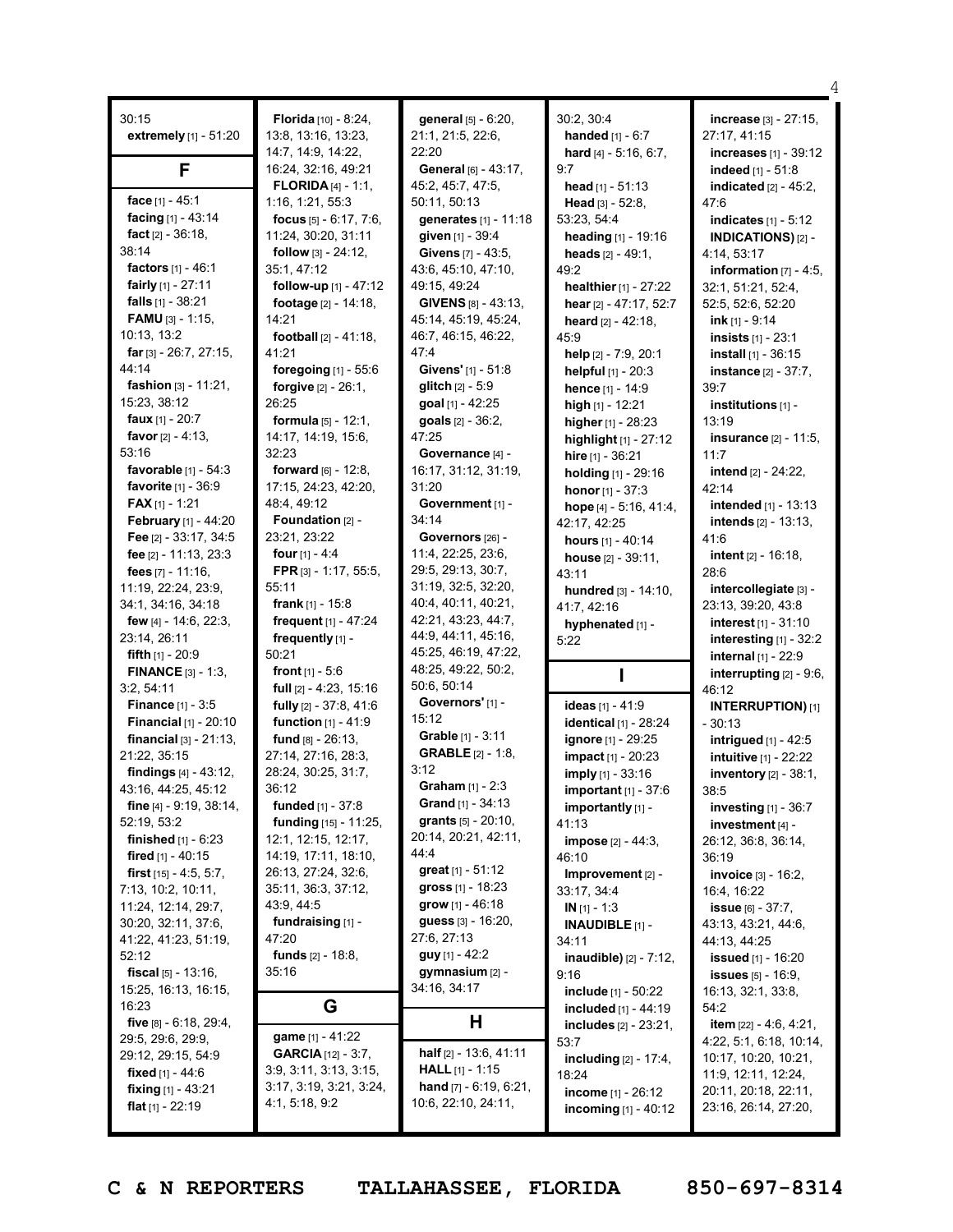| 35:7, 52:6, 52:15<br><b>items</b> $[17] - 4:4, 4:5,$<br>6:25, 10:4, 10:12,<br>10:23, 10:25, 11:1,<br>11:23, 19:2, 24:22,<br>29:3, 35:3, 38:7, 49:9,<br>51:22, 52:20<br>itself [1] - 45:1<br>J<br>job [1] - 41:11<br><b>Joint</b> [4] $-$ 16:16,<br>31:1, 43:19, 43:21<br>JULY [1] - 1:11<br>July [3] - 28:15,<br>44:16, 55:7 | <b>Law</b> $[1] - 23:3$<br>law [7] - 23:4, 23:5,<br>43:15, 43:23, 44:16,<br>50:4<br><b>Lawson</b> $[2] - 3:7$ ,<br>37:15<br><b>LAWSON</b> $[62] - 1:7$ ,<br>3:4, 3:8, 4:2, 4:10,<br>4:13, 4:15, 7:15, 7:18,<br>7:24, 8:12, 8:16, 8:21,<br>9:5, 9:10, 9:17, 9:20,<br>9:25, 17:23, 17:25,<br>18:5, 18:12, 18:15,<br>18:20, 19:6, 19:10,<br>19:18, 19:22, 21:10,<br>25:8, 26:5, 29:18,<br>29:22, 30:4, 30:16, | <b>lines</b> $[1] - 6:18$<br><b>LOCATION</b> [1] - 1:15<br>$long-term$ [1] - 33:2<br>$look$ [6] - 5:20, 6:16,<br>18:2, 20:25, 22:7,<br>29:7<br>looking [3] - 9:24,<br>10:2, 36:23<br><b>looks</b> $[1] - 9:3$<br>loose $[2] - 34:22$<br>36:25<br>$lose [1] - 49:2$<br>loss [2] - 18:9, 27:20<br><b>lottery</b> $[3] - 11:2$ ,<br>11:6<br><b>Lucas</b> $[1] - 2:3$<br><b>lunch</b> $[1] - 32:5$ | 54:12<br>meeting [5] - 40:5,<br>41:6, 49:1, 53:21,<br>54:8<br>meetings [1] - 49:19<br><b>member</b> $[1] - 32:20$<br><b>MEMBERS</b> $[1] - 1:7$<br>members [1] - 5:5<br>mentioned [3] -<br>25:14, 32:7, 32:23<br>message [1] - 40:21<br><b>met</b> $[1]$ - 12:19<br><b>METZKE</b> [3] - 1:17,<br>55:5, 55:11<br><b>mid</b> $[1]$ - 19:15<br>mid-year $[1]$ - 19:15<br>might [3] - 33:18, | 39:4, 39:5, 39:8<br><b>monies</b> $[1] - 42:23$<br><b>monitor</b> $[3] - 46:5$ ,<br>46:6, 48:5<br>monitoring [2] -<br>44:1, 44:10<br>Montgomery [2] -<br>3:9,43:3<br>MONTGOMERY [9] -<br>1:7, 3:10, 7:11, 7:21,<br>9:16, 43:2, 43:4,<br>47:11, 47:14<br>month $[3] - 39:25$ ,<br>40:11, 50:23<br><b>monthly</b> $[1] - 51:4$<br><b>Moore</b> $[2] - 3:13$ ,<br>54:10 |
|------------------------------------------------------------------------------------------------------------------------------------------------------------------------------------------------------------------------------------------------------------------------------------------------------------------------------|------------------------------------------------------------------------------------------------------------------------------------------------------------------------------------------------------------------------------------------------------------------------------------------------------------------------------------------------------------------------------------------------------------|------------------------------------------------------------------------------------------------------------------------------------------------------------------------------------------------------------------------------------------------------------------------------------------------------------------------------------------------------------------------------------------------|------------------------------------------------------------------------------------------------------------------------------------------------------------------------------------------------------------------------------------------------------------------------------------------------------------------------------------------------------------------------------------------|----------------------------------------------------------------------------------------------------------------------------------------------------------------------------------------------------------------------------------------------------------------------------------------------------------------------------------------------------------------------|
| <b>jump</b> $[1] - 8:10$                                                                                                                                                                                                                                                                                                     | 31:4, 37:16, 43:3,                                                                                                                                                                                                                                                                                                                                                                                         |                                                                                                                                                                                                                                                                                                                                                                                                | 40:15, 41:22                                                                                                                                                                                                                                                                                                                                                                             | <b>MOORE</b> $[4] - 1:9$ ,                                                                                                                                                                                                                                                                                                                                           |
| June [4] - 4:7, 4:17,<br>7:4, 12:19                                                                                                                                                                                                                                                                                          | 45:10, 45:15, 45:20,<br>46:6, 46:11, 46:21,                                                                                                                                                                                                                                                                                                                                                                | M                                                                                                                                                                                                                                                                                                                                                                                              | million $[73] - 5:13$ ,<br>5:23, 6:20, 6:22, 7:5,                                                                                                                                                                                                                                                                                                                                        | 3:14, 4:9, 53:12<br>morning $[1] - 13:16$                                                                                                                                                                                                                                                                                                                            |
| <b>justify</b> $[2] - 36:5$ ,<br>43:20                                                                                                                                                                                                                                                                                       | 47:2, 47:9, 47:13,<br>48:11, 48:21, 50:17,                                                                                                                                                                                                                                                                                                                                                                 | Madam [1] - 5:4<br><b>magic</b> $[2] - 21:3$ ,                                                                                                                                                                                                                                                                                                                                                 | 7:7, 7:9, 7:10, 10:6,<br>10:9, 10:14, 10:20,                                                                                                                                                                                                                                                                                                                                             | motion $[5] - 4:10$ ,<br>4:15, 53:9, 53:13,                                                                                                                                                                                                                                                                                                                          |
|                                                                                                                                                                                                                                                                                                                              | 51:5, 51:11, 51:16,<br>51:19, 52:2, 52:12,                                                                                                                                                                                                                                                                                                                                                                 | 29:9                                                                                                                                                                                                                                                                                                                                                                                           | 11:12, 11:16, 11:19,                                                                                                                                                                                                                                                                                                                                                                     | 53:18                                                                                                                                                                                                                                                                                                                                                                |
| K                                                                                                                                                                                                                                                                                                                            | 52:17, 52:25, 53:3,                                                                                                                                                                                                                                                                                                                                                                                        | <b>maintain</b> $[2] - 32:18$ ,<br>38:16                                                                                                                                                                                                                                                                                                                                                       | 12:2, 12:10, 12:14,<br>12:17, 12:21, 12:22,                                                                                                                                                                                                                                                                                                                                              | move $[5] - 4:21$ ,<br>17:15, 27:25, 28:1,                                                                                                                                                                                                                                                                                                                           |
| <b>KARL</b> [1] - 1:8                                                                                                                                                                                                                                                                                                        | 53:13, 53:16, 53:18                                                                                                                                                                                                                                                                                                                                                                                        | maintenance [17] -                                                                                                                                                                                                                                                                                                                                                                             | 13:1, 13:23, 14:2,                                                                                                                                                                                                                                                                                                                                                                       | 49:12                                                                                                                                                                                                                                                                                                                                                                |
| keep [2] - 31:14, 39:6<br><b>KELVIN</b> [1] - 1:7                                                                                                                                                                                                                                                                            | <b>Learning</b> $[1] - 15:7$<br><b>least</b> $[5] - 12:8$ ,                                                                                                                                                                                                                                                                                                                                                | 14:15, 14:19, 14:24,                                                                                                                                                                                                                                                                                                                                                                           | 14:11, 14:13, 15:1,                                                                                                                                                                                                                                                                                                                                                                      | Move $[1] - 33:10$                                                                                                                                                                                                                                                                                                                                                   |
| <b>key</b> [3] - 19:6, 28:8,                                                                                                                                                                                                                                                                                                 | 31:25, 33:5, 34:15,                                                                                                                                                                                                                                                                                                                                                                                        | 14:25, 15:6, 32:2,<br>33:1, 33:3, 33:7,                                                                                                                                                                                                                                                                                                                                                        | 15:17, 17:15, 18:19,                                                                                                                                                                                                                                                                                                                                                                     | moved $[5] - 4:8$ ,                                                                                                                                                                                                                                                                                                                                                  |
| 50:20                                                                                                                                                                                                                                                                                                                        | 50:23                                                                                                                                                                                                                                                                                                                                                                                                      | 33:22, 34:1, 34:16,                                                                                                                                                                                                                                                                                                                                                                            | 18:24, 18:25, 19:1,<br>19:4, 19:7, 19:24,                                                                                                                                                                                                                                                                                                                                                | 4:11, 48:15, 53:11,<br>53:13                                                                                                                                                                                                                                                                                                                                         |
| <b>KIMBERLY</b> $[1] - 1:9$                                                                                                                                                                                                                                                                                                  | leave $[1] - 42:7$                                                                                                                                                                                                                                                                                                                                                                                         | 37:18, 37:21, 38:22,                                                                                                                                                                                                                                                                                                                                                                           | 20:12, 20:17, 22:14,                                                                                                                                                                                                                                                                                                                                                                     | movement $[1]$ -                                                                                                                                                                                                                                                                                                                                                     |
| <b>kind</b> $[4] - 32:21$ ,                                                                                                                                                                                                                                                                                                  | <b>left</b> $[6] - 6:19$ , $20:15$ ,                                                                                                                                                                                                                                                                                                                                                                       | 39:6, 39:12                                                                                                                                                                                                                                                                                                                                                                                    | 22:15, 22:16, 22:17,                                                                                                                                                                                                                                                                                                                                                                     | 48:13                                                                                                                                                                                                                                                                                                                                                                |
| 33:1, 46:16, 49:23                                                                                                                                                                                                                                                                                                           | 20:22, 21:2, 22:23,                                                                                                                                                                                                                                                                                                                                                                                        | major $[4] - 17:10$ ,                                                                                                                                                                                                                                                                                                                                                                          | 24:13, 24:16, 24:17,                                                                                                                                                                                                                                                                                                                                                                     | moving $[2] - 42:22$ ,                                                                                                                                                                                                                                                                                                                                               |
| knows [1] - 39:11                                                                                                                                                                                                                                                                                                            | 23:7<br>left-hand $[1] - 6:19$                                                                                                                                                                                                                                                                                                                                                                             | 18:7, 36:6, 54:2                                                                                                                                                                                                                                                                                                                                                                               | 24:19, 24:25, 26:22,                                                                                                                                                                                                                                                                                                                                                                     | 48:4                                                                                                                                                                                                                                                                                                                                                                 |
| L                                                                                                                                                                                                                                                                                                                            | Legislative [3] -                                                                                                                                                                                                                                                                                                                                                                                          | <b>majority</b> $[3] - 12:14$ ,<br>21:21, 26:10                                                                                                                                                                                                                                                                                                                                                | 27:8, 27:16, 27:20,<br>27:21, 28:17, 28:18,                                                                                                                                                                                                                                                                                                                                              | $MS$ [10] - 3:7, 3:9,                                                                                                                                                                                                                                                                                                                                                |
|                                                                                                                                                                                                                                                                                                                              | 43:19, 43:21, 50:14                                                                                                                                                                                                                                                                                                                                                                                        | <b>manage</b> $[1] - 48:5$                                                                                                                                                                                                                                                                                                                                                                     | 28:19, 28:22, 28:25,                                                                                                                                                                                                                                                                                                                                                                     | 3:11, 3:13, 3:15, 3:17,<br>3:19, 3:24, 5:18, 9:2                                                                                                                                                                                                                                                                                                                     |
| laid $[1] - 48:7$                                                                                                                                                                                                                                                                                                            | legislature $[1]$ - 36:4                                                                                                                                                                                                                                                                                                                                                                                   | managed $[2] - 20:14$ ,                                                                                                                                                                                                                                                                                                                                                                        | 29:16, 29:17, 30:11,                                                                                                                                                                                                                                                                                                                                                                     | multiple [1] - 53:24                                                                                                                                                                                                                                                                                                                                                 |
| landed $[1] - 12:23$                                                                                                                                                                                                                                                                                                         | Legislature [2] -                                                                                                                                                                                                                                                                                                                                                                                          | 45:22                                                                                                                                                                                                                                                                                                                                                                                          | 30:18, 31:22, 33:6,                                                                                                                                                                                                                                                                                                                                                                      | multiply [1] - 29:8                                                                                                                                                                                                                                                                                                                                                  |
| <b>landscape</b> [1] - 28:5                                                                                                                                                                                                                                                                                                  | 13:12, 43:15                                                                                                                                                                                                                                                                                                                                                                                               | management [1] -                                                                                                                                                                                                                                                                                                                                                                               | 34:24, 34:25, 35:4,                                                                                                                                                                                                                                                                                                                                                                      |                                                                                                                                                                                                                                                                                                                                                                      |
| large [1] - 39:17                                                                                                                                                                                                                                                                                                            | <b>LEON</b> [1] - 55:3                                                                                                                                                                                                                                                                                                                                                                                     | 49:10                                                                                                                                                                                                                                                                                                                                                                                          | 35:19, 45:9, 47:20                                                                                                                                                                                                                                                                                                                                                                       | N                                                                                                                                                                                                                                                                                                                                                                    |
| <b>largely</b> $[3] - 20:17$ ,<br>26:13, 34:21                                                                                                                                                                                                                                                                               | less [5] - 11:18,<br>12:17, 18:24, 19:16,                                                                                                                                                                                                                                                                                                                                                                  | manager $[2] - 16:12$ ,                                                                                                                                                                                                                                                                                                                                                                        | Milton [1] - 40:13<br>mind $[4] - 41:1, 42:6,$                                                                                                                                                                                                                                                                                                                                           |                                                                                                                                                                                                                                                                                                                                                                      |
| $largest_{[1]} - 26:12$                                                                                                                                                                                                                                                                                                      | 22:15                                                                                                                                                                                                                                                                                                                                                                                                      | 16:15<br>managers [2] -                                                                                                                                                                                                                                                                                                                                                                        | 48:12, 52:9                                                                                                                                                                                                                                                                                                                                                                              | <b>namely</b> $[1] - 5:13$<br><b>NANCY</b> [3] - 1:17,                                                                                                                                                                                                                                                                                                               |
| <b>last</b> $[47] - 5:10, 5:12,$                                                                                                                                                                                                                                                                                             | <b>level</b> $[2] - 42:22$ ,                                                                                                                                                                                                                                                                                                                                                                               | 35:23, 37:1                                                                                                                                                                                                                                                                                                                                                                                    | <b>Mine</b> $[1]$ - 9:16                                                                                                                                                                                                                                                                                                                                                                 | 55:5, 55:11                                                                                                                                                                                                                                                                                                                                                          |
| 5:22, 6:12, 6:23, 7:7,                                                                                                                                                                                                                                                                                                       | 50:14                                                                                                                                                                                                                                                                                                                                                                                                      | <b>managing</b> $[2] - 16:8$ ,                                                                                                                                                                                                                                                                                                                                                                 | <b>minor</b> $[1] - 7:2$                                                                                                                                                                                                                                                                                                                                                                 | nancy@metzke.                                                                                                                                                                                                                                                                                                                                                        |
| 10:4, 10:14, 10:22,                                                                                                                                                                                                                                                                                                          | <b>life</b> $[1] - 38:7$                                                                                                                                                                                                                                                                                                                                                                                   | 46:14                                                                                                                                                                                                                                                                                                                                                                                          | <b>minute</b> $[2] - 30:1$ ,                                                                                                                                                                                                                                                                                                                                                             | <b>com</b> [1] - 1:22                                                                                                                                                                                                                                                                                                                                                |
| 11:1, 11:11, 11:12,<br>12:3, 12:18, 13:20,                                                                                                                                                                                                                                                                                   | liken [2] - 16:2, 16:14                                                                                                                                                                                                                                                                                                                                                                                    | manner $[1] - 23:1$                                                                                                                                                                                                                                                                                                                                                                            | 32:3                                                                                                                                                                                                                                                                                                                                                                                     | near $[2] - 12:12$ ,                                                                                                                                                                                                                                                                                                                                                 |
| 13:21, 14:2, 14:5,                                                                                                                                                                                                                                                                                                           | <b>Linda</b> $[1] - 9:7$<br>line [33] - 5:22, 5:23,                                                                                                                                                                                                                                                                                                                                                        | $match_{[1]} - 21:23$<br>math $[1] - 15:3$                                                                                                                                                                                                                                                                                                                                                     | minutes $[5] - 4:7$ ,<br>4:17, 4:19, 23:15,                                                                                                                                                                                                                                                                                                                                              | 25:22<br><b>need</b> $[3] - 30:1$ ,                                                                                                                                                                                                                                                                                                                                  |
| 14:6, 15:2, 17:9, 20:7,                                                                                                                                                                                                                                                                                                      | 6:18, 7:5, 7:8, 10:4,                                                                                                                                                                                                                                                                                                                                                                                      | <b>matter</b> $[2] - 45:5$ ,                                                                                                                                                                                                                                                                                                                                                                   | 54:9                                                                                                                                                                                                                                                                                                                                                                                     | 39:13, 53:6                                                                                                                                                                                                                                                                                                                                                          |
| 20:15, 22:4, 22:15,                                                                                                                                                                                                                                                                                                          | 10:9, 10:20, 12:11,                                                                                                                                                                                                                                                                                                                                                                                        | 49:20                                                                                                                                                                                                                                                                                                                                                                                          | <b>Miss</b> $[1] - 3:6$                                                                                                                                                                                                                                                                                                                                                                  | <b>needs</b> $[2] - 35:15$ ,                                                                                                                                                                                                                                                                                                                                         |
| 24:13, 27:7, 27:19,                                                                                                                                                                                                                                                                                                          | 12:24, 20:10, 20:11,                                                                                                                                                                                                                                                                                                                                                                                       | mean $[3] - 29:22$                                                                                                                                                                                                                                                                                                                                                                             | momentum $[1]$ -                                                                                                                                                                                                                                                                                                                                                                         | 36:6                                                                                                                                                                                                                                                                                                                                                                 |
| 27:22, 28:13, 28:21,<br>29:2, 31:17, 35:2,                                                                                                                                                                                                                                                                                   | 20:18, 20:22, 21:2,                                                                                                                                                                                                                                                                                                                                                                                        | 31:16, 46:13                                                                                                                                                                                                                                                                                                                                                                                   | 41:18                                                                                                                                                                                                                                                                                                                                                                                    | neighbor [1] - 51:24                                                                                                                                                                                                                                                                                                                                                 |
| 35:5, 35:20, 35:21,                                                                                                                                                                                                                                                                                                          | 22:7, 22:11, 23:16,<br>24:6, 24:10, 26:14,                                                                                                                                                                                                                                                                                                                                                                 | <b>means</b> $[2] - 20:12$ ,                                                                                                                                                                                                                                                                                                                                                                   | money $[19] - 11:3$ ,                                                                                                                                                                                                                                                                                                                                                                    | <b>nerdy</b> [1] - $31:6$                                                                                                                                                                                                                                                                                                                                            |
| 36:1, 36:9, 37:7,                                                                                                                                                                                                                                                                                                            | 26:21, 27:14, 27:20,                                                                                                                                                                                                                                                                                                                                                                                       | 37:19                                                                                                                                                                                                                                                                                                                                                                                          | 12:9, 13:7, 13:14,<br>13:17, 14:22, 24:20,                                                                                                                                                                                                                                                                                                                                               | net $[2] - 11:6, 18:16$                                                                                                                                                                                                                                                                                                                                              |
| 39:25, 40:11, 44:12,                                                                                                                                                                                                                                                                                                         | 29:3, 38:14, 40:3,                                                                                                                                                                                                                                                                                                                                                                                         | meant $[1] - 17:18$<br><b>measure</b> $[1] - 36:3$                                                                                                                                                                                                                                                                                                                                             | 26:24, 28:7, 31:14,                                                                                                                                                                                                                                                                                                                                                                      | $new$ [11] - 5:15, 13:3,<br>13:13, 13:24, 18:8,                                                                                                                                                                                                                                                                                                                      |
| 45:9, 47:19                                                                                                                                                                                                                                                                                                                  | 41:8, 41:15, 42:10,                                                                                                                                                                                                                                                                                                                                                                                        | meet $[1] - 42:21$                                                                                                                                                                                                                                                                                                                                                                             | 32:17, 35:25, 36:5,                                                                                                                                                                                                                                                                                                                                                                      | 31:2, 32:8, 32:17,                                                                                                                                                                                                                                                                                                                                                   |
| <b>late</b> $[1] - 41:24$                                                                                                                                                                                                                                                                                                    | 42:12, 49:5                                                                                                                                                                                                                                                                                                                                                                                                | <b>MEETING</b> $[2] - 1.4$                                                                                                                                                                                                                                                                                                                                                                     | 38:10, 38:15, 38:21,                                                                                                                                                                                                                                                                                                                                                                     | 36:10, 42:18, 49:10                                                                                                                                                                                                                                                                                                                                                  |
|                                                                                                                                                                                                                                                                                                                              |                                                                                                                                                                                                                                                                                                                                                                                                            |                                                                                                                                                                                                                                                                                                                                                                                                |                                                                                                                                                                                                                                                                                                                                                                                          |                                                                                                                                                                                                                                                                                                                                                                      |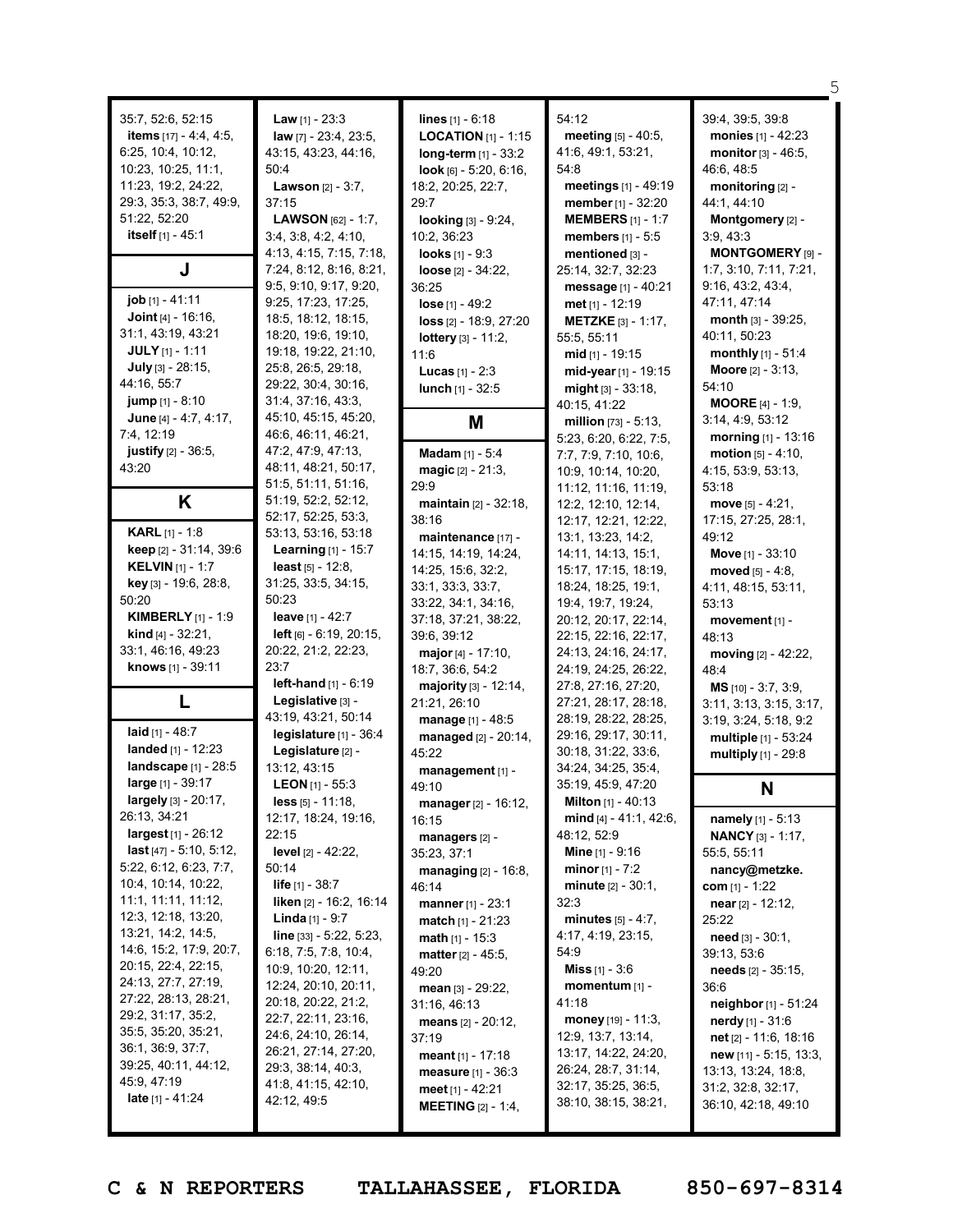|                                         |                                           |                                                         |                                  | 6                                     |
|-----------------------------------------|-------------------------------------------|---------------------------------------------------------|----------------------------------|---------------------------------------|
|                                         |                                           |                                                         |                                  |                                       |
| $next[8] - 4:21, 4:22,$                 | 8:19, 9:1, 9:4, 9:6,<br>9:8, 11:21, 12:4, | 40:17, 45:4, 45:8                                       | 50:19                            | preliminary [1] -                     |
| 11:9, 28:11, 29:3,<br>35:22, 47:8, 54:5 | 12:24, 16:7, 16:9,                        | <b>paint</b> $[1] - 27:6$<br><b>paper</b> $[1] - 39:19$ | periodically [1] -<br>44:2       | 40:1<br><b>premises</b> $[1] - 36:17$ |
|                                         | 18:3, 19:4, 20:6, 20:9,                   | pardon [1] - 32:3                                       | person [2] - 16:1,               |                                       |
| $night[4] - 5:10, 5:23,$<br>20:7, 20:16 | 21:2, 22:23, 23:15,                       |                                                         | 16:11                            | <b>PRESENT</b> $[1]$ - 2:1            |
|                                         | 26:3, 27:12, 28:4,                        | $part_{[5]} - 26:12$                                    |                                  | present $[6] - 3.8$                   |
| NO [4] - 3:16, 4:12,                    | 29:21, 30:20, 31:8,                       | 26:22, 34:15, 48:23,                                    | personally $[1]$ - 20:4          | 3:21, 23:1, 41:7,                     |
| 38:3, 53:15                             | 31:11, 32:12, 32:14,                      | 50:16                                                   | personnel [1] - 36:16            | 49:11, 52:24                          |
| noise $[1] - 30:15$                     | 34:13, 35:17, 39:2,                       | particular [3] -                                        | perspective [5] -                | presentation [1] -                    |
| non [2] - 24:7, 35:3                    | 40:14, 41:16, 44:24,                      | 21:21, 44:13, 46:25                                     | 28:13, 36:23, 41:19,             | 6:14                                  |
| non-operating [1] -                     | 45:11, 48:12, 49:23,                      | particularly [2] -                                      | 41:24, 43:9                      | presented [5] -                       |
| 24:7                                    | 52:4, 53:21                               | 22:22, 23:9                                             | <b>PHONE</b> [1] - 30:13         | 40:11, 49:3, 49:9,                    |
| non-recurring [1] -                     | one-line [1] - 5:23                       | <b>parts</b> $[1] - 36:17$                              | phrase [1] - 49:3                | 52:14, 53:9                           |
| 35:3                                    | one-page [2] - 6:4,                       | <b>pas</b> $[1] - 20:7$                                 | physical [1] - 36:20             | presenting [2] -                      |
| noncompliance [1] -                     | 49:23                                     | pass [3] - 9:5, 9:7,                                    | physically $[1]$ - 36:16         | 47:18, 53:25                          |
| 43:20                                   |                                           | 40:18                                                   | picture [1] - 27:6               | <b>President</b> [7] - 4:25,          |
| nonissue [1] - 12:12                    | one-pager [2] - 9:1,<br>28:4              | passed [2] - 5:15,                                      | piece $[1] - 52:4$               | 5:4, 16:6, 24:20,                     |
| nonrecurring [7] -                      | ones [3] - 11:23,                         | 43:15                                                   | place $[9] - 6:22, 6:24,$        | 31:15, 36:3, 50:20                    |
| 6:25, 10:3, 10:14,                      |                                           | passes [1] - 53:19                                      | 7:10, 11:24, 12:13,              | <b>PRESIDENT</b> [74] -               |
| 12:4, 28:8, 28:10,                      | 32:18, 37:24                              | passthrough [1] -                                       | 15:20, 36:12, 41:2,              | 5:2, 5:19, 7:13, 7:17,                |
| 37:12                                   | online $[7] - 5:21, 6:6,$                 | 21:19                                                   | 41:21                            | 8:3, 8:9, 8:14, 8:18,                 |
| note [1] - 22:3                         | 7:23, 7:25, 8:6, 8:8,                     | $past [6] - 13:10.$                                     | places [1] - 24:2                | 8:24, 9:3, 9:13, 9:19,                |
| <b>notes</b> $[1] - 55:6$               | 28:4                                      | 15:1, 15:24, 19:12,                                     | plan $[14] - 36:14$ ,            | 9:23, 10:1, 17:20,                    |
| notify [1] - 50:14                      | ons $[1] - 19:2$                          | 33:9, 35:20                                             | 40:8, 41:4, 41:7,                | 17:24, 18:4, 18:11,                   |
| number [36] - 7:7,                      | <b>Oops</b> $[1] - 24:9$                  | $pay [9] - 16:21, 17:1,$                                | 41:21, 42:7, 47:16,              | 18:14, 18:17, 18:21,                  |
| 11:15, 11:18, 12:2,                     | operating $[8] - 4:23$ ,                  | 23:5, 33:24, 34:9,                                      | 47:17, 47:22, 47:23,             | 19:9, 19:12, 19:19,                   |
| 12:10, 12:21, 13:4,                     | 5:10, 14:4, 24:7,                         | 34:18, 35:7, 36:11,                                     | 48:2, 48:3, 49:9,                | 19:23, 21:14, 21:18,                  |
| 13:21, 13:22, 15:8,                     | 24:10, 28:2, 34:2,                        | 47:1                                                    | 49:13                            | 22:1, 25:5, 25:13,                    |
| 15:10, 15:12, 17:15,                    | 48:20                                     | payables [3] - 28:17,                                   | planned [1] - 19:19              | 25:17, 25:20, 25:24,                  |
| 19:10, 19:14, 19:24,                    | operational [2] -                         | 28:18, 28:23                                            | <b>plant</b> $[1] - 33:3$        | 26:3, 26:9, 26:16,                    |
| 20:15, 20:19, 21:3,                     | 44:18, 44:21                              | <b>paying</b> $[3] - 17:2$ ,                            | pleasure $[1] - 5.5$             | 26:18, 27:2, 29:20,                   |
| 21:4, 21:16, 22:12,                     | <b>opinion</b> [2] - 15:25,               | 33:18, 36:15                                            | Point [3] - 8:15, 20:3,          | 29:24, 30:6, 30:14,                   |
| 22:13, 28:11, 29:9,                     | 46:19                                     | payroll [3] - 16:19,                                    | 52:23                            | 30:17, 31:5, 33:12,                   |
| 29:11, 29:15, 30:8,                     | opportunities [1] -                       | 16:20, 16:21                                            | point [16] - 12:4,               | 33:15, 33:23, 34:6,                   |
| 31:22, 35:2, 35:9,                      | 42:6                                      | <b>PECO</b> [1] - 33:21                                 | 15:18, 19:6, 22:2,               | 34:12, 37:22, 38:4,                   |
| 42:17, 46:1, 49:5                       | opposed [1] - 5:20                        | Pell [2] - 20:14,                                       | 22:21, 23:11, 28:8,              | 38:18, 39:1, 39:10,                   |
| <b>Number</b> [1] - 10:13               | order [2] - 3:5, 43:11                    | 20:21                                                   | 32:15, 39:14, 40:14,             | 39:24, 43:13, 45:14,                  |
| <b>numbers</b> [13] - 6:13,             | <b>Orlando</b> [1] - 23:5                 | penalty [1] - 46:10                                     | 45:18, 46:4, 46:9,               | 45:19, 45:24, 46:7,                   |
| 7:14, 9:21, 14:10,                      | outlined [1] - 18:7                       | people [5] - 16:5,                                      | 46:16, 47:3, 51:14               | 46:15, 46:22, 47:4,                   |
| 15:5, 15:16, 15:17,                     | outstanding [2] -                         | 17:1, 36:4, 37:9,                                       | pointed [1] - 47:21              | 48:17, 48:22, 50:25,                  |
| 18:18, 22:9, 28:21,                     | 30:25, 33:20                              | 38.13                                                   | points [2] - 22:3,               | 51:10, 51:14, 51:18,                  |
| 29:6, 29:23, 31:9                       | overall [1] - 47:17                       | <b>per</b> [2] $-51:8, 53:5$                            | 51:9                             | 52:1, 52:11, 52:13,                   |
|                                         | oversight [2] - 48:14,                    | percent [11] - 14:5,                                    | <b>portrait</b> $[2] - 6:4,$     | 52:19, 53:1                           |
| O                                       | 48:18                                     | 14:8, 14:11, 29:4,                                      | 28:5                             | President's [1] -                     |
|                                         | <b>Oversight</b> [1] - 49:22              | 29:5, 29:6, 29:9,                                       | <b>position</b> $[2] - 29:2$ ,   | 53:22                                 |
| objectives [1] -                        | <b>Overton</b> [1] - 40:13                | 29:12, 29:15, 35:13,                                    | 47:15                            | Presidential [1] -                    |
| 37:14                                   | own $[1]$ - 12:11                         | 35:14                                                   | positive [1] - 10:11             | 51:25                                 |
| obviously $[3]$ - 7:2,                  | owned [2] - 33:24,                        | percentage [1] -                                        | <b>possible</b> $[2] - 36:7$ ,   | presidents [2] -                      |
| 28:15, 47:20                            | 39:11                                     | 27:15                                                   | 50:22                            | 34:23, 35:23                          |
| OF $[3] - 1:1, 55:3$                    |                                           | performance [7] -                                       | <b>POST</b> $[1] - 1:20$         | pretty [2] - 42:5,                    |
| 55:3                                    | P                                         | 12:1, 12:15, 12:17,                                     | <b>posted</b> $[2] - 5:12$ ,     | 50:21                                 |
| office [2] - 48:15,                     |                                           | 17:11, 18:9, 36:2,                                      | 28:4                             | preview [1] - 41:13                   |
| 50:20                                   | <b>P.M</b> $[2] - 1:13, 1:13$             | 36:3                                                    | $pot$ [1] - 35:5                 | <b>printed</b> $[1] - 6:7$            |
| <b>OFFICE</b> [1] - 1:20                | packaging $[1] - 41:2$                    | performance-                                            | <b>potential</b> $[2] - 43:10$ , | <b>priority</b> $[2] - 24:22$ ,       |
| offset $[2] - 20:17$ ,                  | <b>packet</b> $[1] - 8:7$                 | <b>based</b> [1] - 18:9                                 | 45:17                            | 37:8                                  |
| 25:23                                   | <b>Page</b> $[2] - 24:9$ ,                | performing [2] -                                        | potentially [1] -                | problem $[1] - 48:10$                 |
| once [2] - 11:14,                       | 27:13                                     | 14:23, 14:24                                            | 45:15                            | <b>proceed</b> $[2] - 5:1$ ,          |
| 50:23                                   | page [3] - 6:4, 24:5,                     | perhaps [4] - 13:6,                                     | <b>Power</b> $[3] - 8:15$ ,      | 9:20                                  |
| one [50] - 5:20, 5:23,                  | 49:23                                     | 38:6, 42:17, 52:22                                      | 20:3, 52:23                      | proceedings [1] -                     |
| 6:3, 6:4, 6:5, 6:9, 7:1,                | pager [2] - 9:1, 28:4                     | <b>period</b> $[1] - 50:5$                              | <b>pre</b> $[1] - 23:5$          | 55:6                                  |
| 7:21, 7:22, 7:24, 8:11,                 | <b>paid</b> $[4] - 37:6$ ,                | periodic [2] - 43:25,                                   | pre-law $[1] - 23:5$             | process [9] - 22:5,                   |
|                                         |                                           |                                                         |                                  |                                       |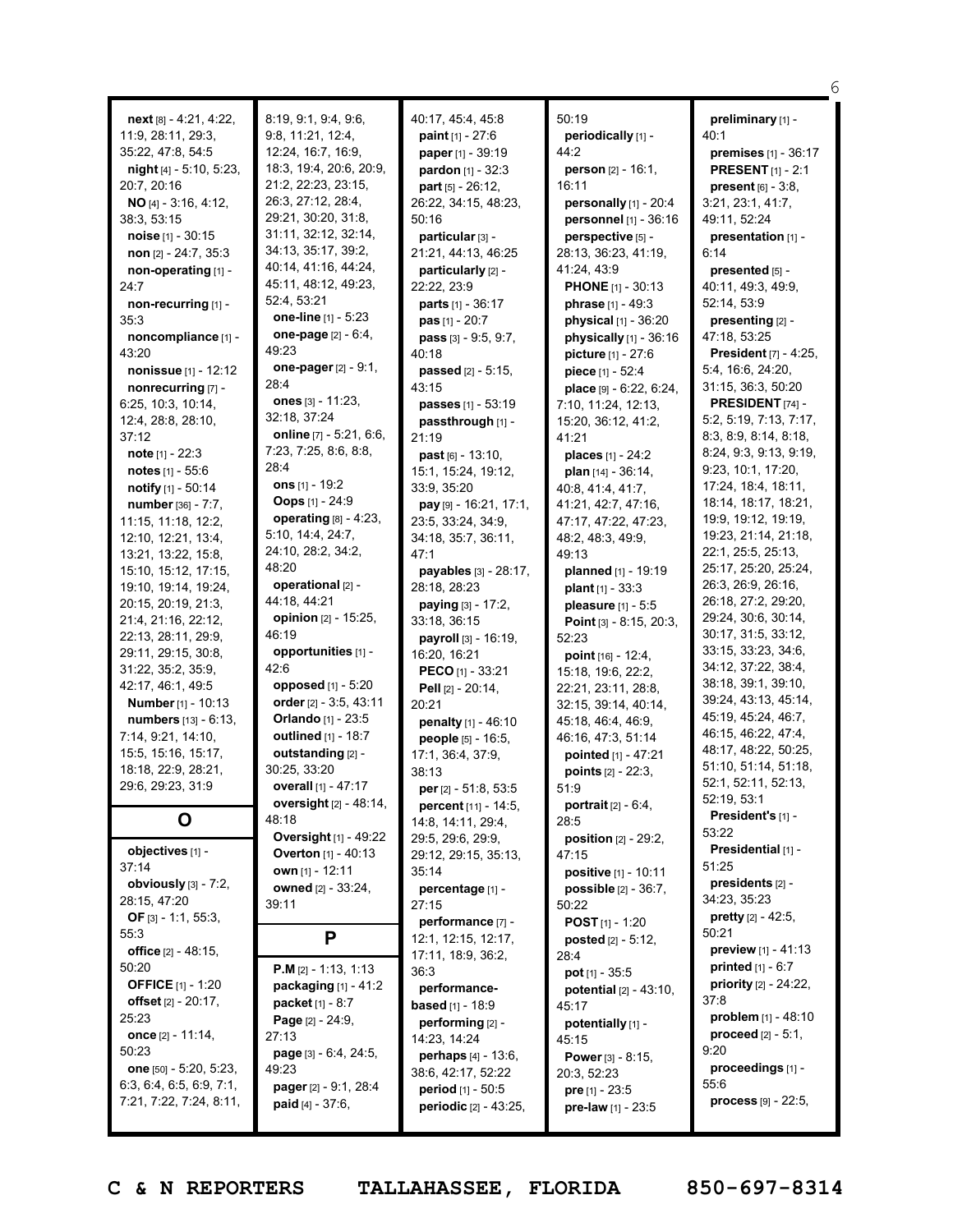| 35:22, 36:22, 37:11,                          | 50:19, 50:24                             | relinquish [1] - 53:21                      | 41:14, 42:12, 42:13,                        | security [5] - 32:1,                           |
|-----------------------------------------------|------------------------------------------|---------------------------------------------|---------------------------------------------|------------------------------------------------|
| 42:1, 44:15, 46:14,                           | reality [1] - 32:25                      | remaining $[1] - 48:15$                     | 45:23, 48:19, 49:4                          | 36:11, 36:15, 36:20,                           |
| 51:25, 53:24                                  | realizes [1] - 41:23                     | removal [3] - 17:5,                         | revenues [11] - 22:8,<br>23:18, 31:6, 40:3, | 37:7                                           |
| processing [1] -<br>45:21                     | really [18] - 5:23,                      | 17:12, 17:19                                |                                             | see $[15] - 8:7, 10:9,$<br>12:9, 12:11, 20:11, |
|                                               | 12:13, 13:5, 17:1,                       | remove [1] - 6:24                           | 40:20, 40:22, 42:3,                         |                                                |
| <b>program</b> $[3] - 11:6$ ,<br>25:16, 41:21 | 18:1, 18:16, 18:22,                      | renewal [1] - 38:19                         | 42:9, 42:20, 45:6,<br>46:17                 | 20:12, 21:3, 22:11,<br>23:25, 30:21, 35:25,    |
| programs [1] - 42:4                           | 19:2, 22:22, 27:7,<br>27:11, 31:2, 32:2, | renewals [1] - 37:20                        | review [2] - 45:16,                         | 37:1, 46:2, 49:6, 51:7                         |
| <b>progress</b> $[3] - 46:3$ ,                | 32:19, 35:16, 39:2,                      | repair [9] - 14:14,<br>14:19, 14:23, 14:24, | 54:5                                        | send [2] - 52:21,                              |
| 46:8, 46:12                                   | 39:18, 52:6                              | 15:6, 33:1, 33:25,                          | reviewed [2] - 53:24,                       | 52:22                                          |
| progressing [1] -                             | <b>reason</b> $[3] - 6:10$ ,             | 38:8, 38:21                                 | 54:1                                        | separate [3] - 15:19,                          |
| 44:2                                          | 15:22, 43:20                             | replacement [1] -                           | revised [2] - 42:8.                         | 17:6, 23:2                                     |
| project [1] - 40:20                           | reasonable [1] - 27:4                    | 38:8                                        | 42:15                                       | separately [1] - 23:7                          |
| projected $[2] - 22:19$ ,                     | receive [5] - 11:20,                     | report [6] - 43:17,                         | right-hand $[4] - 6:21$ ,                   | September <sub>[1]</sub> -                     |
| 27:20                                         | 12:16, 20:21, 21:15,                     | 44:2, 44:11, 45:7,                          | 10:6, 22:10, 24:11                          | 42:21                                          |
| projecting [1] -                              | 49:19                                    | 47:5, 55:5                                  | <b>ROBERT</b> $[1] - 1:10$                  | series [1] - 19:3                              |
| 27:16                                         | received [1] - 12:16                     | REPORTED [1] -                              | roll $[2] - 3:6, 6:13$                      | service [1] - 33:19                            |
| projections [4] -                             | recent [1] - 19:13                       | 1:17                                        | <b>RON</b> $[1]$ - 8:10                     | services [2] - 10:20,                          |
| 11:10, 19:17, 47:18,                          | recognized [2] -                         | reported [1] - 43:16                        | Ron [2] - 9:1, 20:1                         | 42:13                                          |
| 51:6                                          | 4:25, 25:9                               | REPORTER <sub>[1]</sub> -                   | roofs $[1] - 33:4$                          | serving [2] - 37:13,                           |
| projects $[1] - 33:20$                        | recommendation [2]                       | 1:18                                        | roughly [1] - 22:15                         | 37:14                                          |
| <b>properly</b> $[2] - 4:10$ ,                | $-50:5, 50:18$                           | Reporter [1] - 55:11                        | round [1] - 15:16                           | $set$ [9] $-6:9, 30:8$ .                       |
| 53:14                                         | reconfigure [1] -                        | REPORTERS [1] -                             | rounding [1] - 15:4                         | 30:10, 31:24, 33:5,                            |
| proposals $[1]$ - 34:23                       | 54:9                                     | 1:20                                        | routine [2] - 39:12,                        | 37:24, 38:9, 41:18,                            |
| proposed [1] - 53:8                           | record [3] - 17:18,                      | reports [1] - 45:4                          | 40:13                                       | 48:1                                           |
| provided $[1]$ - 4:18                         | 49:17, 55:6                              | request [1] - 36:25                         | RPR [3] - 1:17, 55:5,                       | setting [2] - 32:22,                           |
| provisional [1] -                             | recurring [12] - 6:17,                   | requests [3] - 35:24,                       | 55:11                                       | 36:23                                          |
| 30:19                                         | 7:3, 10:5, 10:17,                        | 36:1, 37:3                                  | <b>RUFUS</b> $[1] - 1:7$                    | several [3] - 18:1,                            |
| provisionally [2] -                           | 10:21, 10:22, 11:1,                      | required [3] - 29:13,                       | rules [1] - 50:11                           | 40:14, 41:1                                    |
| 31:25, 33:6                                   | 11:25, 12:3, 12:8,                       |                                             |                                             | several-hours-a-                               |
|                                               |                                          | 43:18, 44:11                                | run [1] - 47:7                              |                                                |
| Provost [1] - 24:20                           | 19:1, 35:3                               | requires [2] - 29:5,                        |                                             | <b>day</b> [1] - 40:14                         |
| pure [1] - 32:25                              | red [3] - 9:14, 12:10,                   | 30:7                                        | S                                           | <b>Shannon</b> [1] - 2:4                       |
| purposes [2] - 27:19,                         | 19:11                                    | <b>reserve</b> [1] - 29:4                   |                                             | share [1] - 51:21                              |
| 31:17                                         | reduce [1] - 42:24                       | resides $[1] - 31:1$                        | safety [1] - 31:25                          | sheet [2] - 19:25,                             |
| put [6] - 8:11, 17:5,                         | reduced [1] - 32:6                       | resolve [1] - 45:1                          | salaries [1] - 31:17                        | 39:18                                          |
| 35:24, 41:2, 46:25,                           | reducing [1] - 46:13                     | resolved [1] - 46:24                        | <b>sales</b> $[2] - 41:3$ ,                 | show $[7] - 5:24, 8:19,$                       |
| 48:3                                          | reduction [6] -                          | resolving $[1]$ - 46:9                      | 42:12                                       | 28:6, 36:13, 40:22,                            |
| puts [2] - 13:2, 18:13                        | 12:10, 12:15, 17:11,                     | response $[1] - 43:22$                      | Sameer [1] - 38:2                           | 41:7                                           |
|                                               | 40:7, 42:23, 48:2                        | RESPONSE) [5] -                             | sanction $[1] - 44:3$                       | sic) [1] - 17:12                               |
| Q                                             | references [1] -                         | 3:16, 4:12, 34:11,                          | satisfied [1] - 43:22                       | side [4] - 10:11, 21:6,                        |
|                                               | 49:16                                    | 38:3, 53:15                                 | <b>schedule</b> $[20] - 5:11$ ,             | 23:12, 48:18                                   |
| quarterly [2] - 19:14,                        | referring $[1]$ - 8:6                    | responsibility [1] -                        | 7:8, 10:2, 10:16,                           | sign [1] - 54:5                                |
| 51:2                                          | reflect [1] - 19:18                      | 20:16                                       | 10:18, 17:14, 20:5,                         | similar $[4] - 27:7,$                          |
| questions $[9] - 4:11$ ,                      | regard $[2] - 41:2$ ,                    | responsible [1] -                           | 20:15, 20:23, 21:5,                         | 27:11, 29:2, 29:15                             |
| 17:13, 17:17, 27:4,                           | 47:25                                    | 34:15                                       | 22:2, 24:1, 28:2,                           | <b>similarly</b> $[1] - 34:16$                 |
| 28:1, 39:15, 43:1,                            | regular [2] - 38:16,                     | rest [1] - 18:22                            | 28:14, 29:8, 34:21,                         | <b>simple</b> $[1] - 5:23$                     |
| 53:14, 54:6                                   | 40:13                                    | restores $[1] - 12:6$                       | 34:24, 39:16, 39:24,                        | simply $[1] - 16:13$                           |
| quite $[1] - 35:18$                           | regulation $[1]$ - 50:4                  | result $[1]$ - 35:18                        | 40:10                                       | site [1] - 14:16                               |
| quorum $[1] - 3:21$                           | regulations [1] -                        | results [2] - 11:5,                         | <b>screen</b> [1] - 20:2                    | <b>sitting</b> $[3] - 15:19$ ,                 |
|                                               | 35:10                                    | 11:6                                        | search [1] - 42:1                           | 31:23, 32:4                                    |
| R                                             | <b>REHEARSAL</b> [1] -                   | retirement $[1] - 11:3$                     | season [1] - 41:18                          | situation $[4] - 44:1$ ,                       |
| rate $[4] - 14:11$ ,                          | 1:15                                     | retroactively [1] -                         | <b>Second</b> $[1] - 4:9$                   | 44:10, 46:24, 51:12                            |
| 27:22, 32:15, 39:14                           | reimburse [1] -<br>16:24                 | 44:18                                       | second [6] - 9:6,                           | <b>slide</b> $[2] - 29:18$                     |
| <b>rather</b> $[1] - 28:5$                    | reimbursing [1] -                        | return [3] - 36:8,                          | 22:23, 24:5, 26:3,<br>51:17, 53:12          | 29:23                                          |
| <b>RE</b> $[1] - 1:3$                         | 16:7                                     | 36:14, 36:19                                | <b>seconded</b> $[2] - 4:11$ ,              | <b>slight</b> [2] - 5:9                        |
| re $[1] - 53:25$                              | related [2] - 6:2, 11:5                  | revenue [19] - 6:20,                        | 53:14                                       | <b>slightly</b> $[2] - 14:5$ ,<br>28:23        |
| re-presenting [1] -                           | <b>relatively</b> $[4] - 22:19$ ,        | 11:22, 20:20, 21:6,<br>21:22, 22:10, 22:18, | secondly [1] - 10:19                        | small $[5] - 5:13$ , $7:14$ ,                  |
| 53:25                                         | 27:23, 31:11, 51:15                      | 23:4, 23:12, 24:18,                         | <b>Section</b> $[2] - 50:12$                | 8:25, 11:2, 49:5                               |
| realistic [3] - 40:7,                         | released [1] - 44:20                     | 26:19, 26:20, 30:23,                        | 50:13                                       | smaller [2] - 18:13,                           |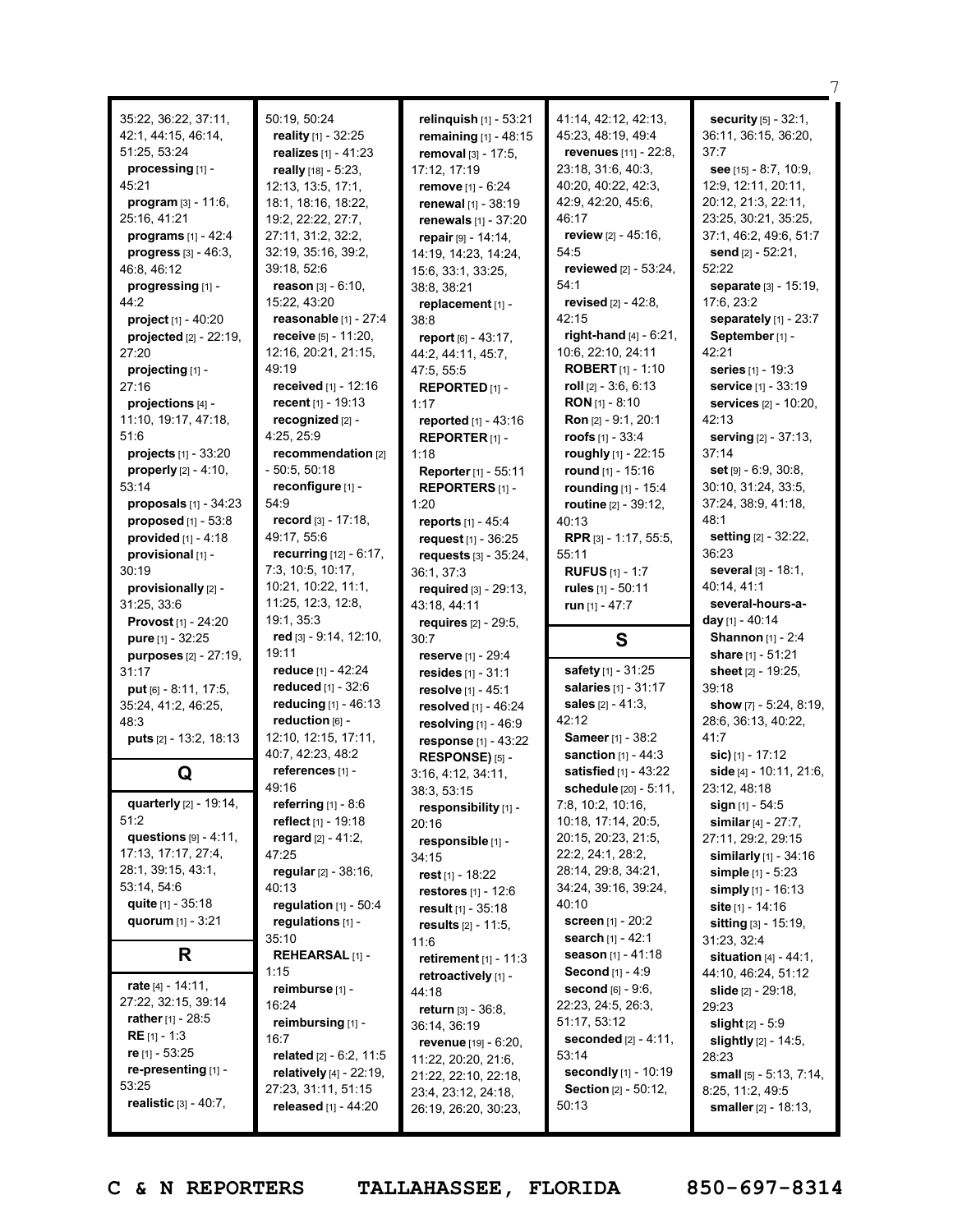| 18:22                                          |
|------------------------------------------------|
| <b>so-called</b> [1] - 35:11                   |
| solely [1] - 37:21                             |
| sometimes [3] -                                |
| 5:21, 5:22, 39:5<br>somewhat [1] - 51:3        |
| somewhere [3] -                                |
| 16:4, 25:21, 42:11                             |
| sooner [1] - 45:2                              |
| sorry [13] - 7:16,                             |
| 7:18, 8:21, 9:5, 9:18,                         |
| 21:10, 31:19, 33:13,<br>45:10, 46:11, 48:11,   |
| 52:17, 53:23                                   |
| sort [12] - 19:3, 22:5,                        |
| 22:8, 22:16, 24:4,                             |
| 24:18, 27:8, 28:12,                            |
| 31:7, 31:8, 38:8, 49:1<br>source [2] - 26:12,  |
| 26:24                                          |
| sources [1] - 26:11                            |
| special [1] - 22:3                             |
| <b>specific</b> [6] - 24:22,                   |
| 26:6, 35:8, 37:19,<br>41:9                     |
| specifically [3] -                             |
| 36:2, 39:16, 46:13                             |
| specified [1] - 50:5                           |
| <b>specify</b> [1] - 49:15                     |
| speculating [1] -<br>46:20                     |
| <b>speed</b> [1] - 51:17                       |
| <b>spend</b> [5] - 11:19,                      |
| 19:20, 24:22, 28:20,                           |
| 38:20                                          |
| spending [3] - 19:19,<br>21:6, 40:16           |
| <b>spent</b> [9] - 14:7,                       |
| 14:8, 27:10, 35:12,                            |
| 35:14, 35:15, 36:10,                           |
| 39:4, 39:9                                     |
| <b>spot</b> [1] - 5:24<br>spreadsheet [5] -    |
| 7:19, 8:22, 17:16,                             |
| 21:1, 39:17                                    |
| square [2] - 14:18,                            |
| 14:21                                          |
| <b>STAFF</b> [1] - 34:11<br>staff [4] - 15:12, |
| 32:20, 36:20, 36:25                            |
| <b>STAFF)</b> [2] - 25:25,                     |
| 26:17                                          |
| <b>staffs</b> $[1]$ - 34:23                    |
| stage [1] - 35:22                              |
| stand [1] - 25:1<br>standalone [3] -           |
| 13:2, 13:23, 23:14                             |
| standing [1] - 34:12                           |
| stare [1] - 27:3                               |
| start [5] - 5:7, 6:1,                          |

6:10, 19:13, 40:7 **started** [2] - 6:15, 30:12 **starting** [2] - 16:19, 29:1 **starts** [1] - 41:5 **STATE** [1] - 55:3 **state** [4] - 6:11, 38:21, 50:8, 50:9 **State** [11] - 10:7, 13:8, 13:16, 14:7, 16:24, 17:8, 27:9, 27:24, 32:6, 33:21, 36:4 **statement** [2] - 39:3, 49:23 **status** [1] - 47:25 **statute** [3] - 50:9, 50:10, 50:11 **Statute** [1] - 49:21 **statutes** [3] - 49:14, 49:19, 49:20 **statutory** [2] - 29:4, 35:10 **stenographic** [1] - 55:6 **stenographically** [1] - 55:5 **step** [1] - 54:5 **still** [6] - 13:11, 32:16, 39:8, 40:2, 40:17, 54:4 **stop** [1] - 36:15 **streams** [1] - 41:14 **striking** [1] - 31:18 **Student** [2] - 20:10, 34:14 **student** [9] - 10:19, 11:13, 11:16, 21:13, 21:22, 33:24, 33:25, 34:7 **student-controlled**  $[1] - 33:25$ **student-owned** [1] - 33:24 **students** [8] - 20:20, 21:21, 21:23, 23:4, 33:17, 33:24, 34:9, 37:13 **stuff** [1] - 38:24 **subject** [1] - 23:22 **submit** [2] - 16:4, 16:22 **substantially** [1] - 41:15 **subtotal** [2] - 21:2, 22:8 **subtract** [1] - 19:3 **subtracted** [1] -  $10:15$ 

**subtractions** [1] - 17:10 **success** [1] - 10:19 **sufficient** [1] - 39:6 **suggested** [3] - 39:2,  $40.5, 47.24$ **summary** [4] - 4:19, 5:11, 22:24, 52:24 **supervisor** [1] - 16:6 **support** [3] - 10:19, 23:21, 36:6 **supposed** [1] - 38:16 **systems** [1] - 32:10 **T tails** [2] - 49:2 **talks** [1] - 26:14 **TALLAHASSEE** [2] - 1:16, 1:21 **Tampa** [1] - 40:5 **teaching** [1] - 34:17 **technology** [1] - 32:1 **temporary** [1] - 36:16 **ten** [2] - 32:9, 32:11 **tend** [3] - 21:23, 37:2, 38:7 **tends** [1] - 41:18 **term** [1] - 33:2 **termed** [1] - 11:25 **terms** [6] - 6:11, 27:10, 37:3, 37:13, 40:1, 40:6 **terrible** [1] - 38:25 **Texas** [2] - 32:8, 32:10 **text** [2] - 4:20, 10:20 **THE** [1] - 54:11 **theoretically** [2] - 28:7, 28:19 **they've** [1] - 47:6 **third** [1] - 45:15 **thorough** [2] - 51:20, 53:4 **thou** [1] - 15:15 **thousand** [2] - 41:8, 42:16 **threat** [2] - 43:10 **three** [8] - 6:2, 11:23, 15:16, 31:8, 36:19, 43:17, 47:7, 50:15 **three-year** [2] - 36:19, 50:15 **throughout** [1] - 44:12 **ticket** [2] - 41:3, 42:13 **tie** [1] - 36:2 **tied** [2] - 45:20,

45:21 **tightening** [1] - 46:14 **TIME** [1] - 1:13 **timetable** [1] - 46:25 **titled** [1] - 25:22 **today** [5] - 4:5, 4:6, 34:13, 49:20, 54:1 **together**[5] - 24:21, 29:7, 35:24, 46:16, 48:4 **tomorrow** [1] - 16:21 **ton** [1] - 42:2 **Tonnette** [1] - 2:3 **took** [3] - 6:24, 12:2, 12:13 **top** [3] - 9:11, 10:15, 37:8 **Torey** [1] - 2:2 **total** [7] - 6:21, 9:11, 22:10, 22:24, 24:6, 24:10, 24:11 **tougher**[1] - 46:10 **toward** [3] - 31:15, 42:22, 51:11 **towards** [1] - 46:9 **track** [6] - 7:9, 10:10, 16:14, 24:18, 29:19, 29:22 **tracked** [4] - 22:17, 27:8, 31:7, 31:8 **tracking** [1] - 30:5 **tracks** [1] - 6:11 **train** [1] - 27:1 **transcript** [1] - 55:6 **transfer** [7] - 12:25, 18:8, 23:25, 25:12, 26:20, 26:22, 31:13 **transferring** [1] - 31:22 **transfers** [6] - 20:19, 20:20, 22:8, 23:16, 23:19, 26:21 **transmit** [1] - 20:15 **travel** [3] - 16:3, 16:4, 16:7 **trending** [2] - 51:8, 51:11 **triggers** [1] - 50:16 **true** [3] - 5:16, 41:17, 55:6 **TRUSTEE** [103] - 3:4, 3:8, 3:12, 3:14, 3:18, 3:20, 3:23, 3:25, 4:2, 4:8, 4:9, 4:10, 4:13, 4:15, 7:15, 7:18, 7:23, 7:24, 8:1, 8:5, 8:12, 8:16, 8:20, 8:21, 9:5, 9:9, 9:10, 9:11, 9:14, 9:17, 9:20, 9:25,

17:18, 17:22, 17:23, 17:25, 18:5, 18:12, 18:15, 18:20, 19:6, 19:10, 19:18, 19:22, 21:9, 21:10, 21:12, 21:15, 21:25, 25:4, 25:6, 25:8, 25:10, 25:14, 25:18, 25:21, 26:1, 26:5, 26:8, 26:25, 29:18, 29:22, 30:4, 30:16, 31:4, 33:11, 33:13, 33:16, 34:4, 37:15, 37:16, 37:17, 38:13, 38:19, 39:8, 39:23, 43:3, 45:10, 45:15, 45:20, 46:6, 46:11, 46:21, 47:2, 47:9, 47:13, 48:11, 48:21, 50:17, 51:5, 51:11, 51:16, 51:19, 52:2, 52:12, 52:17, 52:25, 53:3, 53:11, 53:12, 53:13, 53:16, 53:18 **Trustee** [14] - 3:9, 3:11, 3:13, 3:15, 3:17, 3:19, 21:11, 25:7, 25:8, 26:5, 26:19, 37:16, 43:3, 54:10 **TRUSTEES** [1] - 1:1 **Trustees** [3] - 29:14, 30:9, 50:3 **trustees** [3] - 4:4, 4:16, 4:22 **try** [3] - 22:2, 38:9, 51:12 **trying** [5] - 26:6, 27:6, 29:25, 37:11, 44:23 **TUESDAY** [1] - 1:11 **tuition** [7] - 11:9, 11:12, 11:22, 17:10, 18:25, 35:9, 35:11 **turn** [3] - 21:20, 34:22, 36:25 **turns** [1] - 12:22 **two** [18] - 4:4, 10:12, 10:25, 12:13, 13:18, 14:15, 18:15, 18:18, 19:4, 29:1, 36:6, 41:10, 43:5, 43:14, 44:25, 45:12, 49:14, 49:20 **tying** [1] - 29:6 **types** [2] - 11:3, 38:7 **typically** [1] - 37:2 **U ultimately** [2] -

8